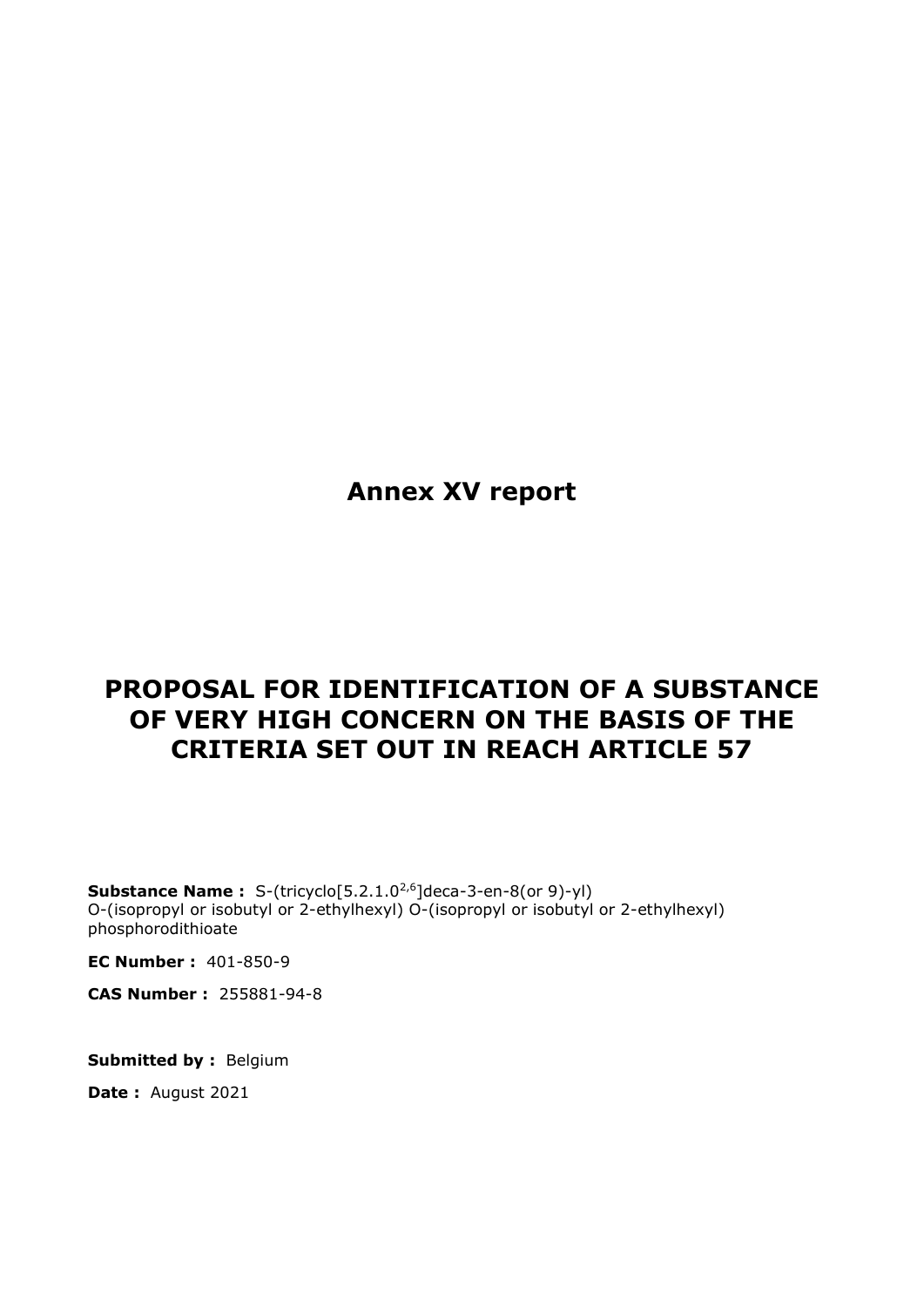# **CONTENTS**

| PROPOSAL FOR IDENTIFICATION OF A SUBSTANCE OF VERY HIGH CONCERN ON THE                       |    |
|----------------------------------------------------------------------------------------------|----|
|                                                                                              |    |
|                                                                                              |    |
| 1. IDENTITY OF THE SUBSTANCE AND PHYSICAL AND CHEMICAL PROPERTIES  8                         |    |
|                                                                                              |    |
| 1.3 Identity and composition of degradation products/metabolites relevant for the SVHC       |    |
| 1.4 Identity and composition of structurally related substances (used in a grouping or read- |    |
|                                                                                              |    |
|                                                                                              |    |
|                                                                                              |    |
|                                                                                              |    |
|                                                                                              |    |
|                                                                                              |    |
|                                                                                              |    |
|                                                                                              |    |
|                                                                                              |    |
|                                                                                              |    |
|                                                                                              |    |
|                                                                                              |    |
|                                                                                              |    |
|                                                                                              |    |
|                                                                                              |    |
| 3.4.1 Bioaccumulation in aquatic organisms (pelagic & sediment organisms) 23                 |    |
| 3.4.2 Bioaccumulation in terrestrial organisms (soil dwelling organisms, vertebrates) 25     |    |
|                                                                                              |    |
|                                                                                              |    |
| 4. HUMAN HEALTH HAZARD ASSESSMENT                                                            | 26 |
|                                                                                              |    |
|                                                                                              |    |
|                                                                                              |    |
|                                                                                              |    |
|                                                                                              |    |
|                                                                                              |    |
|                                                                                              |    |
|                                                                                              |    |
|                                                                                              |    |
|                                                                                              |    |
|                                                                                              |    |
|                                                                                              |    |
|                                                                                              |    |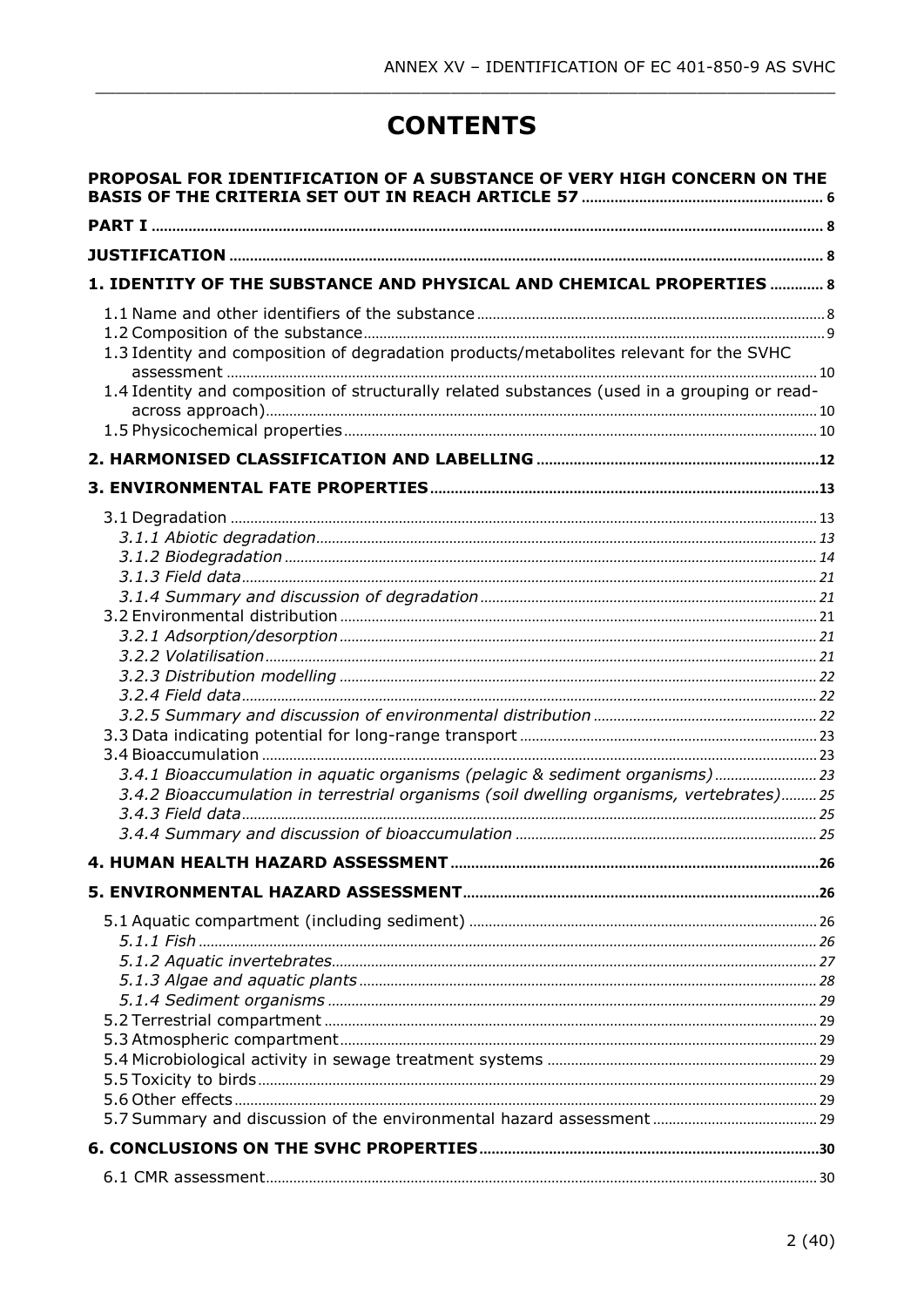| 6.2.2 Summary and overall conclusions on the PBT and vPvB properties 31       |  |
|-------------------------------------------------------------------------------|--|
|                                                                               |  |
|                                                                               |  |
|                                                                               |  |
|                                                                               |  |
|                                                                               |  |
|                                                                               |  |
|                                                                               |  |
|                                                                               |  |
|                                                                               |  |
|                                                                               |  |
| 11.1 Substances with similar hazard and use profiles on the Candidate List 35 |  |
|                                                                               |  |
|                                                                               |  |
|                                                                               |  |
|                                                                               |  |
|                                                                               |  |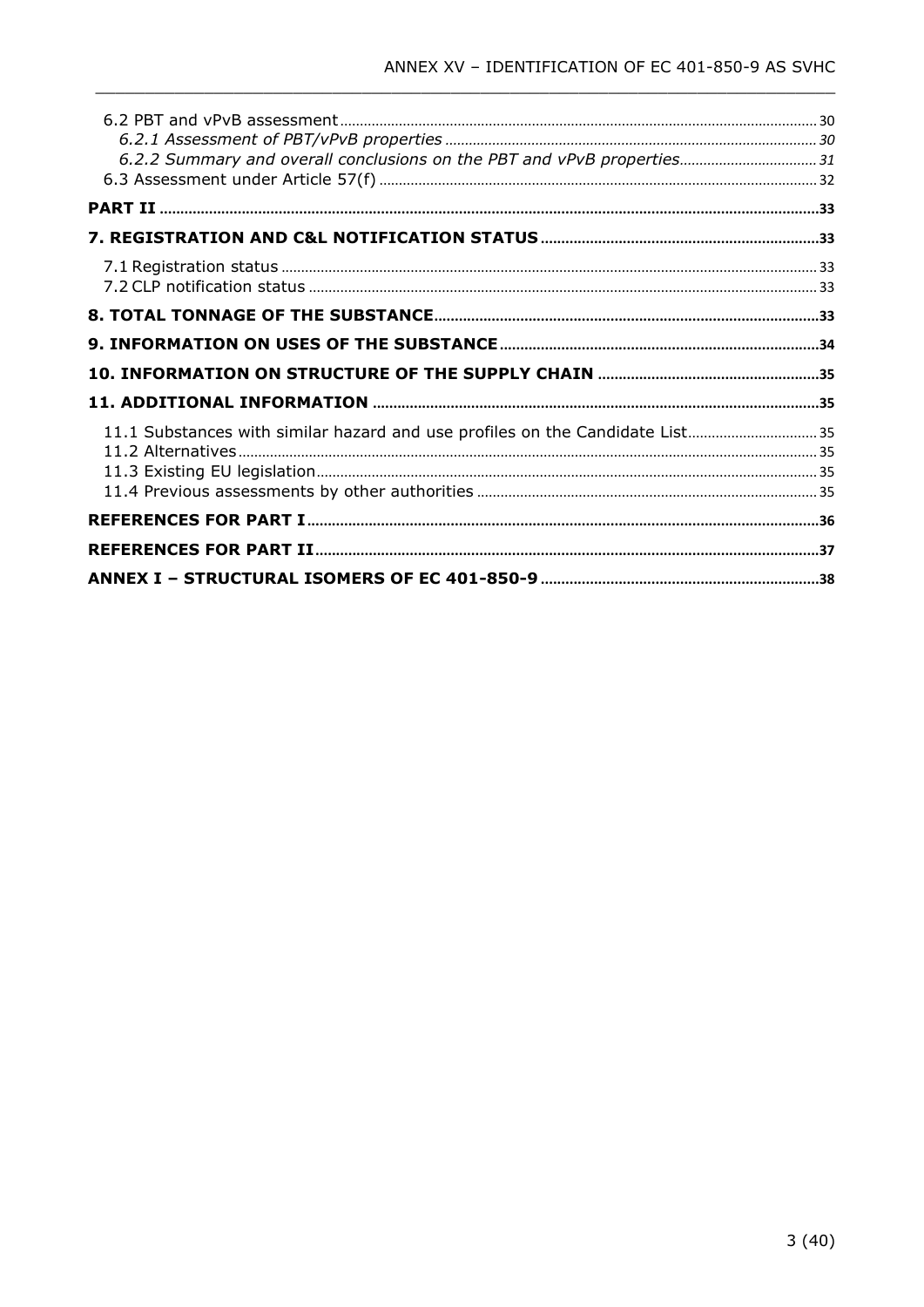# **TABLES**

\_\_\_\_\_\_\_\_\_\_\_\_\_\_\_\_\_\_\_\_\_\_\_\_\_\_\_\_\_\_\_\_\_\_\_\_\_\_\_\_\_\_\_\_\_\_\_\_\_\_\_\_\_\_\_\_\_\_\_\_\_\_\_\_\_\_\_\_\_\_\_\_\_\_\_

| Table 3 : Overview of physicochemical properties for EC 401-850-9  11         |  |
|-------------------------------------------------------------------------------|--|
| Table 4 : EPI Suite estimations for the constituents of EC 401-850-9 11       |  |
| Table 5 : Classification according to Annex VI, Table 3.1 (list of harmonised |  |
| classification and labelling of hazardous substances) of Regulation (EC) No   |  |
|                                                                               |  |
| Table 6: Distributions estimated by EPI Suite (Level III Fugacity Model) 22   |  |
|                                                                               |  |
|                                                                               |  |
|                                                                               |  |
|                                                                               |  |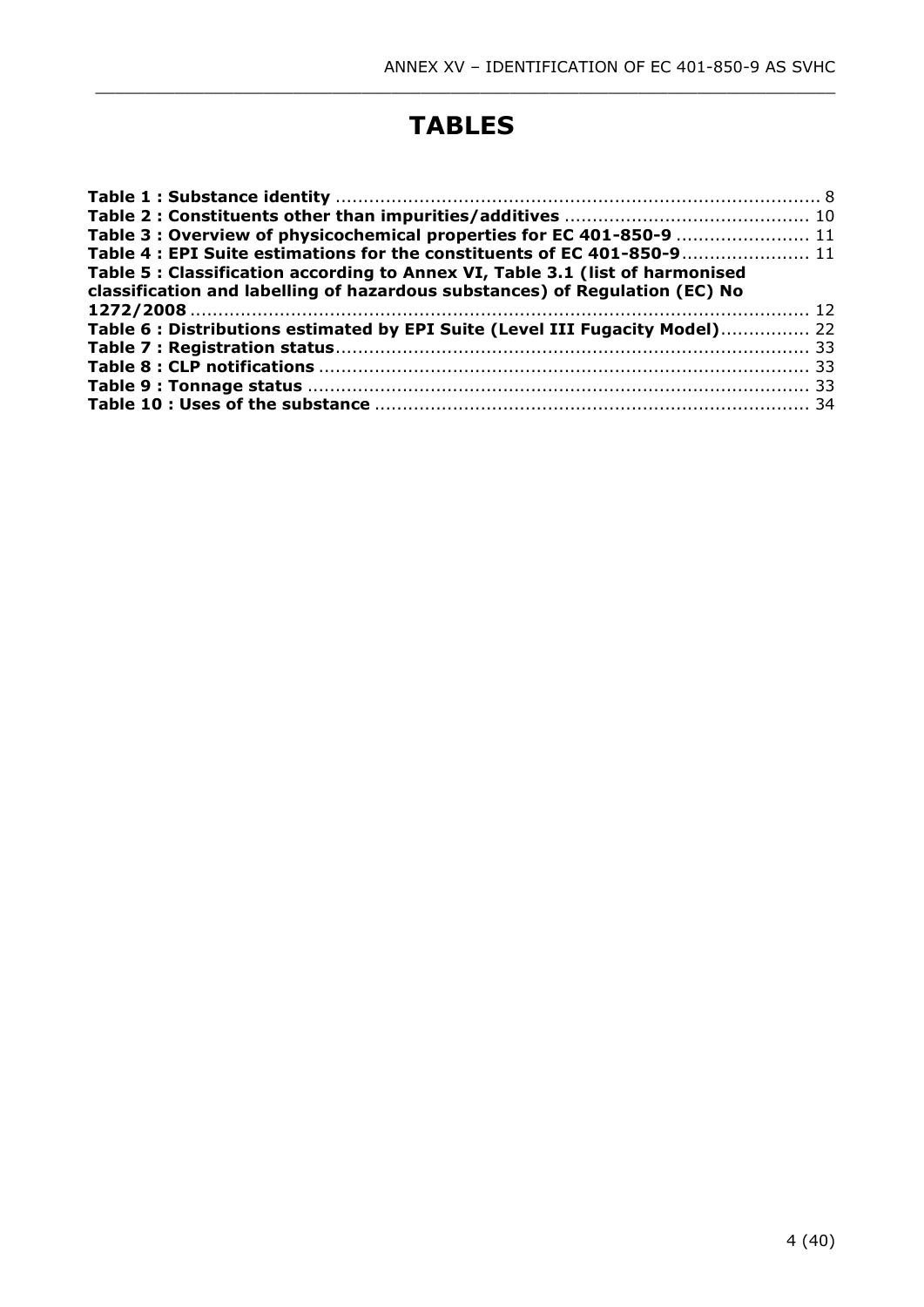# **ABBREVIATIONS**

\_\_\_\_\_\_\_\_\_\_\_\_\_\_\_\_\_\_\_\_\_\_\_\_\_\_\_\_\_\_\_\_\_\_\_\_\_\_\_\_\_\_\_\_\_\_\_\_\_\_\_\_\_\_\_\_\_\_\_\_\_\_\_\_\_\_\_\_\_\_\_\_\_\_\_

ATE : acute toxicity estimate B : bioaccumulative BOD : biological oxygen demand BAF : bioaccumulation factor BCF : bioconcentration factor BCF<sub>ss</sub>: steady state bioconcentration factor C&L : classification and labelling CFU : colony forming units ChV : chronic value C.I. : confidence interval CLP : classification, labelling and packaging DOC : dissolved organic carbon  $DT<sub>50</sub>$  : disappearance time 50; time in which half of the test item disappears EC<sup>50</sup> : median effect concentration; concentration that induces 50% of the effect GC/MS : coupled gas chromatography mass spectrometry GHS : globally harmonized system of classification and labelling of chemicals GLP : Good Laboratory Practice HPLC : high performance liquid chromatography HRMS : high resolution mass spectrometry Koa : octanol-air partition coefficient K<sub>oc</sub>: organic carbon-water partition coefficient Kow : octanol-water partition coefficient  $LC_{50}$ : median lethal concentration; concentration that is lethal for 50% of the test animals LoD : limit of detection LOEC : lowest observed effect concentration LoQ : limit of quantification NER : non-extractable residues NO(A)EL : no observed (adverse) effect level NOEC : no observed effect concentration OECD : Organisation for Economic Cooperation and Development P : persistent PBT : persistent, bioaccumulative and toxic QSAR : quantitative structure-activity relationship REACH : Regulation (EC) No 1907/2006 SVHC : substance of very high concern T : toxic TG : test guideline ThOD : theoretical oxygen demand

TIC : total inorganic carbon UPLC : ultra performance liquid chromatography

vB : very bioaccumulative

vP : very persistent

WoE : weight of evidence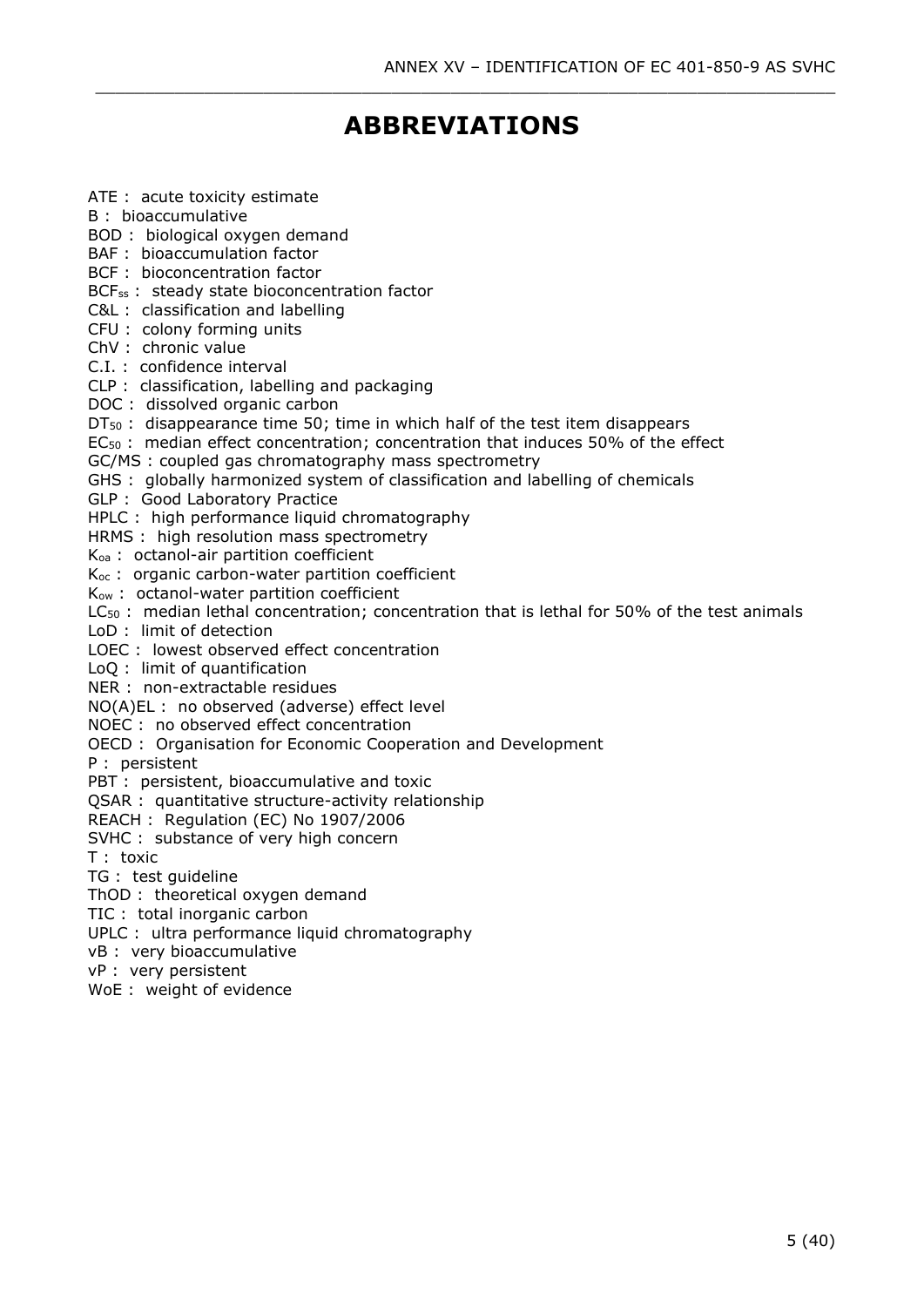# <span id="page-5-0"></span>**PROPOSAL FOR IDENTIFICATION OF A SUBSTANCE OF VERY HIGH CONCERN ON THE BASIS OF THE CRITERIA SET OUT IN REACH ARTICLE 57**

\_\_\_\_\_\_\_\_\_\_\_\_\_\_\_\_\_\_\_\_\_\_\_\_\_\_\_\_\_\_\_\_\_\_\_\_\_\_\_\_\_\_\_\_\_\_\_\_\_\_\_\_\_\_\_\_\_\_\_\_\_\_\_\_\_\_\_\_\_\_\_\_\_\_\_

**Substance Name :** S-(tricyclo[5.2.1.02,6]deca-3-en-8(or 9)-yl) O-(isopropyl or isobutyl or 2 ethylhexyl) O-(isopropyl or isobutyl or 2-ethylhexyl) phosphorodithioate

**EC Number :** 401-850-9

**CAS number :** 255881-94-8

• It is proposed to identify the substance as persistent, bioaccumulative and toxic (PBT) according to Article 57 (d) of Regulation (EC) No 1907/2006 (REACH).

### **Summary of how the substance meets the criteria set out in Article 57 of the REACH Regulation**

A weight-of-evidence determination according to the provisions of Annex XIII of REACH has been used to identify S-(tricyclo[5.2.1.0<sup>2,6</sup>]deca-3-en-8(or 9)-yl) O-(isopropyl or isobutyl or 2ethylhexyl) O-(isopropyl or isobutyl or 2-ethylhexyl) phosphorodithioate (referred to as 'EC 401-850-9' in this document) as PBT. All available information such as the results of standard tests, modelling and QSAR results was considered together in a weight-of-evidence approach. EC 401-850-9 is a substance that consists of 6 homologous groups of O,O',S-trialiphatic dithiophosphates. This PBT assessment of EC 401-850-9 is focused on the properties of isopropyl-isopropyl (ip-ip) constituents as these constituents are the most relevant ones with regard to their PBT profile.

#### Persistence

Detailed analysis of the available data from the biodegradation simulation study in fresh water pointed out that the isopropyl-isopropyl (ip-ip) constituents degrade very slowly in fresh water, exhibiting a half-life of more than 200 days. The outcome of the ready biodegradation screening studies performed on EC 401-850-9 support the findings of the simulation study as EC 401-850-9 screens as potentially P/vP.

Finally, since EC 401-850-9 contains ip-ip constituents with P/vP properties at a concentration  $\geq 0.1$  % (w/w), it is concluded that EC 401-850-9 meets both the 'persistence' (P) and 'very persistent' (vP) criteria in accordance with Annex XIII, points 1.1.1 (b) and 1.2.1 (a), of the REACH Regulation.

#### Bioaccumulation

Based on the results from an experimental aquatic bioaccumulation study with three constituents of EC 401-850-9, lipid normalised steady state BCFs of 3794 L/kg and 2403 L/kg were determined for the isopropyl-isopropyl (ip-ip) and isobutyl-isobutyl (ib-ib) constituents,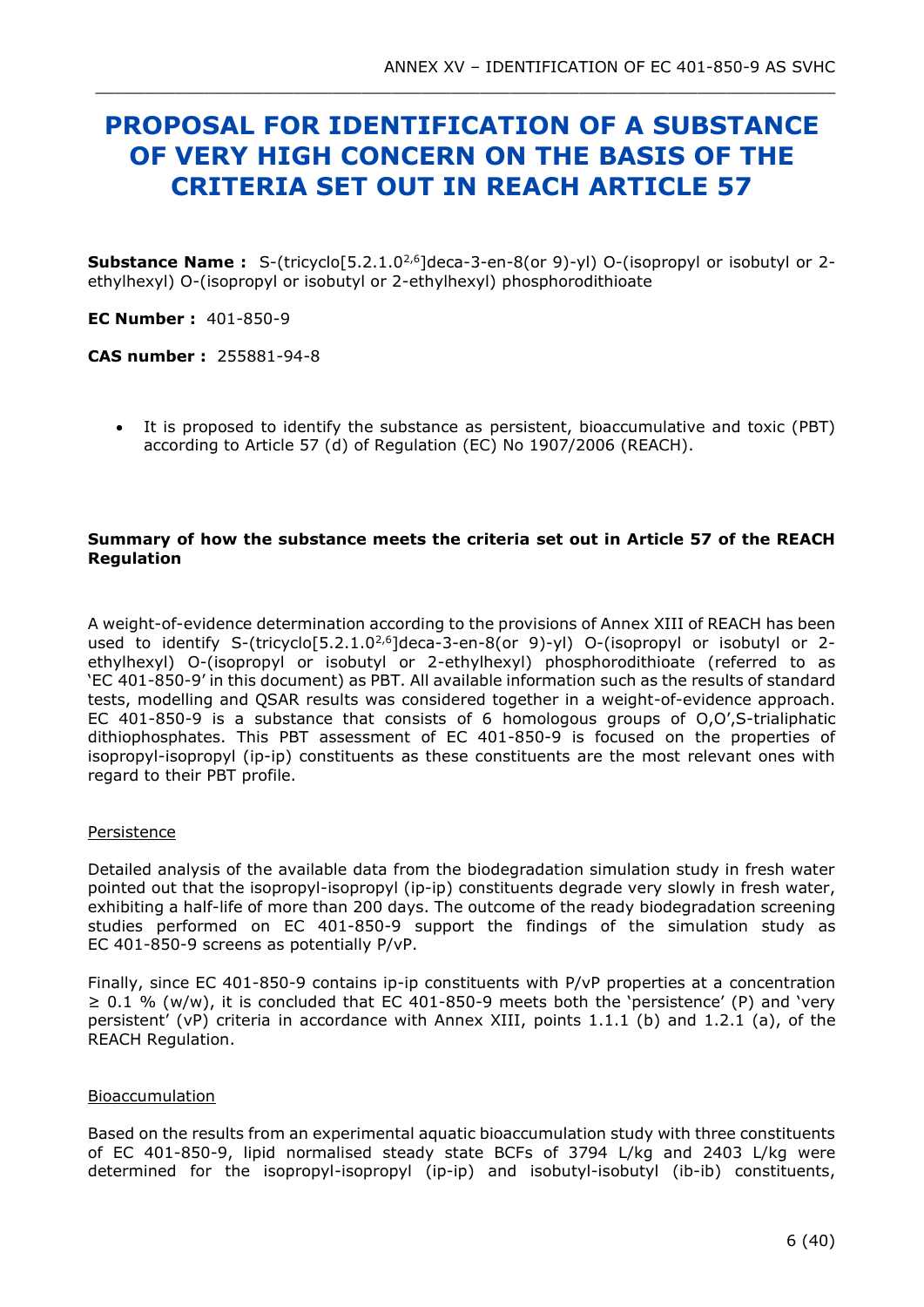respectively. These BCF values represent a less conservative scenario as a possible growth dilution was not accounted for in the BCF calculations. Modelling data support findings from experimental data on bioaccumulation of ip-ip and ib-ib constituents of EC 401-850-9. Consequently, it is concluded that isopropyl-isopropyl (ip-ip) and isobutyl-isobutyl (ib-ib) constituents meet the 'bioaccumulation' criterion (B) (BCF value > 2000 L/kg) of REACH Annex XIII.

\_\_\_\_\_\_\_\_\_\_\_\_\_\_\_\_\_\_\_\_\_\_\_\_\_\_\_\_\_\_\_\_\_\_\_\_\_\_\_\_\_\_\_\_\_\_\_\_\_\_\_\_\_\_\_\_\_\_\_\_\_\_\_\_\_\_\_\_\_\_\_\_\_\_\_

Finally, since EC 401-850-9 contains isopropyl-isopropyl (ip-ip) and isobutyl-isobutyl (ib-ib) constituents with B properties at a concentration  $\geq$  0.1 % (w/w), it is concluded that EC 401-850-9 meets the 'bioaccumulation' criterion (B) in accordance with Annex XIII, point 1.1.2, of the REACH Regulation.

### **Toxicity**

In the 21 day long-term immobilisation and reproduction test with daphnia magna that was performed on EC 401-850-9 with predominantly the isopropyl-isopropyl constituents, a LOEC of 5.9 µg/L and a NOEC of 1.8 µg/L was determined. The NOEC is less than 0.01 mg/L, which is the threshold for T laid down in Annex XIII of REACH. Consequently, it is concluded that EC 401- 850-9 and isopropyl-isopropyl (ip-ip) constituents meet the 'toxicity' criterion (T) (NOEC < 0.01 mg/L) in accordance with Annex XIII, point 1.1.3 (a), of the REACH Regulation.

### Overall conclusion

In conclusion, as the isopropyl-isopropyl (ip-ip) constituents meet the PBT criteria and their relative concentration in EC 401-850-9 largely exceeds 0.1% (w/w), EC 401-850-9 is proposed to be identified as a PBT substance according to Article 57(d) of the REACH Regulation.

### **Registration dossiers submitted for the substance? Yes**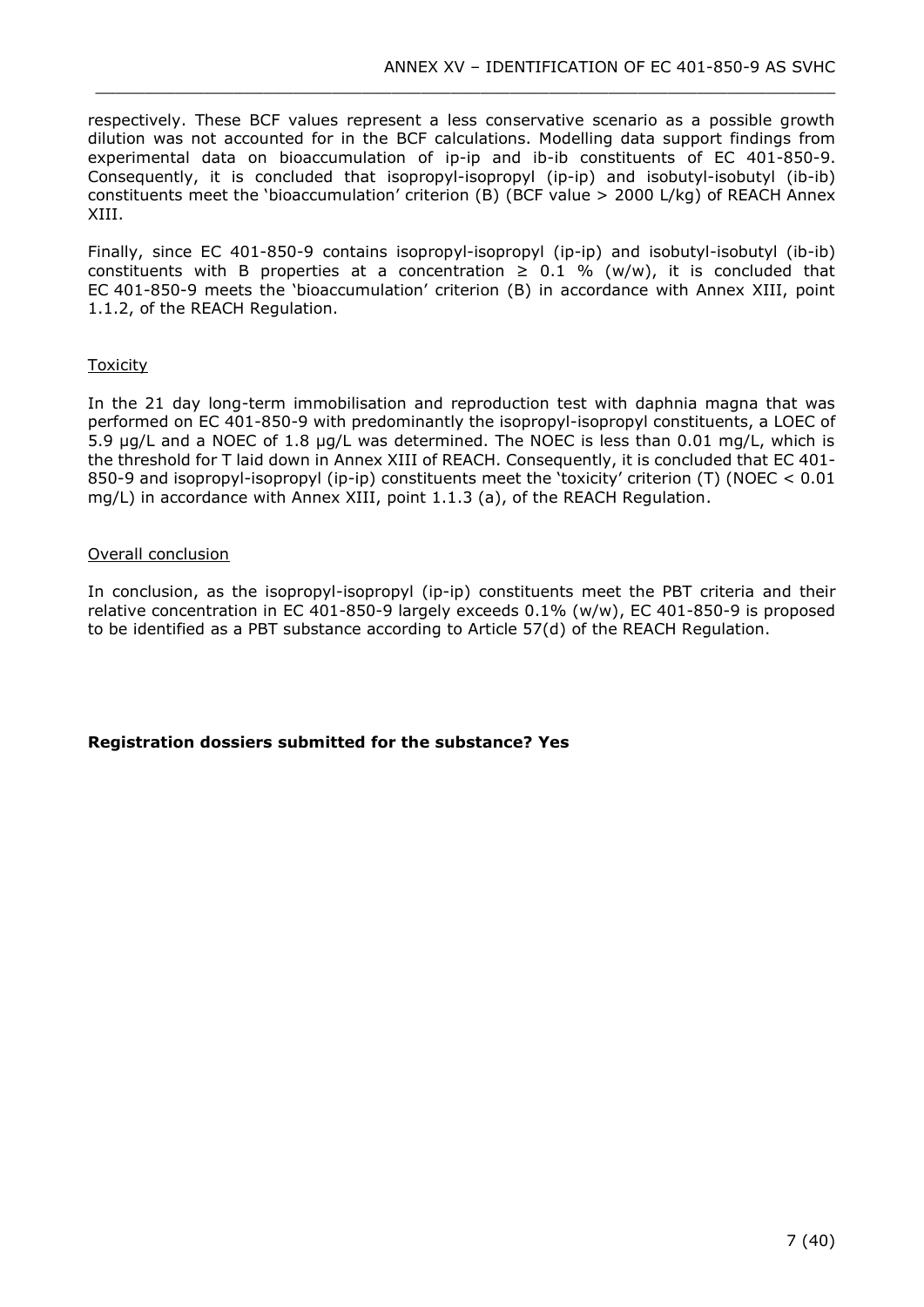# **PART I**

<span id="page-7-0"></span>\_\_\_\_\_\_\_\_\_\_\_\_\_\_\_\_\_\_\_\_\_\_\_\_\_\_\_\_\_\_\_\_\_\_\_\_\_\_\_\_\_\_\_\_\_\_\_\_\_\_\_\_\_\_\_\_\_\_\_\_\_\_\_\_\_\_\_\_\_\_\_\_\_\_\_

# **Justification**

## <span id="page-7-2"></span><span id="page-7-1"></span>**1. Identity of the substance and physical and chemical properties**

## <span id="page-7-3"></span>**1.1 Name and other identifiers of the substance**

### <span id="page-7-4"></span>**Table 1 : Substance identity**

| <b>EC</b> number:                                         | 401-850-9                                                                                                                                                                                                                                                                                                                                                                                                                                                                                                                                    |
|-----------------------------------------------------------|----------------------------------------------------------------------------------------------------------------------------------------------------------------------------------------------------------------------------------------------------------------------------------------------------------------------------------------------------------------------------------------------------------------------------------------------------------------------------------------------------------------------------------------------|
| EC name:                                                  | S-(tricyclo[5.2.1.0 <sup>2,6</sup> ]deca-3-en-8(or 9)-yl) O-(isopropyl or<br>isobutyl or 2-ethylhexyl) O-(isopropyl or isobutyl or 2-<br>ethylhexyl) phosphorodithioate                                                                                                                                                                                                                                                                                                                                                                      |
| CAS number (in the EC inventory):                         | 255881-94-8                                                                                                                                                                                                                                                                                                                                                                                                                                                                                                                                  |
| <b>CAS number:</b><br><b>Deleted CAS numbers:</b>         | 255881-94-8<br>$-$                                                                                                                                                                                                                                                                                                                                                                                                                                                                                                                           |
| <b>CAS name:</b>                                          | Phosphorodithioic acid, mixed O,O-bis(2-ethylhexyl and iso-<br>Bu and iso-Pr) S-[3a,4,5,6,7,7a-hexahydro-4,7-methano-1H-<br>inden-5(or 6)-yl] esters                                                                                                                                                                                                                                                                                                                                                                                         |
| <b>IUPAC name:</b>                                        | S-(tricyclo[5.2.1.0 <sup>2,6</sup> ]deca-3-en-8(or 9)-yl) O-(2-ethylhexyl<br>or isobutyl or isopropyl) O'-(2-ethylhexyl or isobutyl or<br>isopropyl) phosphorodithioate                                                                                                                                                                                                                                                                                                                                                                      |
| Index number in Annex VI of the CLP<br><b>Regulation:</b> | 015-146-00-0                                                                                                                                                                                                                                                                                                                                                                                                                                                                                                                                 |
| <b>Molecular formula:</b>                                 | The various constituents have the following molecular<br>formula:                                                                                                                                                                                                                                                                                                                                                                                                                                                                            |
|                                                           | - ip-ip constituents: C <sub>16</sub> H <sub>27</sub> O <sub>2</sub> PS <sub>2</sub><br>- ip-ib constituents: C <sub>17</sub> H <sub>29</sub> O <sub>2</sub> PS <sub>2</sub><br>- ib-ib constituents: C <sub>18</sub> H <sub>31</sub> O <sub>2</sub> PS <sub>2</sub><br>- ip-eh constituents: C <sub>21</sub> H <sub>37</sub> O <sub>2</sub> PS <sub>2</sub><br>- ib-eh constituents: C <sub>22</sub> H <sub>39</sub> O <sub>2</sub> PS <sub>2</sub><br>- eh-eh constituents: C <sub>26</sub> H <sub>47</sub> O <sub>2</sub> PS <sub>2</sub> |
| <b>Molecular weight range:</b>                            | $346.5 - 486.8$ g/mol                                                                                                                                                                                                                                                                                                                                                                                                                                                                                                                        |
| <b>Synonyms:</b>                                          | Hi-TEC 511<br>Hi-TEC 511 Performance additive<br>$X-4261$<br>Reaction product of dicyclopentadiene and dithiophosphoric                                                                                                                                                                                                                                                                                                                                                                                                                      |
|                                                           | acid                                                                                                                                                                                                                                                                                                                                                                                                                                                                                                                                         |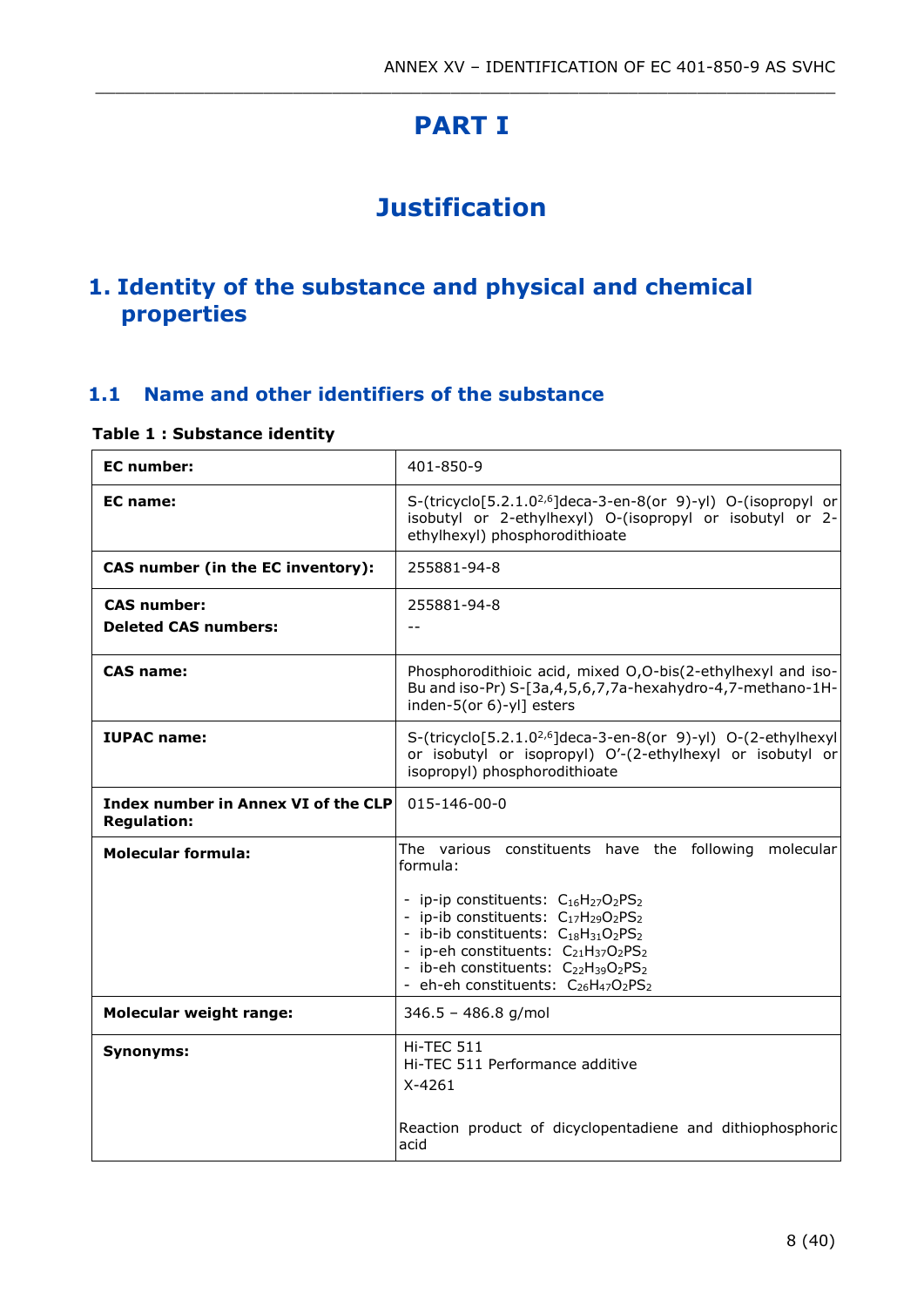#### **Structural formulas:**





where R

isopropyl/isobutyl/2-ethylhexyl

\_\_\_\_\_\_\_\_\_\_\_\_\_\_\_\_\_\_\_\_\_\_\_\_\_\_\_\_\_\_\_\_\_\_\_\_\_\_\_\_\_\_\_\_\_\_\_\_\_\_\_\_\_\_\_\_\_\_\_\_\_\_\_\_\_\_\_\_\_\_\_\_\_\_\_

It should be noted that the identification of EC 401-850-9 as a PBT substance is based on the experimentally determined properties of the isopropyl-isopropyl constituents (ip-ip).

## <span id="page-8-0"></span>**1.2 Composition of the substance**

**Name:** S-(tricyclo[5.2.1.02,6]deca-3-en-8(or 9)-yl) O-(2-ethylhexyl or isobutyl or isopropyl) O'-(2-ethylhexyl or isobutyl or isopropyl) phosphorodithioate

**Description:** EC 401-850-9 is a substance consisting of six homologous groups of O,O',Strialiphatic dithiophosphates. In each of these six groups, two constitutional isomeric structures can be recognised (see Annex I) and are represented by several stereo-isomers.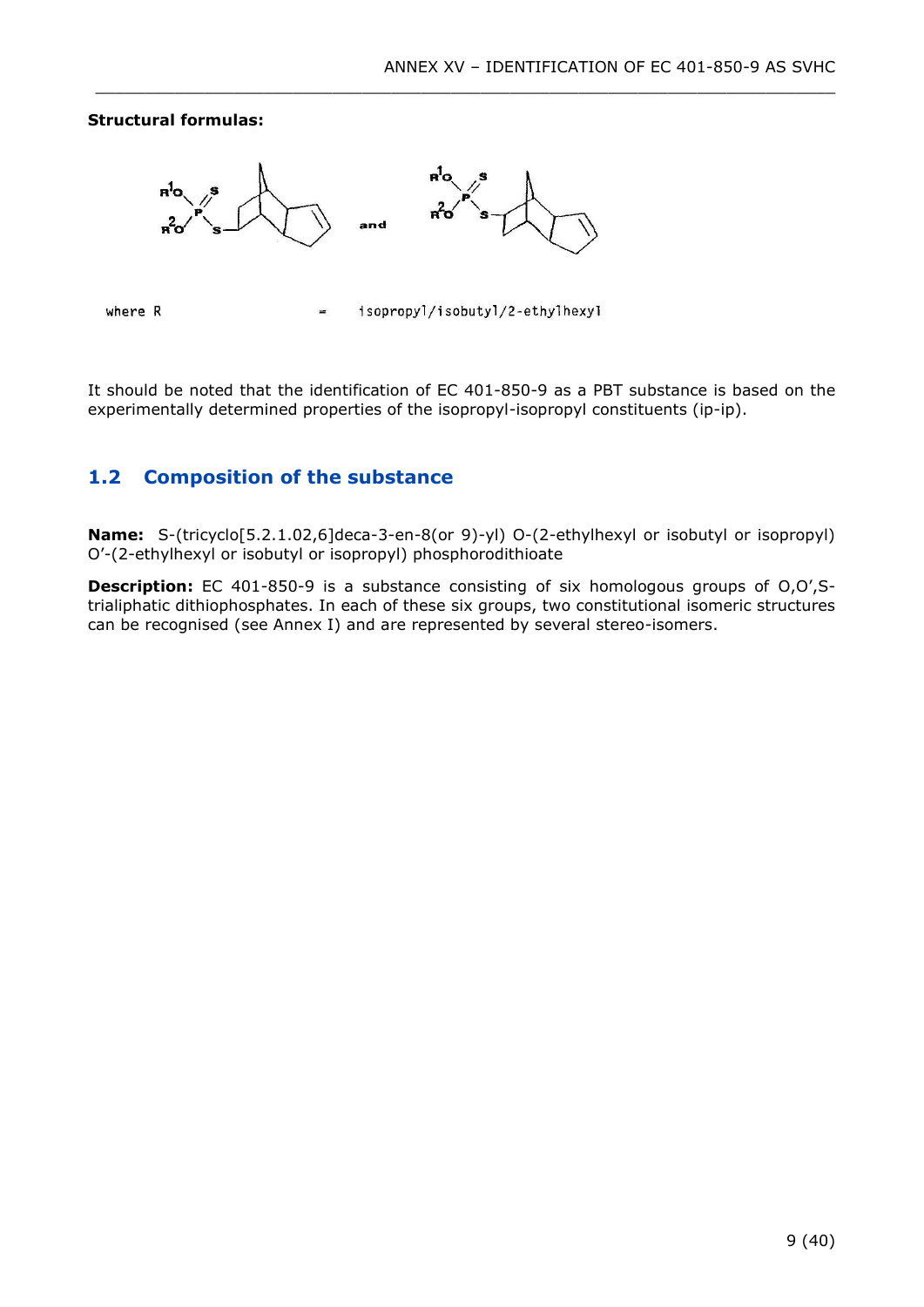| Constituents <sup>1</sup>                                                                                           | <b>Typical</b><br>concentration | Concentration<br>range | <b>Remarks</b>     |
|---------------------------------------------------------------------------------------------------------------------|---------------------------------|------------------------|--------------------|
| S-(tricyclo[5.2.1.0 <sup>2,6</sup> ]deca-3-en-<br>8(or 9)-yl) O-isopropyl O'-isopropyl<br>phosphorodithioate        | confidential                    | confidential           | ip-ip constituents |
| S-(tricyclo[5.2.1.0 <sup>2,6</sup> ]deca-3-en-<br>8(or 9)-yl) O-isopropyl O'-isobutyl<br>phosphorodithioate         | confidential                    | confidential           | ip-ib constituents |
| S-(tricyclo[5.2.1.0 <sup>2,6</sup> ]deca-3-en-<br>8(or 9)-yl) O-isobutyl O'-isobutyl<br>phosphorodithioate          | confidential                    | confidential           | ib-ib constituents |
| S-(tricyclo[5.2.1.0 <sup>2,6</sup> ]deca-3-en-<br>8(or 9)-yl) O-isopropyl O'-2-<br>ethylhexyl phosphorodithioate    | confidential                    | confidential           | ip-eh constituents |
| S-(tricyclo[5.2.1.0 <sup>2,6</sup> ]deca-3-en-<br>8(or 9)-yl) O-isopropyl O'-2-<br>ethylhexyl phosphorodithioate    | confidential                    | confidential           | ib-eh constituents |
| S-(tricyclo[5.2.1.0 <sup>2,6</sup> ]deca-3-en-<br>8(or 9)-yl) O-2-ethylhexyl O'-2-<br>ethylhexyl phosphorodithioate | confidential                    | confidential           | eh-eh constituents |

\_\_\_\_\_\_\_\_\_\_\_\_\_\_\_\_\_\_\_\_\_\_\_\_\_\_\_\_\_\_\_\_\_\_\_\_\_\_\_\_\_\_\_\_\_\_\_\_\_\_\_\_\_\_\_\_\_\_\_\_\_\_\_\_\_\_\_\_\_\_\_\_\_\_\_

<span id="page-9-3"></span>**Table 2 : Constituents other than impurities/additives**

### <span id="page-9-0"></span>**1.3 Identity and composition of degradation products/metabolites relevant for the SVHC assessment**

Not relevant for this SVHC dossier.

## <span id="page-9-1"></span>**1.4 Identity and composition of structurally related substances (used in a grouping or read-across approach)**

Not relevant for this SVHC dossier.

## <span id="page-9-2"></span>**1.5 Physicochemical properties**

In this table the values for physical properties of EC 401-850-9 as given in the report in the registration dossier are presented. As EC 401-850-9 is a substance comprising different constituents and several impurities, it makes it difficult to assess the accuracy and relevance of physicochemical endpoints reported in Table 3 for the constituents of EC 401-850-9 without detailed information about the test item identity/composition.

 $1$  Confidential information on the constituents can be consulted in Annex I.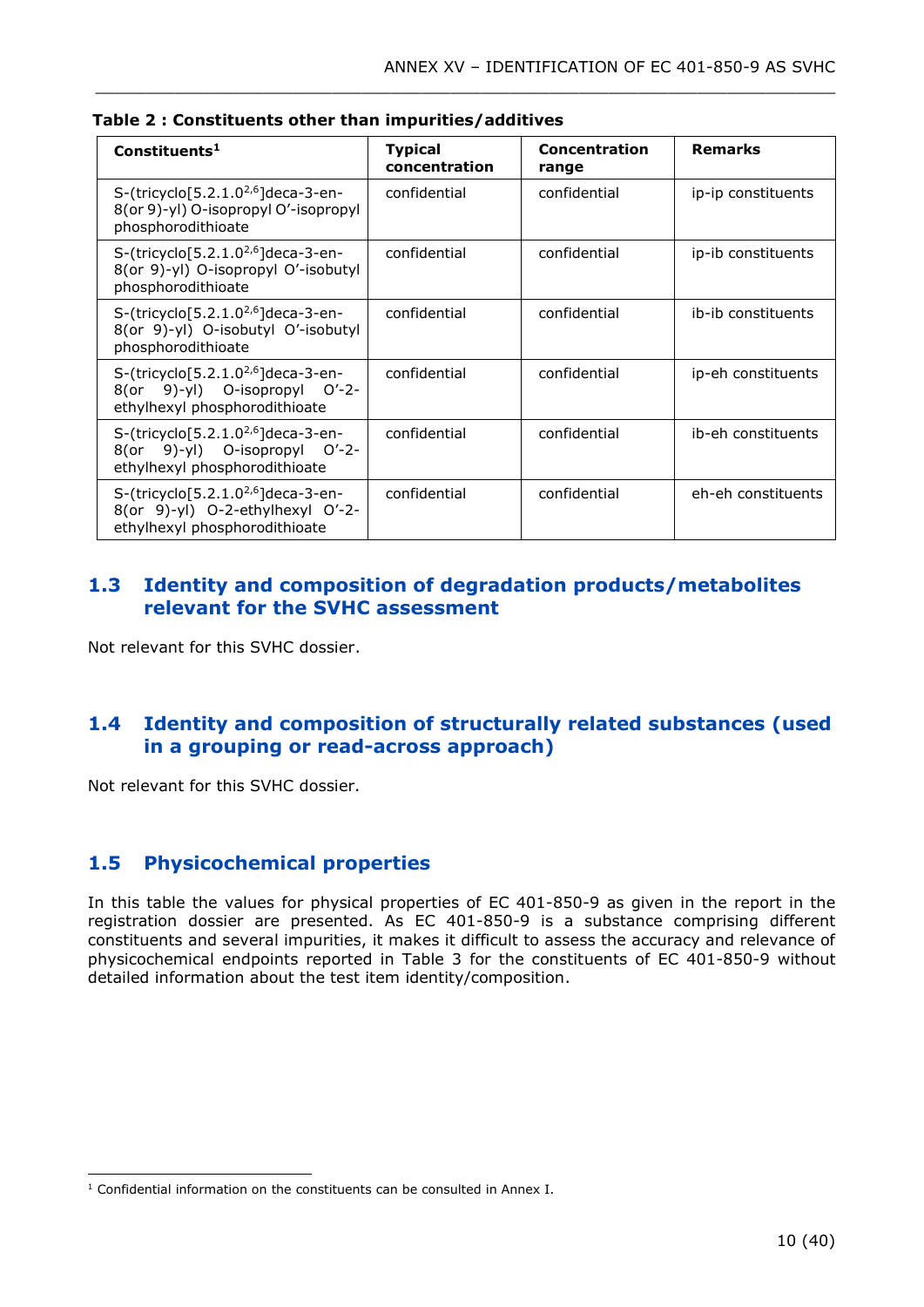| <b>Property</b>                                                    | <b>Description of</b><br>key information | Value [Unit]                   | Reference/source of<br>information                         |
|--------------------------------------------------------------------|------------------------------------------|--------------------------------|------------------------------------------------------------|
| <b>Physical state at</b><br>20°C and 101.3<br><b>kPa</b>           |                                          | pale yellow liquid             | LSR Report N°<br>87/ETS009/404 (reliability<br>score of 2) |
| <b>Melting/freezing</b><br>point                                   | OECD TG 102                              | Indeterminable                 | LSR Report N°<br>87/ETS009/404                             |
| <b>Boiling point</b>                                               |                                          | not determined                 |                                                            |
| Vapour pressure                                                    | OECD TG 104                              | 11 Pa @ 20°C<br>16 Pa @ 25°C   | LSR Report N°<br>87/ETS009/404                             |
| <b>Density</b>                                                     | OECD TG 109                              | 1.075 g/cm <sup>3</sup> @ 20°C | LSR Report N°<br>87/ETS009/404                             |
| <b>Water solubility</b>                                            | OECD TG 105                              | 1.4 mg/L $@$ 20 $°C$           | LSR Report N°<br>87/ETS009/404                             |
| <b>Partition</b><br>coefficient n-<br>octanol/water<br>(log value) | OECD TG 107                              | >6.6                           | LSR Report N°<br>87/ETS009/404                             |

\_\_\_\_\_\_\_\_\_\_\_\_\_\_\_\_\_\_\_\_\_\_\_\_\_\_\_\_\_\_\_\_\_\_\_\_\_\_\_\_\_\_\_\_\_\_\_\_\_\_\_\_\_\_\_\_\_\_\_\_\_\_\_\_\_\_\_\_\_\_\_\_\_\_\_

<span id="page-10-0"></span>

| Table 3 : Overview of physicochemical properties for EC 401-850-9 |  |  |  |
|-------------------------------------------------------------------|--|--|--|
|-------------------------------------------------------------------|--|--|--|

The values given above for properties like the water solubility and the vapour pressure are very unlikely to reflect the real values for the various constituents of EC 401-850-9. Indeed, the values presented in the registration dossier(s) for EC 401-850-9 differ by 3 to 7 orders of magnitude compared to the EPI Suite estimated values for the different constituents of EC 401-850-9. The result of the water solubility study (Envigo Report YT76QR, reliability score of 1) on the most soluble constituents (ip-ip constituents show a water solubility of 50  $\mu q/L$ ) indicates that the EPI Suite estimated values are much more reliable. EPI Suite estimations are based on fragments. Only one estimated value is reported for each constituents group as the models cannot distinguish between isomers.

#### <span id="page-10-1"></span>**Table 4 : EPI Suite estimations (US EPA, 2012) for the constituents of EC 401-850-9**

| <b>EPI SUITE ESTIMATED</b><br><b>PHYSICOCHEMICAL PROPERTIES FOR</b><br><b>SPECIFIC CONSTITUENTS</b> |       |       |       |       |       |         |  |  |  |
|-----------------------------------------------------------------------------------------------------|-------|-------|-------|-------|-------|---------|--|--|--|
| <b>Property</b>                                                                                     | ip-ip | ip-ib | ib-ib | ip-eh | ib-eh | eh-eh   |  |  |  |
| molecular weight (g/mole)                                                                           | 346   | 361   | 375   | 417   | 431   | 487     |  |  |  |
| vapour pressure (mPa)                                                                               | 3.4   | 1.6   | 0.7   | 0.05  | 0.019 | 0.003   |  |  |  |
| water solubility $(\mu g/L)$ (WATERNT)                                                              | 17    | 5     | 1.5   | 0.04  | 0.012 | 0.00035 |  |  |  |
| water solubility $(\mu q/L)$ (WSKOW)                                                                | 40    | 13    | 3.9   | 0.12  | 0.037 | 0.00049 |  |  |  |
| Henry's law constant (Pa.m <sup>3</sup> /mol)                                                       | 19    | 26    | 34    | 79    | 105   | 327     |  |  |  |
| log Kow (KOWWIN)                                                                                    | 6.1   | 6.6   | 7.1   | 8.6   | 9.0   | 11.0    |  |  |  |
| log Koa (KOAWIN)                                                                                    | 8.2   | 8.6   | 9.0   | 10.1  | 10.4  | 11.9    |  |  |  |
| log Koc (MCI method)                                                                                | 4.6   | 4.9   | 5.1   | 5.9   | 6.2   | 7.3     |  |  |  |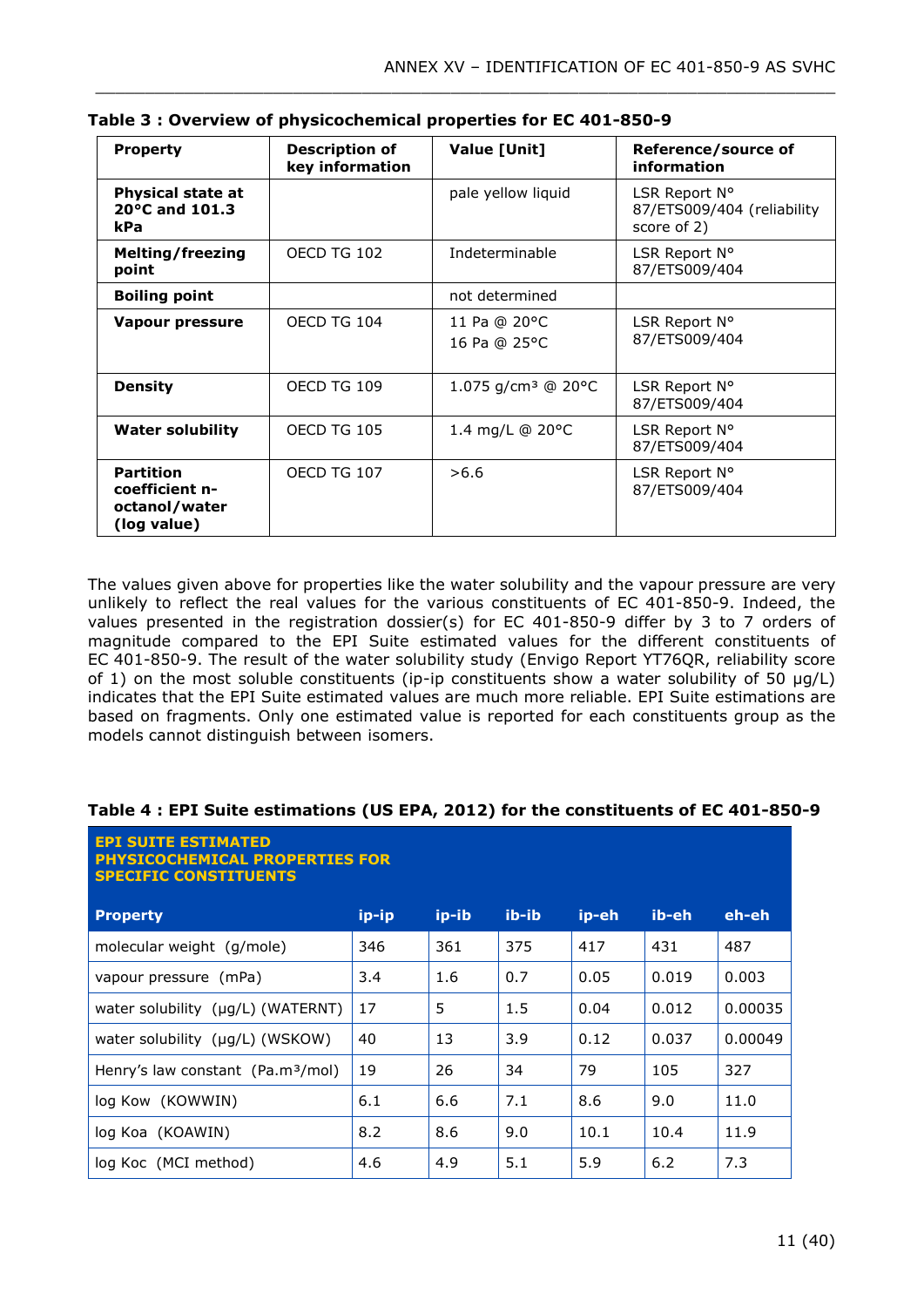# <span id="page-11-0"></span>**2. Harmonised classification and labelling**

EC 401-850-9 is covered by Index number 015-146-00-0 in part 3 of Annex VI to the CLP Regulation as follows:

\_\_\_\_\_\_\_\_\_\_\_\_\_\_\_\_\_\_\_\_\_\_\_\_\_\_\_\_\_\_\_\_\_\_\_\_\_\_\_\_\_\_\_\_\_\_\_\_\_\_\_\_\_\_\_\_\_\_\_\_\_\_\_\_\_\_\_\_\_\_\_\_\_\_\_

#### <span id="page-11-1"></span>**Table 5 : Classification according to Annex VI, Table 3.1 (list of harmonised classification and labelling of hazardous substances) of Regulation (EC) No 1272/2008**

| Index                          | <b>International</b><br><b>Chemical</b><br><b>Identification</b>                                                                                                                                               |                      | EC                       |                                                 | <b>CAS No Classification</b>                     |                                     | Labelling                          |                                |                                                               | Spec. | <b>Notes</b> |
|--------------------------------|----------------------------------------------------------------------------------------------------------------------------------------------------------------------------------------------------------------|----------------------|--------------------------|-------------------------------------------------|--------------------------------------------------|-------------------------------------|------------------------------------|--------------------------------|---------------------------------------------------------------|-------|--------------|
| <b>No</b>                      |                                                                                                                                                                                                                | No                   |                          | <b>Hazard</b><br>Category<br>$\textsf{Code}(s)$ | <b>Hazard</b><br>Class and statement,<br>code(s) | Pictogram Hazard<br>Word<br>Code(s) | Signal statement Hazard<br>code(s) | Suppl.<br>statement<br>code(s) | Conc.<br>Limits,<br>м-<br>factors<br>and<br>ATEs <sup>2</sup> |       |              |
| $015 -$<br>$146 -$<br>$00 - 0$ | $S-$<br>(tricyclo(5.2.1.<br>$0^{2,6}$ )deca-3-en-<br>$8$ (or 9)-yl $O-$<br>(isopropyl<br>or<br>isobutyl or 2-<br>ethylhexyl) O-<br>(isopropyl<br>or<br>isobutyl or 2-<br>ethylhexyl)<br>phosphorodithi<br>oate | $401 -$<br>850-<br>9 | 25588<br>$1 - 94 -$<br>8 | Aquatic<br>Acute 1<br>Aquatic<br>Chronic 1      | H400<br>H410                                     | GHS09<br>Wng                        | H410                               |                                |                                                               |       |              |

<sup>2</sup> Acute Toxicity Estimate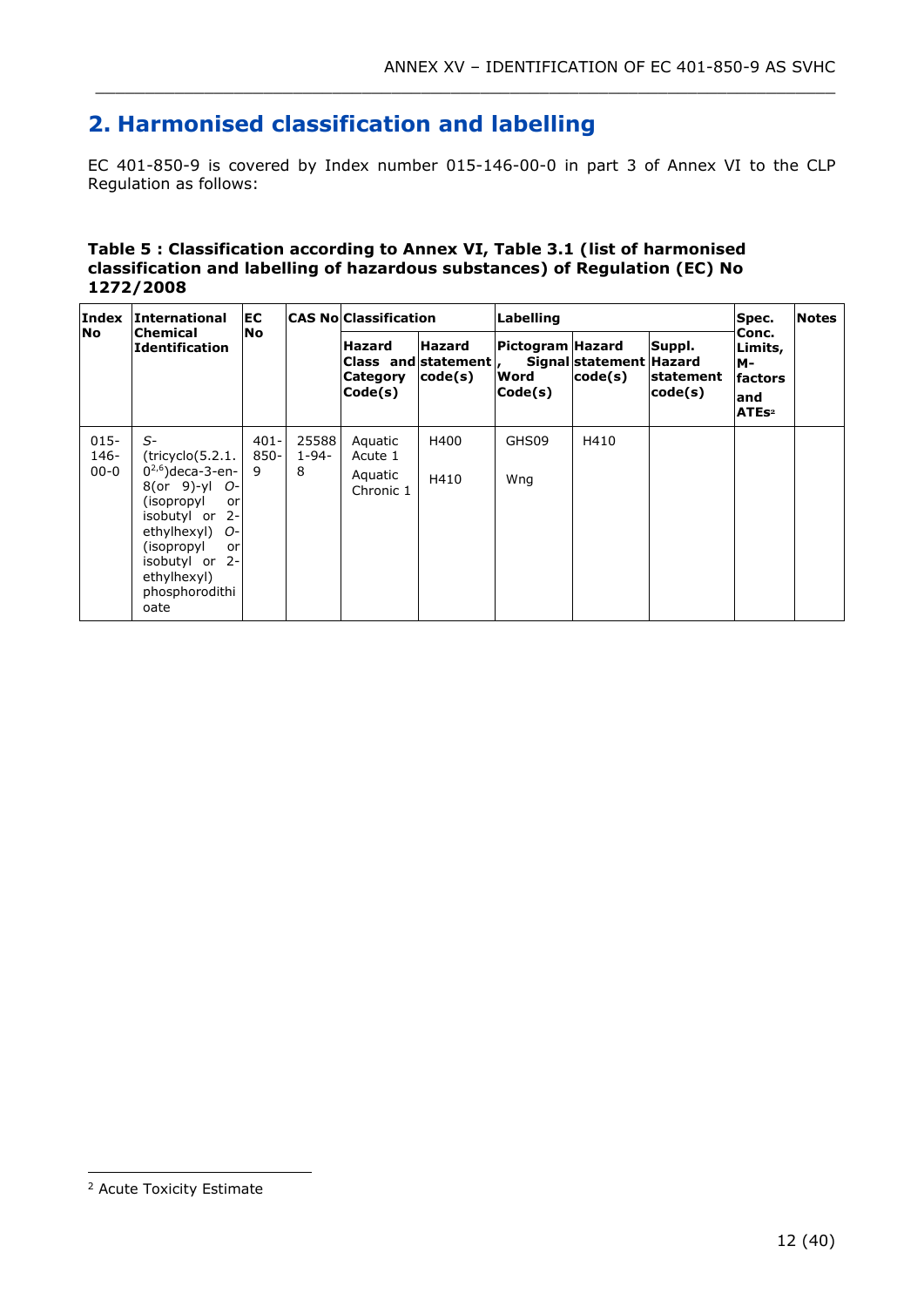## <span id="page-12-0"></span>**3. Environmental fate properties**

## <span id="page-12-1"></span>**3.1 Degradation**

### <span id="page-12-2"></span>**3.1.1 Abiotic degradation**

### 3.1.1.1 Hydrolysis

A hydrolysis study with the constituents of EC 401-850-9 is executed according to OECD TG 111 in 1987 (LSR Report  $N^{\circ}$  87/ETS010/527, reliability score of 2). The study consists of a preliminary test and of a definitive test.

\_\_\_\_\_\_\_\_\_\_\_\_\_\_\_\_\_\_\_\_\_\_\_\_\_\_\_\_\_\_\_\_\_\_\_\_\_\_\_\_\_\_\_\_\_\_\_\_\_\_\_\_\_\_\_\_\_\_\_\_\_\_\_\_\_\_\_\_\_\_\_\_\_\_\_

From the preliminary test it can be concluded that the estimated half-life for hydrolysis at pH 9 is 31 days at 50°C. The results obtained at pH 4 and 7 are more difficult to interpret and necessitated proceeding to a definitive test.

The definitive hydrolysis study was carried out with the constituents of EC 401-850-9 at pH 4 and 7 and at temperatures ranging from 50 to 70°C. Estimated half-lives at pH 4 for tests at 50-70°C range from 33 to 243 days and at pH 7 measured values for the same temperature interval range from 107 to 326 days. The substance is also stable at the physiologically significant pH value of 1.2 at a temperature of 37°C, conditions considered in an additional part of the study. It is not possible to derive a precise hydrolysis rate constant from the trials in a reliable way due to divergent experimental results.

Nevertheless, from this hydrolysis study, it is concluded to be highly unlikely that the substance will hydrolyse to a relevant extent; this study indicates that half-lives at 12°C and at various pH values are in the order of magnitude of 1 year.

### 3.1.1.2 Oxidation

Experimental data on oxidation of EC 401-850-9 are not available.

Since EC 401-850-9 is not expected to partition to the air compartment (see section 3.2.3) oxidation in the air compartment is not considered to be a relevant degradation process.

### 3.1.1.3 Phototransformation/photolysis

Experimental data on phototransformation of EC 401-850-9 are not available.

### 3.1.1.3.1 Phototransformation in air

The QSAR program AOP v1.92 in EPI Suite with an overall hydroxyl radicals reaction rate constant of 2.36 x  $10^{-10}$  cm<sup>3</sup>/molecule.sec estimates the half-life for the ip-ip constituents in air to be 0.544 hours. The half-life for reaction with ozone is estimated to be 1.375 hours.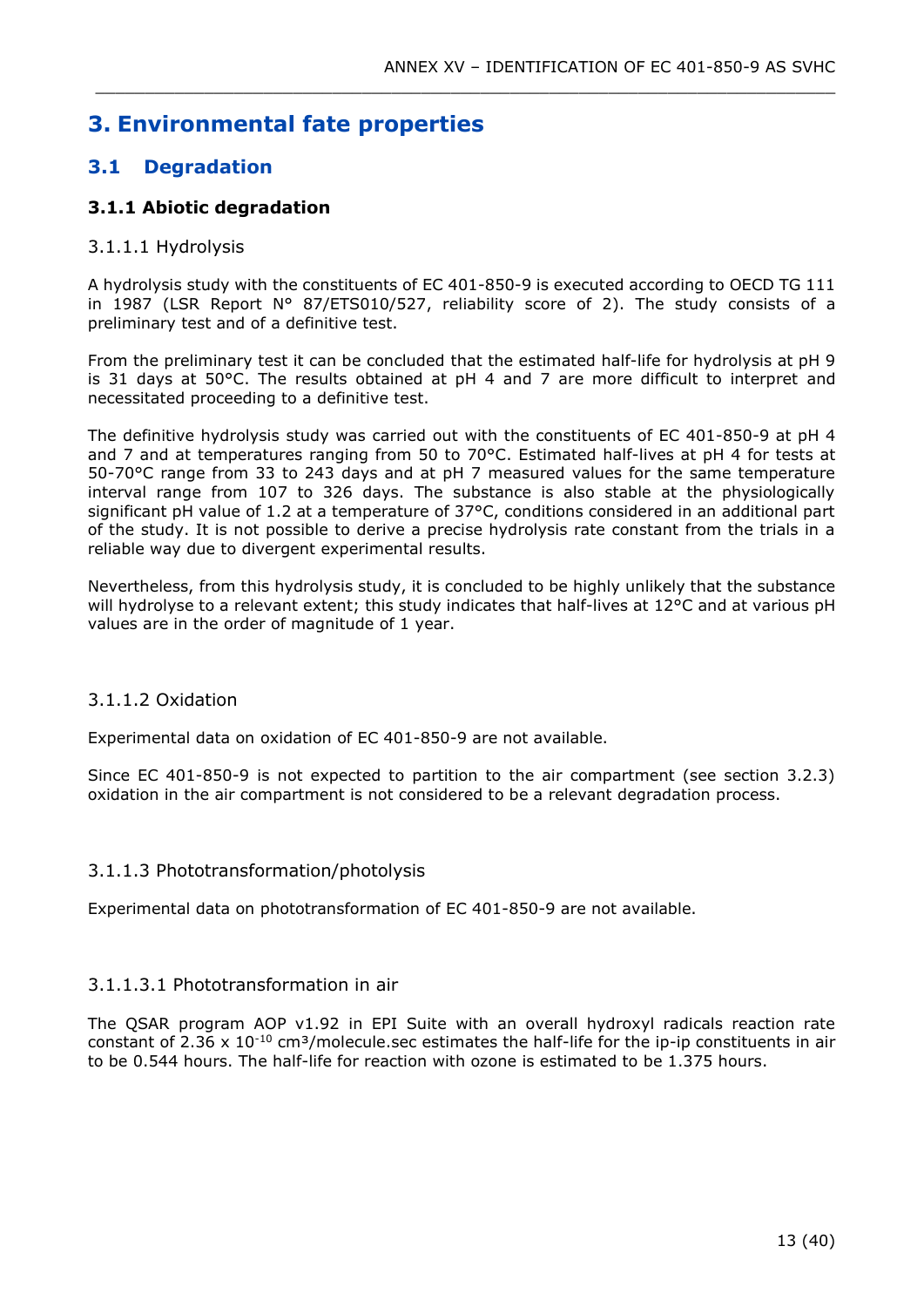### 3.1.1.4 Summary on abiotic degradation

In water, EC 401-850-9 is expected to be hydrolytically stable as the substance does not present functional groups that result in hydrolysis. The hydrolysis study that was performed with the constituents of EC 401-850-9 indicates that the half-lives at 12°C and at various pH values are in the order of magnitude of 1 year.

\_\_\_\_\_\_\_\_\_\_\_\_\_\_\_\_\_\_\_\_\_\_\_\_\_\_\_\_\_\_\_\_\_\_\_\_\_\_\_\_\_\_\_\_\_\_\_\_\_\_\_\_\_\_\_\_\_\_\_\_\_\_\_\_\_\_\_\_\_\_\_\_\_\_\_

Degradation in the air compartment is considered to be not relevant taking into account the low volatility of the substance. No experimental information is available on photodegradation and there are no indications that aquatic photodegradation or phototransformation in soil will have a significant impact on the overall persistence of EC 401-850-9.

### <span id="page-13-0"></span>**3.1.2 Biodegradation**

#### 3.1.2.1 Biodegradation in water

#### 3.1.2.1.1 Estimated data

The degradation pattern of the constituents of EC 401-850-9 can be evaluated by various QSAR estimation programs. It should be noted that most of these estimation methods predict how and/or at what rate organic compounds are expected to biodegrade. However, they do not predict half-lives in environmental compartments and so they do not provide a direct method to assess whether the persistence criterion of Annex XIII of REACH is met or not. These methods provide mainly a qualitative description of the biodegradation potential.

A first model and one that is also used by the registrant(s) is the Catalogic 301C model developed by the Laboratory of Mathematical Chemistry in Bulgaria. This QSAR model predicts that the primary biodegradation of the constituents of EC 401-850-9 will take place by a chemical reaction called oxidative desulfurization, i.e. the substitution of the double bonded sulfur atom with an oxygen atom. Catalogic modelling shows that all 12 constituents of EC 401-850-9 can undergo this type of reaction with a predicted half-life of 1 to 2 days. On the contrary, further biodegradation of the formed monothiophosphates is estimated to be quite slow and these degradation products can be persistent. This conclusion remains to a certain extent uncertain as the rate of oxidative desulfurization is not well established and it is not clear whether the predicted degradation products could react further (a)biotically (e.g. by hydrolysis or ring opening).

It is noted that the Catalogic model consists of a metabolism simulator and an endpoint model. Microbial metabolism is simulated by the rule-based approach. However, a good understanding on how the prediction of oxidative desulfurization is established is not included in the QSAR Model Reporting Format, and it is not clear on which literature and what rules the QSAR prediction is based. This makes it difficult to evaluate the reliability of the prediction for this specific case and to evaluate to what extent oxidative desulfurization will take place in real field conditions.

Further, it should be noted that none of the twelve constituents of EC 401-850-9 are fully in the applicability domain of the Catalogic model because they are out of the structural domain due to the fact that they contain 16 to 24 % of unknown fragments, i.e. fragments not recognised by the model. This observation adds more uncertainty to the prediction presented here.

Another useful source of information on the potential metabolic pathways of the constituents of EC 401-850-9 is the EAWAG-BBD Pathway Prediction System (formally from the University of Minnesota). This program estimates that three types of biodegradation can be relevant for the various constituents, namely 1) bt0103, which is the oxidative desulfurization of the dithiophosphate functionality, 2) bt0241, which is the hydroxylation of a tertiary carbon atom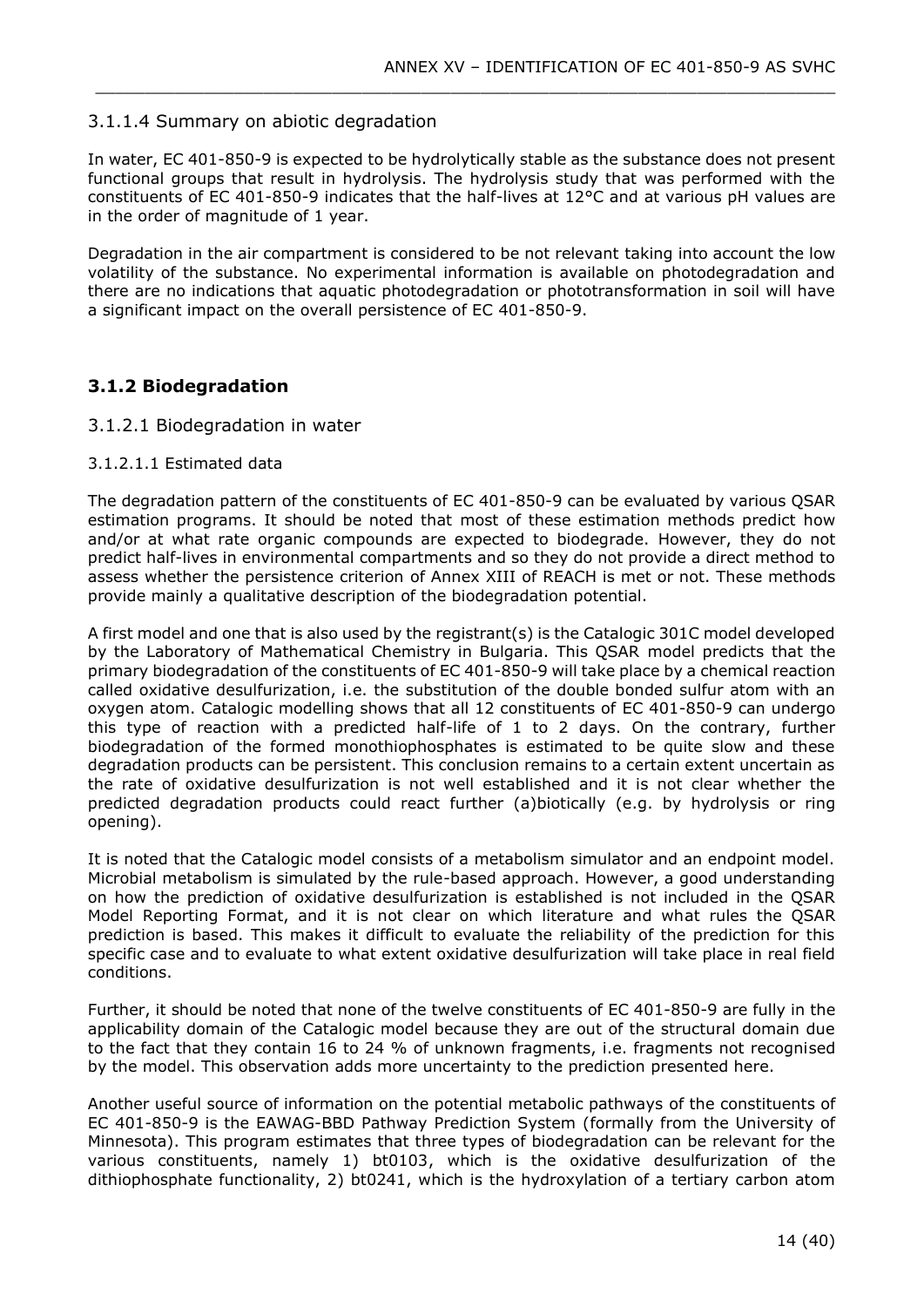and 3) bt0242, which is the hydroxylation of a secondary carbon atom. It should also be noted that the probability that these biotransformation reactions takes place is categorized by the program as "neutral" and not as (very) likely. That means that according to this estimation program the likelihood that these reactions occur in aerobic conditions is rather low.

\_\_\_\_\_\_\_\_\_\_\_\_\_\_\_\_\_\_\_\_\_\_\_\_\_\_\_\_\_\_\_\_\_\_\_\_\_\_\_\_\_\_\_\_\_\_\_\_\_\_\_\_\_\_\_\_\_\_\_\_\_\_\_\_\_\_\_\_\_\_\_\_\_\_\_

Another QSAR method that is also publicly available is Biowin v.4.10, which is integrated in EPI Suite (US EPA, 2012) developed by the US Environmental Protection Agency. Biowin estimates aerobic and anaerobic biodegradability of organic chemicals using seven different submodels. As indicated in the REACH Guidance chapter 11, (p. 49 & 62), the results of three submodels can be used to screen the potential of biodegradation. Based on the combination of the results for Biowin 2 (all constituents show a probability value of 1.00) and Biowin 3 (values ranging from 2.53 to 2.87), all the constituents would be readily biodegradable. In contrast with this result, the combination of Biowin 6 (probability values varying between 0.0017 and 0.02) and Biowin 3 (values ranging from 2.53 to 2.87) indicates that the constituents are potentially persistent and more degradation relevant information is generally warranted. Further, it is observed that the P=S functionality is not included in the fragments in Biowin models 2, 3 and 6. Considering the conflicting predictions with Biowin, and taking into account that a crucial functionality is not recognized as a fragment, it is not possible to come to a reliable conclusion in this way regarding the biodegradability of the constituents of EC 401-850-9.

A further method that evaluates ready biodegradability of substances is the VEGA model. The VEGA model reports that only moderately similar compounds with known experimental values have been found in the training set. Some atom-centered fragments of the EC 401-850-9 constituents have not been found in the compounds of the training set or are rare fragments. In the VEGA dataset two trialkyldithiophosphates are found, namely malathion and phenthoate (substances with CAS numbers 121-75-5 & 2597-03-7). Based on the VEGA model results for these two trialkyldithiophosphates, it can be concluded that all constituents of EC 401-850-9 are likely to be not readily biodegradable.

Based on the above information, QSAR data are considered not sufficiently reliable to conclude on the potential persistence of EC 401-850-9 and other information must be considered.

### 3.1.2.1.2 Screening tests

Three screening tests for the biodegradation potential of EC 401-850-9 are available. In these tests, techniques that could enhance the bioavailability of the test item are applied to a varying degree. In all these tests nominal test item concentrations greater than 1 mg/L were applied. The real water solubility of the constituents of EC 401-850-9 is estimated to be substantially lower (cf. Section 1.5) and therefore a reliability score of 2 or lower is deemed appropriate.

The oldest ready biodegradability test was carried out in 1987 (LSR Report N° 87/ETS007/510, reliability score of 2). The study was a closed bottle test performed according to OECD guideline 301D. The test was executed with a mineral salts medium inoculated with sewage effluent. The test item was applied as an ultrasonic dispersion in distilled water to give a nominal concentration of 2 mg/L. The test was run in triplicate vessels. The oxygen consumption in the vessels with test item was equivalent to 2% of the ThOD. Sodium benzoate was degraded by 66% in the absence of test material and 63% in its presence, confirming that the test item was inhibitory to bacteria under the conditions of the test. Based on this study EC 401-850-9 cannot be considered to be readily biodegradable.

A second ready biodegradability test with EC 401-850-9 was performed in 1996 (M.S.I. Report N° 6B061G, reliability score of 3). The study was a modified MITI I test executed according to OECD guideline 301C. Nominal test item concentration was 100 mg/L which is way above its the water solubility. The test item was exposed to activated sludge and a basal medium over a period of 28 days. The activity of the sludge was shown to be satisfactory as the reference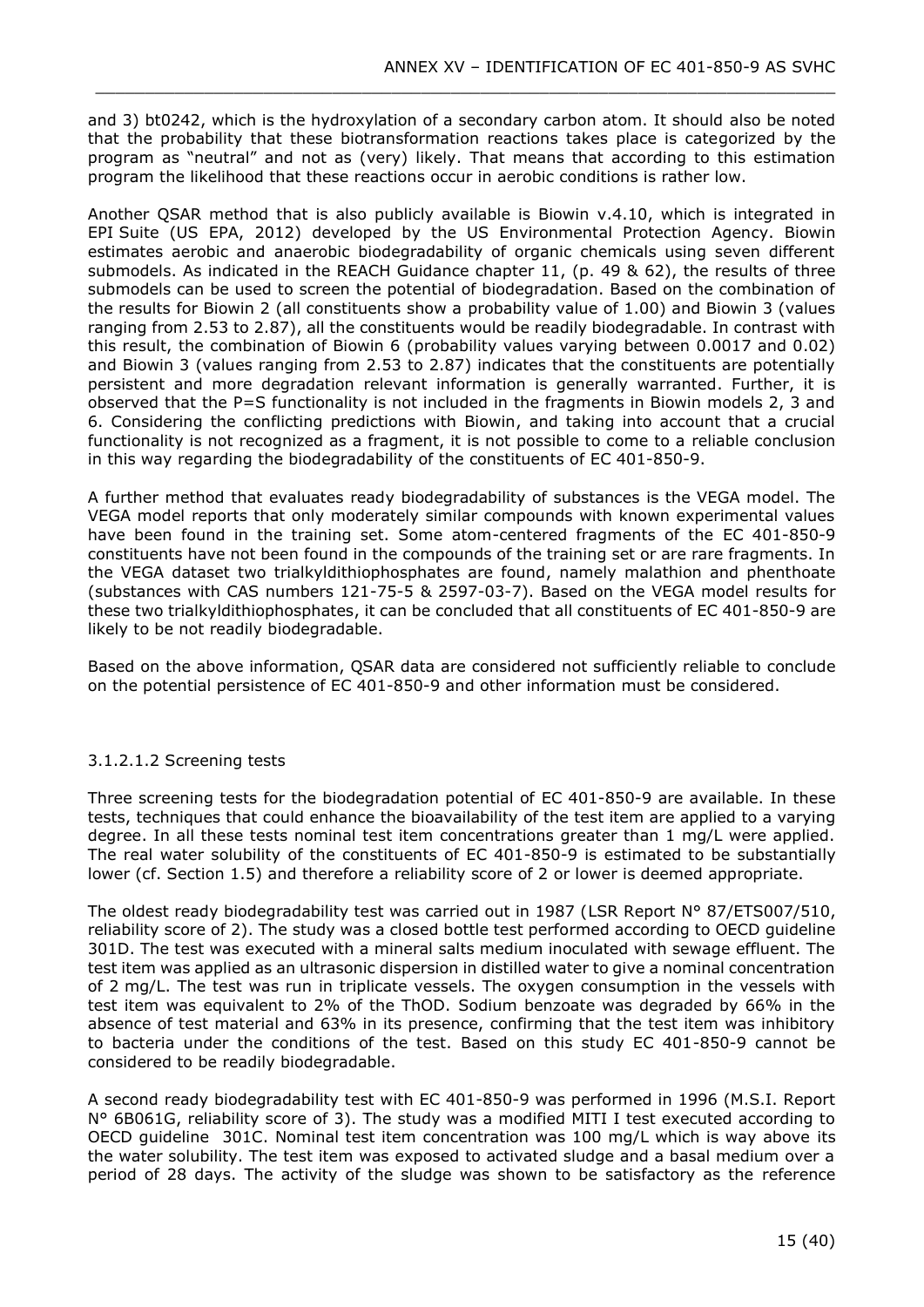substance (aniline) biodegradation mounted to 56% after 7 days, based on BOD measurements. Biodegradation of the test item was monitored by measuring the BOD and the residual test substance concentration. Degree of degradability based on BOD measurement was 0% and based on residual test item concentration maximum 4%. Based on this study EC 401-850-9 cannot be considered to be readily biodegradable.

\_\_\_\_\_\_\_\_\_\_\_\_\_\_\_\_\_\_\_\_\_\_\_\_\_\_\_\_\_\_\_\_\_\_\_\_\_\_\_\_\_\_\_\_\_\_\_\_\_\_\_\_\_\_\_\_\_\_\_\_\_\_\_\_\_\_\_\_\_\_\_\_\_\_\_

In 2011, Roberts and Daniel conducted an enhanced biodegradability study according to the modified OECD 301D guideline (Brixham Environmental Laboratory Report N° BR0410/B, reliability score of 2). The applied enhancements included the use of silicone oil as a solvent and Synperonic PE 105 as a surfactant. The modifications further included increasing the test volume and extending the test duration up to 63 days. The study used a test substance concentration of 1 mg/L (i.e. above the water solubility) and an activated sludge concentration of 2 mg/L. A positive (sodium benzoate) and a negative (2,4-di-tert-butylphenol) control substance were added to the test systems. The level of biodegradation is measured as  $O<sub>2</sub>$  consumption. After 28 days, 12% degradation is found after direct addition of EC 401-850-9, 7% degradation is found when added in combination with silicone oil and 41% degradation is found when added with silicone oil and surfactant. A maximum degradation level of 46% is found after 35 days and at the end of the test after 63 days degradation amounted to 35%. It is important to note that the negative control 2,4-di-tert-butylphenol when added in combination with silicone oil and surfactant also showed substantial  $O<sub>2</sub>$  consumption (up to 30%). Therefore, the percentage biodegradation claimed in this study is overestimated. Based on this study EC 401-850-9 cannot be considered to be readily biodegradable.

Because the pass level (60% ThOD) in these screening biodegradation tests is never reached, independent of the fact whether enhancements are applied or not, one can only conclude that the substance is not readily biodegradable and is potentially persistent.

### 3.1.2.1.3 Simulation tests (water and sediments)

An aerobic mineralisation study in surface water according to OECD Guideline 309 is available with the isopropyl-isopropyl constituents (ip-ip) of EC 401-850-9 (Maischak H., reliability score of 1). The study included a main test executed according to GLP protocol and three supporting tests that were not executed according to GLP. The various tests on their own are considered to be reliable with restrictions but analysing the tests together in a combined manner, the study as a whole can be considered as reliable without restrictions.

In another preliminary study (Envigo Report YT76QR, reliability score of 1) the water solubility of the ip-ip constituents was verified. This study demonstrated that the actual solubility of the ip-ip constituents is 50 µg/L, while the limit of quantification (LoQ) is 0.5 µg/L. As the LoQ is about two orders of magnitude lower than the water solubility, a simulation study in surface water can be executed and monitored using test item concentrations below the water solubility. So reduced bioavailability of the test substance can be avoided in this simulation test and does not jeopardize the reliability or the relevance of the results.

### Aerobic Mineralization in Surface Water Study (Maischak H.)

The main GLP test for aerobic mineralization in surface water was conducted in 2018 with nonadapted surface water over a period of 91 days according to OECD TG 309. Besides the main test, three supporting non-GLP tests were performed in order to be able to come to a more reliable interpretation of the results of the main test. It is noted that the main test is executed with non-radiolabelled test item which prevented the establishment of a mass balance. The data resulting from specific chemical analysis of the parent compound and its metabolite(s) are carefully examined and it has been concluded that under the circumstances of this study the ip-ip constituents of EC 401-850-9 do not biodegrade to a relevant extent.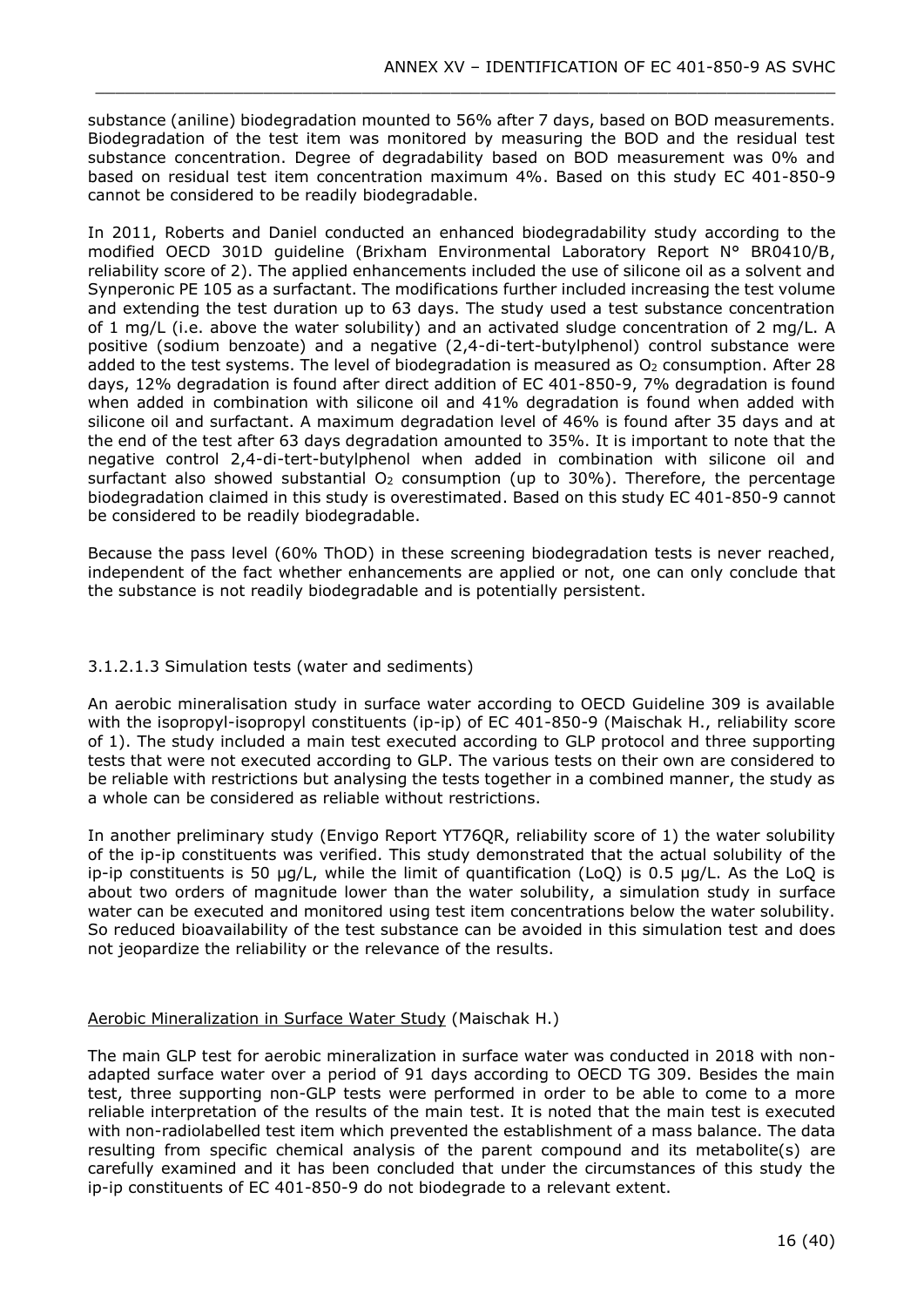The relevant characteristics of this main study can be summarized as follows:

- test guideline: OECD 309 with some adaptations
- study type: laboratory shake flask test determining aerobic primary degradation

\_\_\_\_\_\_\_\_\_\_\_\_\_\_\_\_\_\_\_\_\_\_\_\_\_\_\_\_\_\_\_\_\_\_\_\_\_\_\_\_\_\_\_\_\_\_\_\_\_\_\_\_\_\_\_\_\_\_\_\_\_\_\_\_\_\_\_\_\_\_\_\_\_\_\_

- mineralization is not monitored
- surface water from the river Örtze (Saxony, Germany) collected @ 15.7°C
- surface water characteristics:  $pH = 7.23$ , DOC = 4.07 mg/L, TIC = 8.01 mg/L
- colony forming units:  $8.85 \times 10^7$  CFU/L
- handling: suspended coarse particles were removed prior to use by sieving
- test duration: 91 days
- temperature: 12°C ± 2°C
- test item: ip-ip constituents of EC 401-850-9
- test item concentrations: 10 µg/L and 50 µg/L
- reference item: sodium benzoate
- reference item concentration: 18 mg/L (while 10 µg/L is advised in § 31 of TG 309)
- sterile control: performed with surface water that is autoclaved twice
- blank control: performed with surface water without test and/or reference item
- test volumes: 100 mL in 250 mL headspace flasks
- oxygen concentration during study: 9.3 11.2 mg/L
- pH during study: 6.82 7.28
- sampling schedule: day 0, 1, 3, 5, 7, 14, 21, 31, 91
- extraction was performed with acetronitrile in combination with ultrasound
- analytical determination with UPLC-HRMS

The degradation of the test item is monitored by specific chemical analysis of the parent compound and its potential metabolites. Because radiolabelling is not applied it is not possible to establish the mass balance in a reliable way. Furthermore and based on the information available in the study report, it was not possible to assess in a reasonable way to what extend NER<sup>3</sup> formation is taking place.

At the end of this simulation study at day 91, the concentration of the test item has diminished substantially: at a test item concentration of 10  $\mu$ g/L the residual percentage declined to 14% and at 50 µg/L only 5% of the test item is retrieved in the reaction mixture. At the same time, it is observed that only 1 metabolite is formed and this only in a very minute fraction, i.e. never more than 1.5% compared with the parent compound. The metabolite is identified as the corresponding phosphorothioate, i.e. S-(tricyclo[5.2.1.02,6]deca-3-en-8(or 9)-yl) O,O' diisopropyl phosphorothioate. This observation clearly demonstrates qualitatively that the disappearance of the test item in this study is not caused by (bio)degradation but nearly completely by dissipation out of the reaction mixture. If biodegradation would occur, one should detect the degradation products as biodegradation takes place in many intermediate steps and cannot occur instantaneously. Therefore, nearly total absence of degradation products in the chromatograms demonstrates that biodegradation is hardly taking place. It should also be pointed out that dissipation of the test item is certainly not that fast that it would make biodegradation impossible to occur. Even after 3 months test item is still present in the reaction mixture.

As dissipation is taking place to a relevant extent a degradation rate cannot be determined in a direct manner. However, in the study also sterile controls are carried out and as these sterile controls are executed in the same manner as the replicates with viable microorganisms, it is possible to determine a biodegradation rate based on a comparison between the concentrations from viable and sterile set ups.

<sup>3</sup> Non-extractable residues.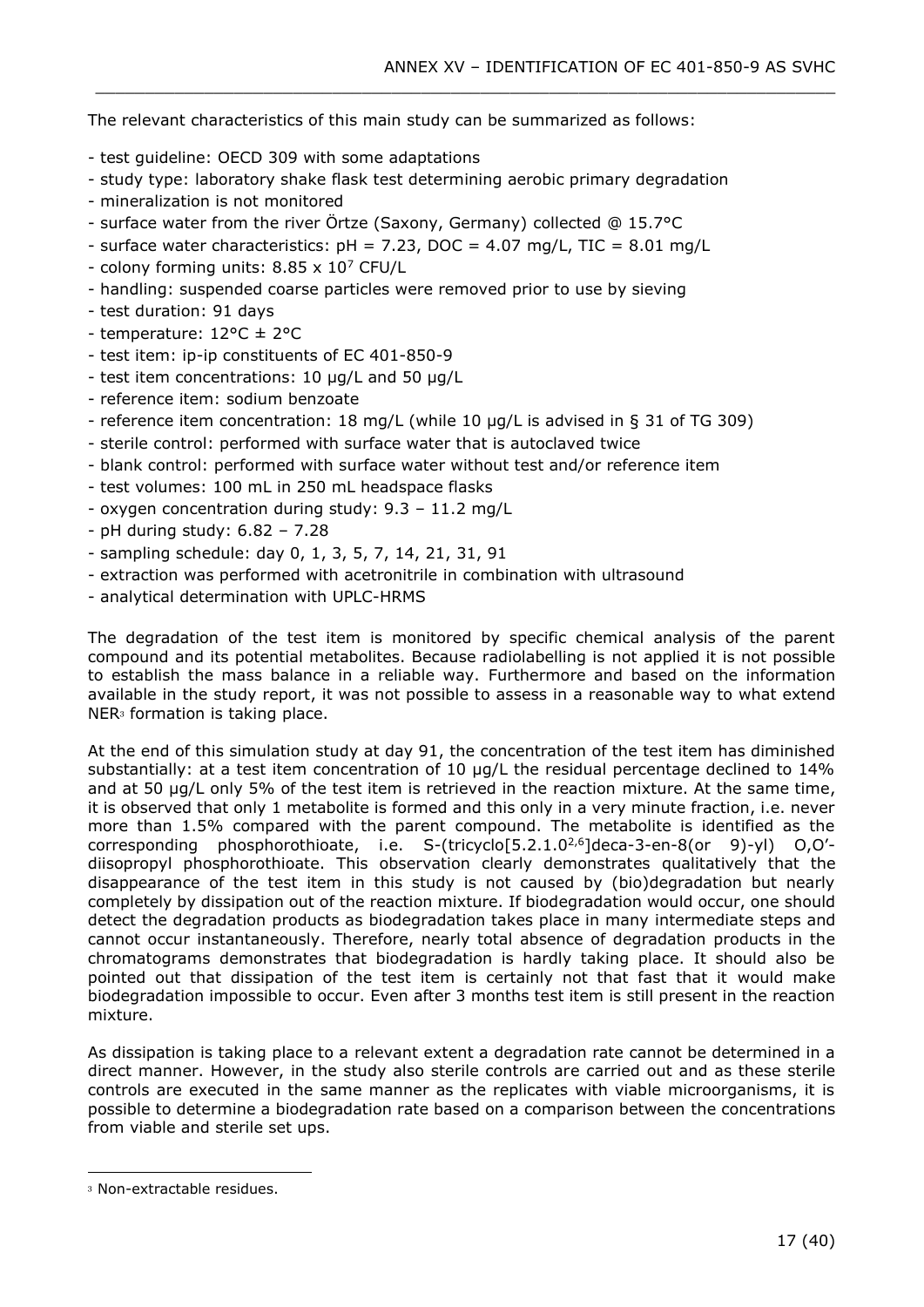Unfortunately, the sterile controls were only sampled on day 31 and 91 and so only the results from these sampling points can be used. The percentages residual test item were as follows (cf. study report table 15, p. 39) :

\_\_\_\_\_\_\_\_\_\_\_\_\_\_\_\_\_\_\_\_\_\_\_\_\_\_\_\_\_\_\_\_\_\_\_\_\_\_\_\_\_\_\_\_\_\_\_\_\_\_\_\_\_\_\_\_\_\_\_\_\_\_\_\_\_\_\_\_\_\_\_\_\_\_\_

 $-$  @ 10 µg/L viable experiment: 31 d = 29%, 91 d = 14%  $-$  @ 10 µg/L sterile experiment: 31 d = 32%, 91 d = 10%  $-$  @ 50 µg/L viable experiment: 31 d = 35%, 91 d = 5%  $-$  @ 50 µg/L sterile experiment: 31 d = 31%, 91 d = 6%

Comparing the viable with the sterile experiment at the same sampling day and the same concentrations one can see qualitatively that biodegradation is hardly taking place if not at all:

- @ 10 µg/L, 31 d : 3% extra disappearance - @ 10 µg/L, 91 d : -4%, no extra disappearance - @ 50 µg/L, 31 d : -4%, no extra disappearance - @ 50 µg/L, 91 d : 1% extra disappearance

Qualitatively, it is reasonable to conclude that in this experiment biodegradation is hardly taking place. Transforming this qualitative observation in a quantified parameter cannot be done in the usual way as the mass balance is not at all fulfilled. In fact, two processes contribute simultaneously to the disappearance of the test item, i.e. dissipation out of the testing system and (bio)degradation. It is clear that dissipation is considerably more relevant than biodegradation. As we are dealing here with a kinetically biphasic system (dissipation and biodegradation) and we only dispose of a few measured data points, one can only approximatively calculate a half-life for biodegradation.

The most reliable method to estimate a half-life in this case is to consider the relative amounts of test item that remain in the viable and the sterile experiments. Assuming that in the sterile experiment no degradation is happening as abiotic degradation was demonstrated to be negligible in the hydrolysis study and no photodegradation is occurring as the test is performed in the dark. Looking at the data point with the highest extra disappearance of 3% in the viable test (i.e. experiment at 10 µg/L and 31 days) and assuming that dissipation of the substance is happening at the very start of the test so that only 32% of the substance is really bioavailable in the test (which represents a less conservative scenario), a biodegradation of 9.38% (=3/32) at 31 days can be estimated. Considering 9.38% of biodegradation of ip-ip constituents at day 31 and using a first-order kinetic model, a rate constant k of 0.00318  $d^{-1}$  is derived leading to a biodegradation half-life of 218 days. It should be noted that using the other data points would only lead to still greater half-life estimations.

Another issue in the interpretation of this simulation study, is the question whether the study is valid or not. According to the registrant, the validity criteria relating to the reference substance sodium benzoate that is used as functional control are not fulfilled. Consequently, the activity of the inoculum used in the main study would not be sufficient and for that reason the study would be invalid and cannot be used to assess the persistence of EC 401-850-9.

The question whether the study is valid and can be interpreted in a reasonable way is of course crucial. It is correct that the OECD 309 guideline, paragraph 51, stipulates that if the reference substance is not degraded within the expected time interval (usually less than 14 days for sodium benzoate), the validity and the relevance of the test must be further verified. In the same paragraph, the guideline mentions that in surface waters usually employed the degradation rate constant for the reference substance aniline at 20°C is on average 0.8 d<sup>-1</sup> (half-life =  $\pm$  0.9 d). Aniline and sodium benzoate are the two common reference substances that are typically recommended for biodegradation tests and so, it is reasonable to assume that sodium benzoate shows a similar intrinsic degradation rate as aniline. The guideline also explicitly states that the reference substance concentration should be 10 µg/L (paragraph 31). It is obvious that these values for the reference item concentration and its degradation rate constant are linked to each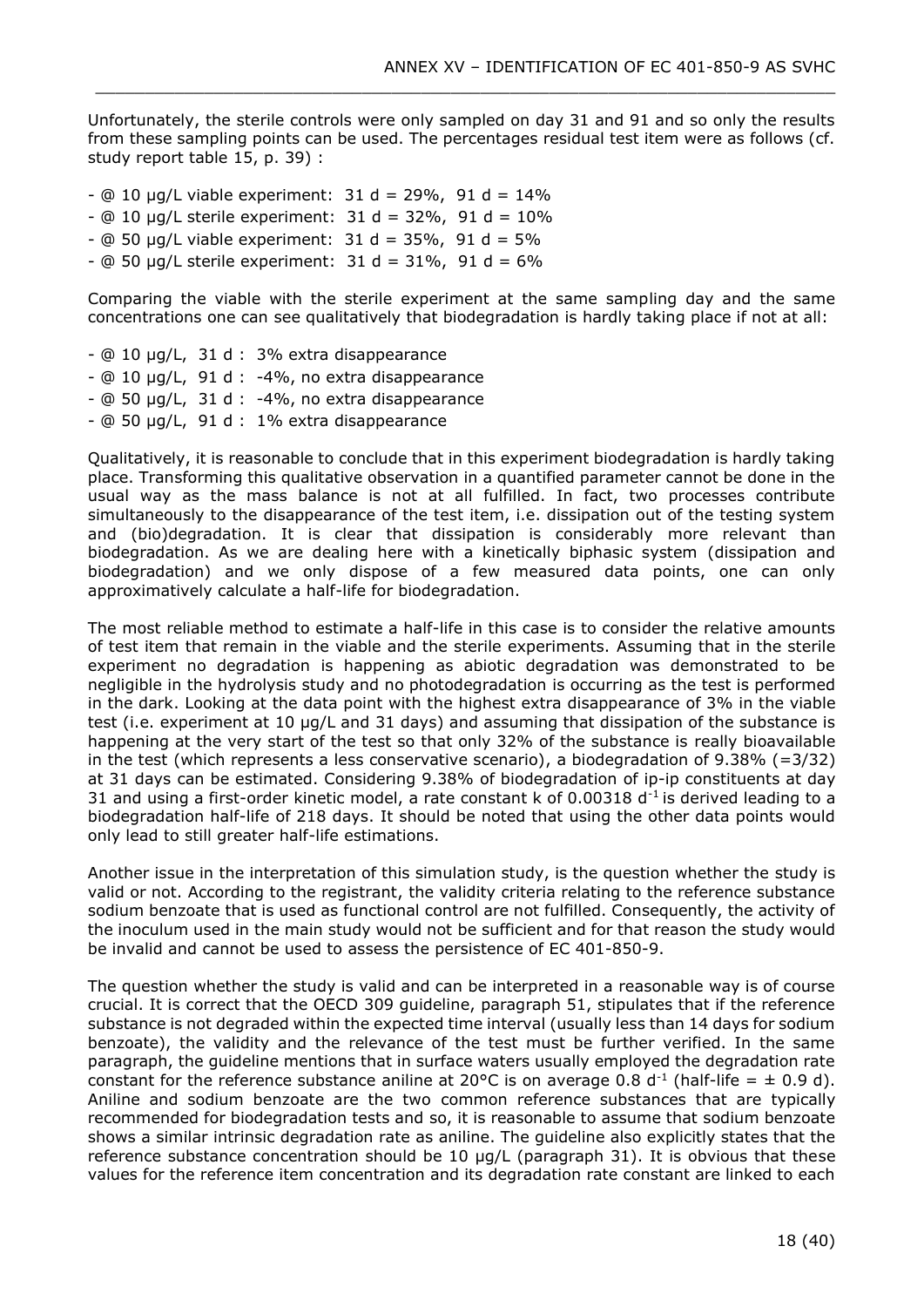other. In this simulation study the sodium benzoate concentration is 18 mg/L (i.e. 1800 times higher than the concentration advised in the guideline) and so a direct comparison with the validity criterion expressed in a relative manner (e.g. >60% degradation within 14 days) is not appropriate. The relative degradation rate of the reference item is lower than expected, not because the inoculum in this study is insufficiently active but simply because the inoculum is overloaded.

\_\_\_\_\_\_\_\_\_\_\_\_\_\_\_\_\_\_\_\_\_\_\_\_\_\_\_\_\_\_\_\_\_\_\_\_\_\_\_\_\_\_\_\_\_\_\_\_\_\_\_\_\_\_\_\_\_\_\_\_\_\_\_\_\_\_\_\_\_\_\_\_\_\_\_

Another way to assess the activity of the inoculum is to consider the measured degradation rate in absolute terms, and not in relative terms. This is not the standard approach, but it can nevertheless provide a reasonable indication of the activity of the inoculum used in the test. As mentioned in the above paragraph, the inoculum in a simulation test is considered to be sufficiently active if the mineralization half-life of the reference substance is 0.9 days (at 10 µg/L). This means that on average viable microbial communities in a simulation test mineralize the reference substance at an initial rate of ca. 7.7 µg/L/d. In the main study, 8% CO<sup>2</sup> formation is measured after 21 days and 59% after 89 days (without solvent). Based on the value found after 21 days, one can calculate that on average the mineralization rate is 69 µg/L/d (18000  $\mu$ g/L  $*$  0.08/21 d). Based on the CO<sub>2</sub> formation after 89 days, the mineralization rate becomes 119 µg/L/d (18000 µg/L \* 0.59/89 d). It is correct that the influence of the growth of the microbial population is difficult to take into account, but the fact that the absolute mineralization rates found in this test are substantially higher than the rates found in studies performed with standard reference substance levels indicates that the inoculum in this study actually was viable.

Furthermore, the substance EC 401-850-9 has been tested in a 3-hour respiration inhibition test (SPL N° 1491/0071, reliability score of 2) under aerobic conditions (see section 5.4). No effect on respiration was seen up to the concentration tested (1000 mg/L) which exceeds by far the water solubility of the test item. Based on this study, it is concluded that that EC 401-850-9 does not affect activated sludge microorganisms.

Consequently, this simulation test is considered to be reliable without restrictions. It should not be dismissed and it can be used in the assessment of the persistence of EC 401-850-9.

### Non-GLP complementary simulation test

Because the registrant was of the opinion that the main test was not valid and could not be used in the biodegradability assessment of EC 401-850-9, a complementary test was executed shortly after the main simulation test. This test is equivalent to a simulation test, but was not carried out according to the GLP protocol.

The relevant characteristics of the complementary test are summarized as follows:

- test type: simulation biodegradation test in surface water
- GLP protocol: no
- mineralisation is not monitored
- surface water from the river Leine (Germany)
- surface water characteristics: "more" undissolved organic matter than in Örtze water
- test duration: 69 days
- temperature: 12°C
- test item: ip-ip constituents of EC 401-850-9
- test item concentrations: 10 µg/L and 50 µg/L
- reference item: sodium benzoate
- reference item concentration: 17.14 mg/L
- sterile control: yes
- test volumes: 200 mL in 300 mL headspace flasks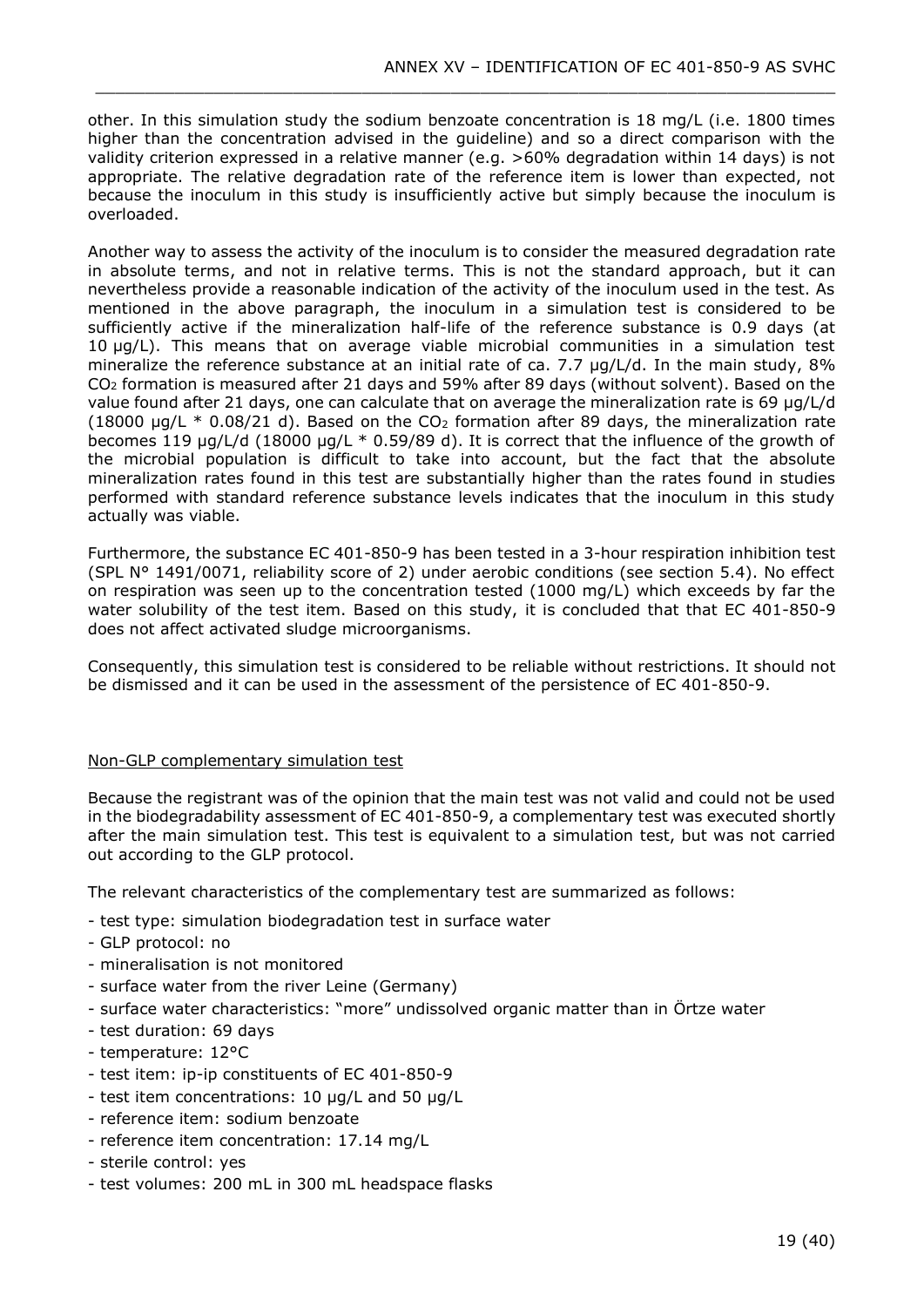- sampling schedule: day 0, 28, 36, 69

It is noted that the degradation pattern observed in this complementary test is completely in line with the pattern that is seen in the main test. Also, in this test it is not possible to establish a mass balance. Disappearance from the reaction mixture occurs gradually during the whole test duration, both in the viable test item replicates and in the sterile control replicates. At the lower test concentration (10 µg/L) 14% of the test item is retrieved in the viable replicates at the end of the test, while in the sterile controls only 10% is retrieved. The same pattern is seen at the higher test concentration (50 µg/L). This proves that disappearance of the test item is caused by dissipation and that biodegradation is not taking place at all. Indeed, residual concentrations are even higher in the viable replicates than in the sterile replicates. In theory, the half-life for biodegradation would be infinite.

\_\_\_\_\_\_\_\_\_\_\_\_\_\_\_\_\_\_\_\_\_\_\_\_\_\_\_\_\_\_\_\_\_\_\_\_\_\_\_\_\_\_\_\_\_\_\_\_\_\_\_\_\_\_\_\_\_\_\_\_\_\_\_\_\_\_\_\_\_\_\_\_\_\_\_

Another similarity between this complementary test and the main test is the fact that in both tests only 1 metabolite is found in low amounts. In both tests, the metabolite is the same and is found to be S-(tricyclo[5.2.1.0<sup>2,6</sup>]deca-3-en-8(or 9)-yl) O,O'-diisopropyl phosphorothioate. In fact, in the complementary test the concentration of the metabolite is a bit higher and the highest relative level is observed in the 10 µg/L replicate at day 36. One can estimate a degradation half-life based on the concentrations of the parent compound (9.29 nmol/L) and the metabolite  $(1.22 \text{ nmol/L})$  at day 36 (Sum of parent and metabolite = 10.55 nmol/L). Proceeding in this way, a first order degradation half-life of 202 days is estimated. Because no other metabolites are formed, this calculation method provides an alternative but nevertheless reliable estimation of the degradation half-life. The value of 202 days determined in this way is also very well in line with the value of 218 days derived in the evaluation of the data from the main test. Both approaches lead to estimated half-lives greater than 200 days.

It is also important to note that in the complementary test, in contrast to the main test, the viability of the microorganisms is not an issue at all. The reference item is degraded for 50% after 5 days incubation, showing that the microorganisms in this study are without doubt sufficiently active. In that respect the complementary test is even more indicative than the main test. In the main test the viability of the microorganisms could be questioned, but it should be noted that the results of both tests are very much in line with each other. Therefore, it is concluded that the absence of biodegradation in the main study is not triggered by the inactiveness of the microbes but by the inherent persistence of the test item.

### 3.1.2.2 Biodegradation in soil

Specific data on the biodegradation of EC 401-850-9 in soil are not available.

### 3.1.2.3 Summary and discussion on biodegradation

The results derived from QSAR estimations and screening biodegradation tests do not allow to come to a robust conclusion on the biodegradation characteristics of EC 401-850-9.

Information from different QSAR methods is quite divergent and provides (only) qualitative information on the type of biodegradation reactions that can occur with the constituents EC 401- 850-9.

A few ready tests (OECD 301 C and D tests) were performed with EC 401-850-9. In these tests, EC 401-850-9 concentrations above the water solubility are used and in one of the tests several enhancements are applied. The pass level is not reached in any of these ready tests, and so it is concluded that EC 401-850-9 is not readily biodegradable.

The key source of information regarding the potential biodegradation of EC 401-850-9 is the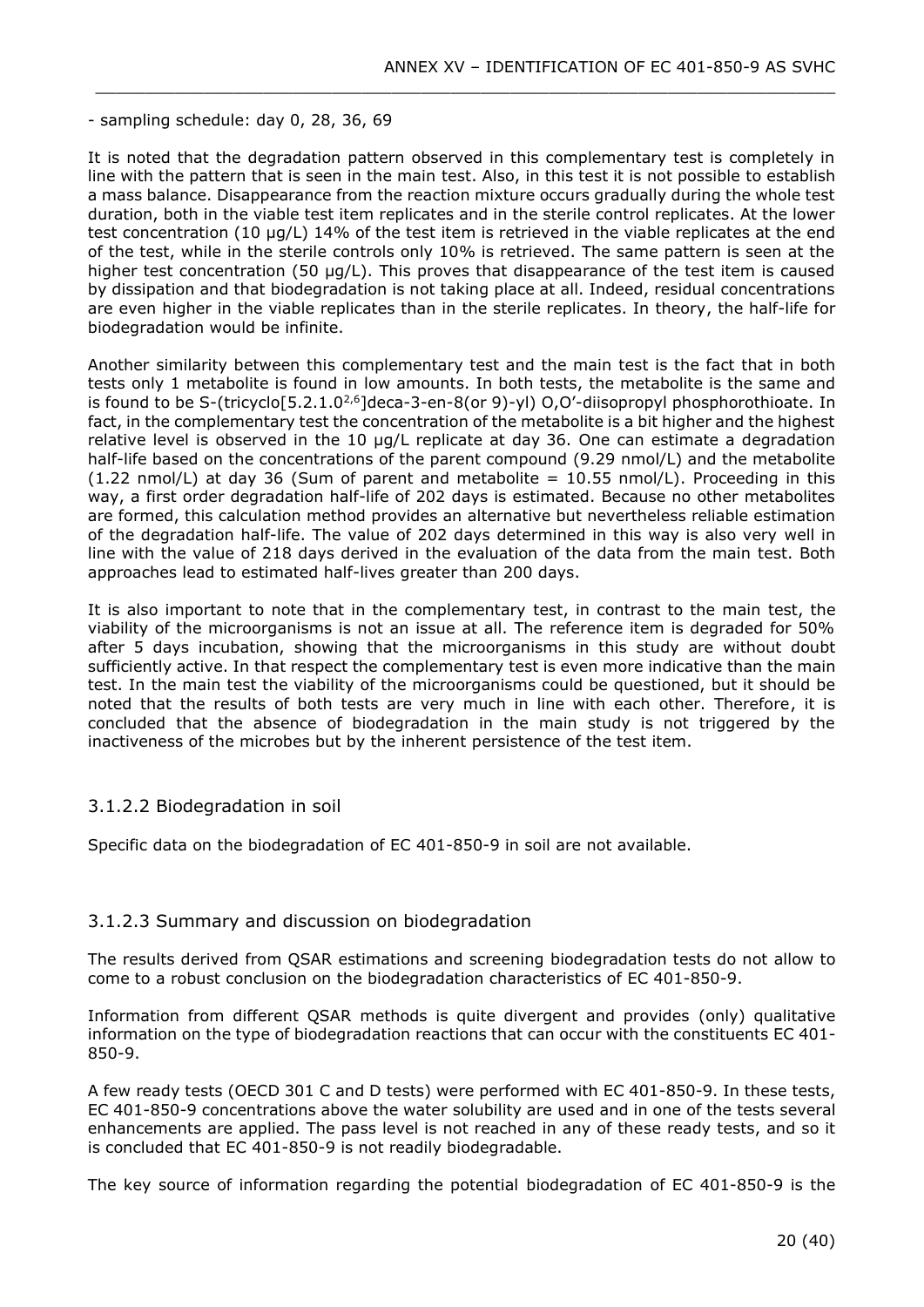simulation study that is carried out with the ip-ip constituents of EC 401-850-9 in fresh water. Although this simulation test shows some shortcomings such as the lack of a mass balance and some uncertainty on the microbial activity of the inoculum, it allows to come to a reliable estimation of the half-life of the ip-ip constituents in fresh water. An analysis of the data from the main test as well as from the complementary tests both resulted in an estimated half-life of the ip-ip constituents of more than 200 days.

\_\_\_\_\_\_\_\_\_\_\_\_\_\_\_\_\_\_\_\_\_\_\_\_\_\_\_\_\_\_\_\_\_\_\_\_\_\_\_\_\_\_\_\_\_\_\_\_\_\_\_\_\_\_\_\_\_\_\_\_\_\_\_\_\_\_\_\_\_\_\_\_\_\_\_

### <span id="page-20-0"></span>**3.1.3 Field data**

Field data are not available.

### <span id="page-20-1"></span>**3.1.4 Summary and discussion of degradation**

There are no indications that EC 401-850-9 degrades abiotically in the environment. The hydrolysis study that was performed at various pH values demonstrates that the half-lives at 12°C are in the order of magnitude of 1 year. Experimental data on phototransformation of EC 401-850-9 are not available. Considering the low volatility of the substance degradation in the air compartment is not expected to be relevant. There are no indications that aquatic photodegradation or phototransformation in soil will have a significant impact on the overall persistence of EC 401-850-9.

The results derived from QSAR estimations and screening biodegradation tests on EC 401-850-9 do not allow to come to a robust conclusion on the biodegradation potential of EC 401-850-9 in environmental compartments. However, the outcome of the ready biodegradation screening studies performed on EC 401-850-9 support the findings of the simulation study as EC 401-850-9 screens as potentially P/vP. The key source of information regarding the potential biodegradation of EC 401-850-9 is the biodegradation simulation study that is carried out with the ip-ip constituents of EC 401-850-9 in fresh water. Analysis of the data of this study resulted in an estimated half-life of the ip-ip constituents of more than 200 days. Consequently, it is concluded that EC 401-850-9 meets the 'persistence' (P) and 'very persistent' (vP) criteria of REACH Annex XIII (degradation half-life in fresh water > 60 days).

## <span id="page-20-2"></span>**3.2 Environmental distribution**

### <span id="page-20-3"></span>**3.2.1 Adsorption/desorption**

In the registration dossier, one study (SPL  $N^{\circ}$  1491/0072) is presented that examines the adsorption capacity of EC 401-850-9. The study is executed according to EU method C.19 (HPLC method). According to this study the log  $K_{oc}$  value varies from 5.57 to >5.63 depending on the constituent that is measured.

The KOCWIN program (v2.00) in EPI Suite (US EPA, 2012) estimates log  $K_{oc}$  values for the ip-ip constituent as follows: based on the MCI method 4.59; based on the log  $K_{ow}$  method 4.21. The estimated log  $K_{oc}$  values for all other constituents are consistently higher, up to 7.3 for the eheh constituent. Therefore, all constituents of EC 401-850-9 are expected to adsorb significantly to suspended solids, sediments and soils.

### <span id="page-20-4"></span>**3.2.2 Volatilisation**

Volatilisation from water is determined by the vapour pressure and by the water solubility of a substance. EC 401-850-9 consists of 6 groups of constituents and the vapour pressure and the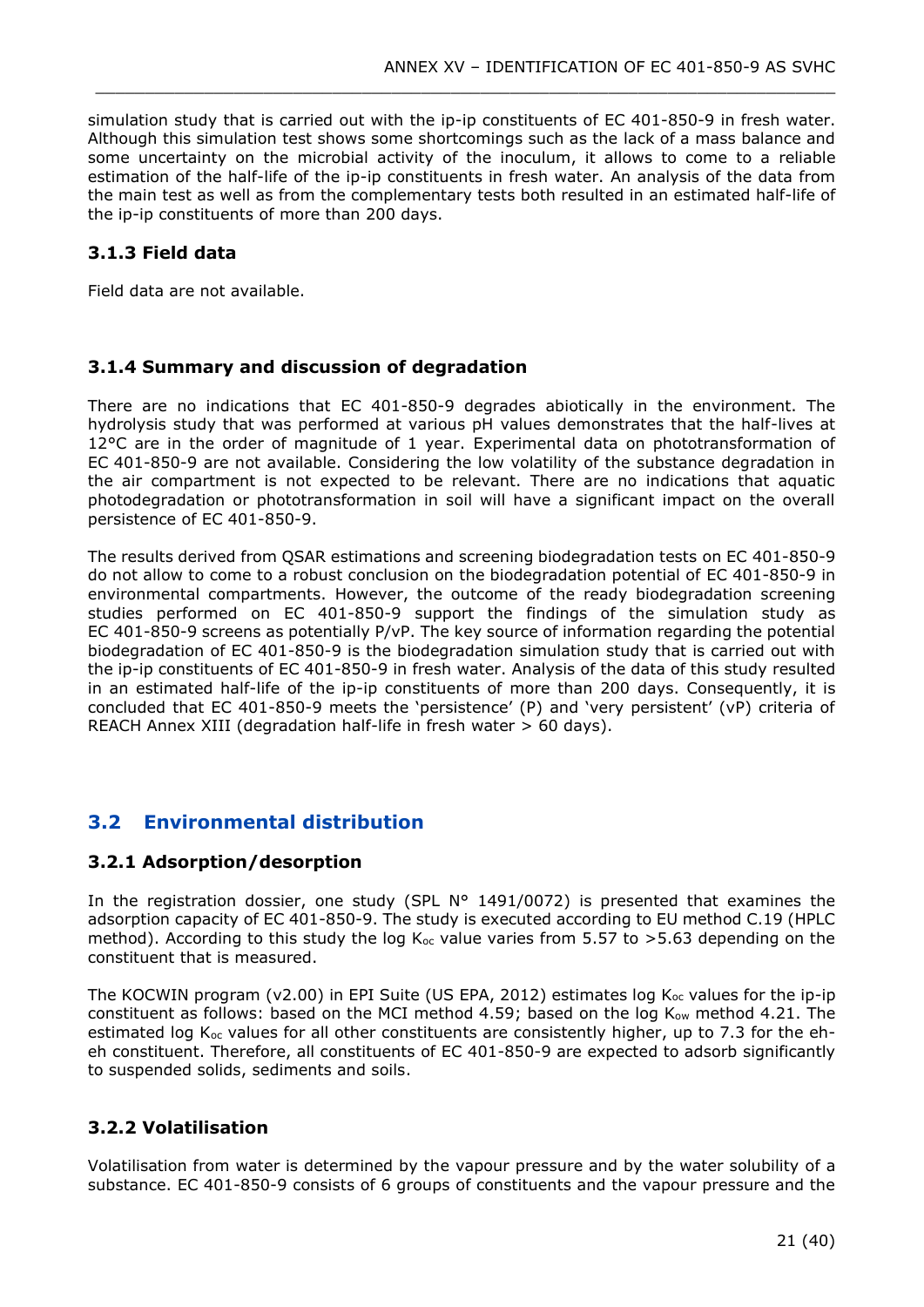water solubility of the specific constituents can vary several orders of magnitude. Therefore, the Henry's law constants for the various constituents will diverge substantially. A reliable measured Henry's law constant for EC 401-850-9 is not available.

\_\_\_\_\_\_\_\_\_\_\_\_\_\_\_\_\_\_\_\_\_\_\_\_\_\_\_\_\_\_\_\_\_\_\_\_\_\_\_\_\_\_\_\_\_\_\_\_\_\_\_\_\_\_\_\_\_\_\_\_\_\_\_\_\_\_\_\_\_\_\_\_\_\_\_

In this SVHC dossier, the focus is on the ip-ip constituent of EC 401-850-9 and for this constituent EPI Suite estimates a Henry's law constant of 19 Pa.m<sup>3</sup>/mol (i.e. unitless value of 0.008). For the constituents with longer alkyl chains the estimated vapour pressure decreases less than the water solubility, so for these constituents slightly greater Henry's law constants are estimated.

According to the modified Grain method used in EPI Suite (US EPA, 2012), the estimated vapour pressure at 25°C is 3.4 mPa. So, EC 401-850-9 is considered to show a low volatility.

### <span id="page-21-0"></span>**3.2.3 Distribution modelling**

EC 401-850-9 consists of 6 groups of constituents whose physical properties like water solubility, vapour pressure and log  $K_{ow}$  vary substantially. Consequently, the estimated distribution after release of EC 401-850-9 in the various environmental compartments will depend on the constituents that are considered. Because the evaluation of the PBT properties pointed out that the ip-ip constituents are the most critical ones, the current assessment of the environmental distribution is focused on these constituents.

The environmental distribution of the ip-ip constituents is assessed via the level III fugacity model that is incorporated in EPI Suite (US EPA, 2012). The available values for various key physical properties are nearly always obtained via experiments on the whole substance and therefore these experimental values are less accurate for the ip-ip constituents. Instead, the following values estimated by the submodels in EPI Suite are used to evaluate the environmental distribution: vapour pressure = 3.38 mPa; Henry's law constant = 19 Pa.m<sup>3</sup>/mol; log K<sub>ow</sub> = 6.1;  $log K_{oc} = 4.59$ .

The following distributions are predicted for the ip-ip constituents by the level III fugacity model in EPI Suite. Considering the uses of EC 401-850-9 that are reported in the registration dossier release to only air is not relevant.

| Release<br>(%)          | Air  | Water | Soil  | <b>Sediment</b> |
|-------------------------|------|-------|-------|-----------------|
| Equal to water/air/soil | 0.03 | 9.3   | 71 5  | 19.2            |
| Only to water           | 0.03 | 32.6  | 0.07  | 67.3            |
| Only to soil            |      | 0.01  | 99.96 | 0.03            |

<span id="page-21-3"></span>

| Table 6 : Distributions estimated by EPI Suite (Level III Fugacity Model) |  |
|---------------------------------------------------------------------------|--|
|---------------------------------------------------------------------------|--|

Based on this analysis, it is assumed that the ip-ip constituents will mainly distribute to soil and sediment and to a lesser extent to water.

## <span id="page-21-1"></span>**3.2.4 Field data**

Field data are not available.

### <span id="page-21-2"></span>**3.2.5 Summary and discussion of environmental distribution**

EC 401-850-9 exhibits a high potential to adsorb to organic matter and a low potential to volatilise from water. Further, according to fugacity modelling, EC 401-850-9 is expected to be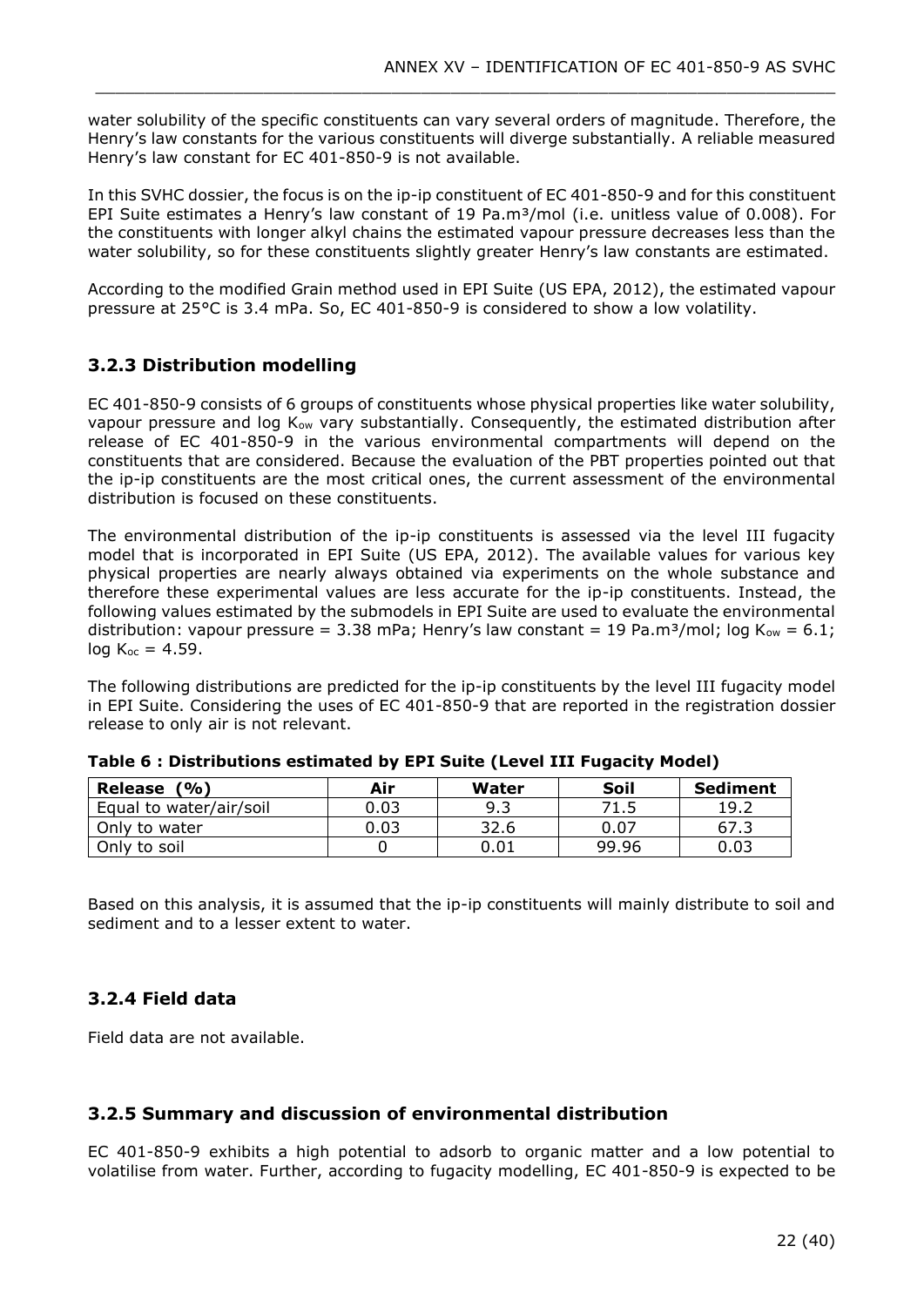mainly distributed to the soil and sediment compartment, and to a lesser extent in the water compartment. The air compartment is not expected to be a relevant route of distribution.

\_\_\_\_\_\_\_\_\_\_\_\_\_\_\_\_\_\_\_\_\_\_\_\_\_\_\_\_\_\_\_\_\_\_\_\_\_\_\_\_\_\_\_\_\_\_\_\_\_\_\_\_\_\_\_\_\_\_\_\_\_\_\_\_\_\_\_\_\_\_\_\_\_\_\_

## <span id="page-22-0"></span>**3.3 Data indicating potential for long-range transport**

The potential for long-range transport is not discussed in this dossier. Taking into account the estimated distribution in the various environmental compartments, there are no indications that the substance will mainly reside in the mobile compartments air and water.

## <span id="page-22-1"></span>**3.4 Bioaccumulation**

### <span id="page-22-2"></span>**3.4.1 Bioaccumulation in aquatic organisms (pelagic & sediment organisms)**

#### Experimental data.

The bioaccumulation potential of EC 401-850-9 in aquatic species was examined in a bioconcentration study from 1997 (M.S.I. Report N° 6B062G, reliability score of 2). The study was carried out according to the OECD 305C protocol that was valid at that time and that protocol shows some deviations from the current OECD 305 guideline. Consequently, some elements cannot be evaluated as it is done nowadays, but in general the study is well conducted and follows GLP principles. Therefore, it is considered that this study is valid with a Klimisch reliability score of 2 and can be used to evaluate the bioaccumulation potential of EC 401-850-9.

The study is carried out with a mixture of 3 constituents of EC 401-850-9, namely with the O,O' diisopropyl constituent (ip-ip or C3), the O,O'-diisobutyl constituent (ib-ib or C4) and the O,O' di-2-ethylhexyl constituent (eh-eh or C8) in a 1:1:1 ratio. The main characteristics of the study are the following:

- study protocol: OECD 305C (v1981)
- set up: continuous flow-through system
- test item: mixture of C3, C4 and C8 (ratio 1:1:1)
- test item concentrations: 50 µg/L & 500 µg/L
- dispersant: Hydrogenated Castor Oil (HCO-30)
- dispersant concentration: 20 x test item concentration
- test fish: *Cyprinus carpio*
- body weight: 22-37 g
- fat content fish: 4.4%
- sampling points uptake period: 2, 4, 6, 8 weeks
- elimination period: 13 days

The results of the study indicate that steady state is reached after 6 weeks of exposure, both in the high and the low exposure experiment. In order to determine the BCFss the average of the measured test item concentrations in the sampled fish after 6 and 8 weeks is used.

Proceeding in this way, the following non-normalized steady state BCFs were obtained for the various homologues:

- diisopropyl, high exposure: 2059 L/kg
- diisopropyl, low exposure: 3339 L/kg
- diisobutyl, high exposure: 718 L/kg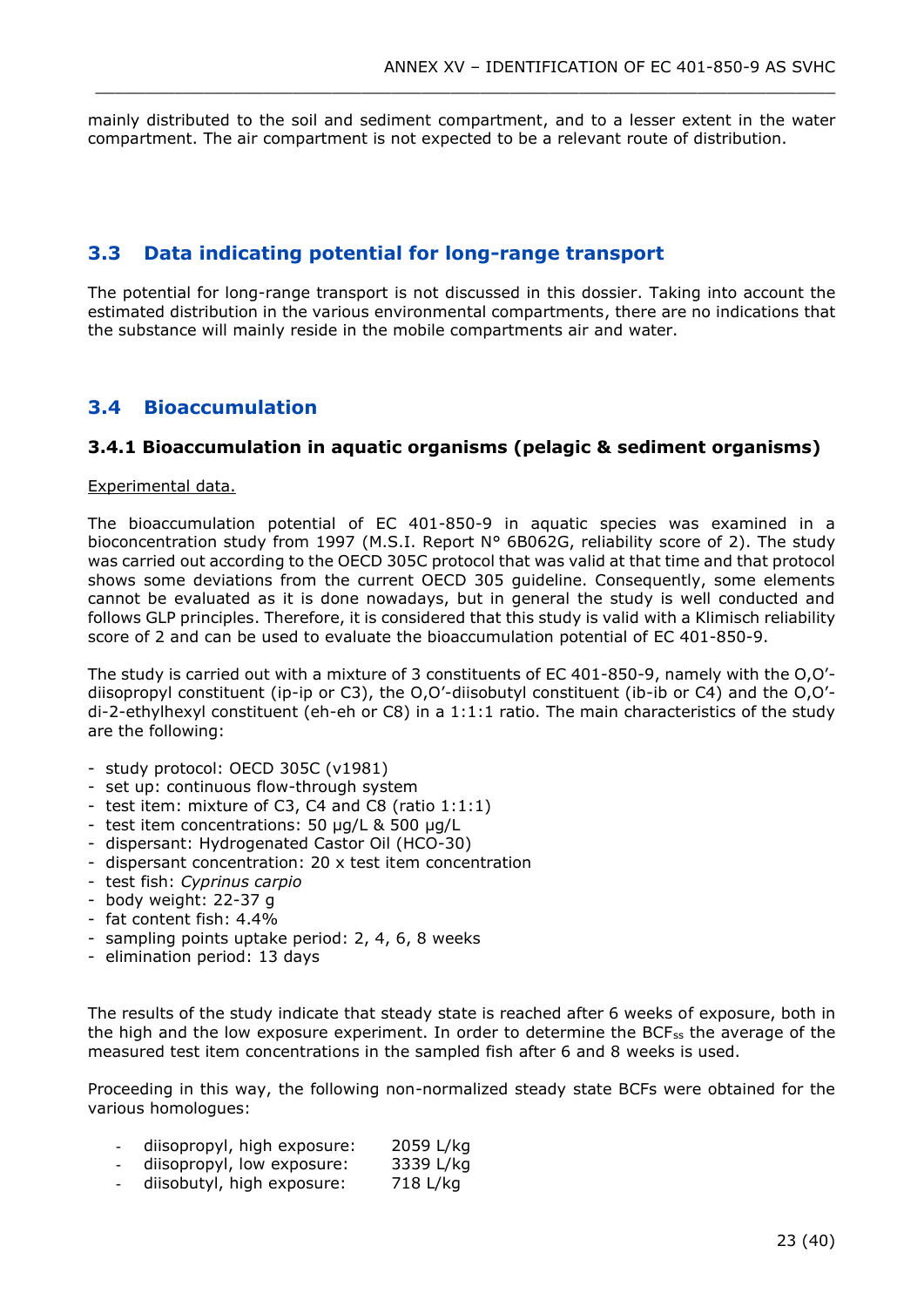- diisobutyl, low exposure: 2115 L/kg
- di-2-ethylhexyl, high exposure:< 5 L/kg (below LoQ in fish)
- di-2-ethylhexyl, low exposure:  $<$  49 L/kg (below LoQ in fish)

After application of lipid normalisation (fish fat content in this study  $= 4.4\%$ ) the steady-state BCFs that should be compared with the criteria in Annex XIII of REACH become:

\_\_\_\_\_\_\_\_\_\_\_\_\_\_\_\_\_\_\_\_\_\_\_\_\_\_\_\_\_\_\_\_\_\_\_\_\_\_\_\_\_\_\_\_\_\_\_\_\_\_\_\_\_\_\_\_\_\_\_\_\_\_\_\_\_\_\_\_\_\_\_\_\_\_\_

- diisopropyl, high exposure: 2340 L/kg
- diisopropyl, low exposure: 3794 L/kg
- diisobutyl, high exposure: 816 L/kg
- diisobutyl, low exposure: 2403 L/kg

Although HCO-30 is used as a dispersant, it is not clear whether the constituents at the high exposure level are fully solubilised and that is probably the reason why the measured BCFs for the higher exposure level are systematically less than those for the lower exposure level. The BCF values determined based on the low test concentration (50  $\mu$ g/L) are considered to be more reliable than those determined based on the high test concentration (500 µg/L; above the water solubility limit of the constituents) considering the low solubility of the 3 constituents (cf. Table 4). Furthermore, it is important to note that these lipid normalised BCF values represent a less conservative scenario as a possible growth dilution was not accounted for in the BCF calculations. It is further noted that in the older version of the OECD 305 guideline dispersants are allowed if the concentration is below the toxicity of the dispersant and not above 100 mg/L. The concentrations of HCO-30 used in this test were 10 and 1 mg/L and hence they are below the limit indicated in the guideline. Also, no mortality or sublethal effects were observed in the test. Therefore, it seems that HCO-30 does not cause toxic effects in the fish, its use can be considered to be acceptable and does not affect the validity of the study.

This study with various constituents clearly demonstrates that the aquatic bioaccumulation potential is higher for the ip-ip constituent than for the ib-ib constituents. The aquatic bioaccumulation potential of the eh-eh constituent is much lower.

#### QSAR data

The bioaccumulation potential of EC 401-850-9 can also be examined with QSAR models. A well-known model that provides quantitative estimates is the BCFBAF model (v.3.02) of EPI Suite (US EPA, 2012). This model was run for the ip-ip and ib-ib constituents. The model cannot distinguish between the isomers of the constituents since the model calculation is based on fragments. The predictions can be considered to be within the applicability domain when considering the parametric domain and the fragments. When checking the training set for similar substances, the phosphorodithioate functional group with the isopropyl chains is relatively well represented, but in structures that are quite different to the three ring carbon structure. There is no such structure in the training set. No correction factors were applied in the regression method and the Arnot-Gobas model is considered to provide the most reliable estimates.

The Arnot-Gobas model predicts that the ip-ip constituents would have a higher bioaccumulation potential than the ib-ib constituents, the highest prediction being a BCF of 9333 L/kg from the Arnot-Gobas lower trophic model. The experimentally determined BCF for both constituents fall within the 95% confidence interval of the Arnot-Gobas predictions.

Predicted values are as follows:

- ip-ip constituents : regression method BCF : 4898 L/kg A-G method BCF : 9333 L/kg (95% C.I. = 2344-20417 L/kg)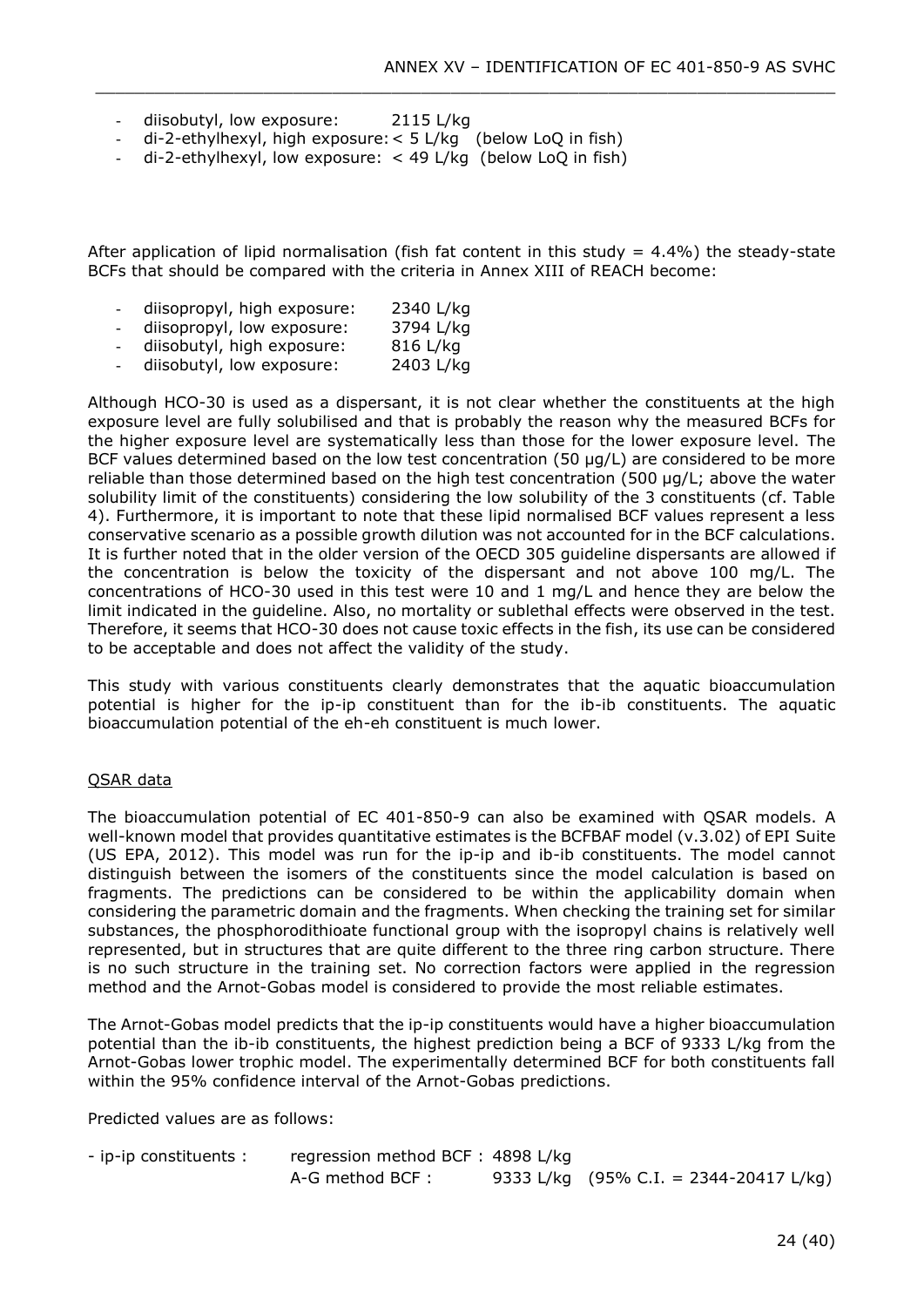BCFBAF kM model half-life : 27 days (for 10 g fish) - ib-ib constituents : regression method BCF : 12303 L/kg A-G method BCF : 6457 L/kg (95% C.I. = 1585-14125 L/kg) BCFBAF kM model half-life : 52 days (for 10 g fish)

\_\_\_\_\_\_\_\_\_\_\_\_\_\_\_\_\_\_\_\_\_\_\_\_\_\_\_\_\_\_\_\_\_\_\_\_\_\_\_\_\_\_\_\_\_\_\_\_\_\_\_\_\_\_\_\_\_\_\_\_\_\_\_\_\_\_\_\_\_\_\_\_\_\_\_

Overall, long biotransformation half-lives are predicted, indicating a high bioaccumulation potential.

Another model that in theory could be used to evaluate the bioaccumulation potential of EC 401-850-9 is the BCF Baseline Model (v.04.11) of CATALOGIC (v.5.14.1.5). However, the ip-ip and ib-ib constituents are not well represented in the model and they are out of domain, both structural and metabolic. Furthermore, the training sets (BCF and metabolic database) do not contain similar structures. The substituted phosphorodithioate functional group with the isopropyl chains is present in the training set (in 4 substances), but in much smaller molecules and not substituted to the three ring carbon structure. This means there is high uncertainty with these predictions and they are considered unreliable.

The predictions from the BCFBAF model are in line with the experimentally found BCFs for ip-ip and ib-ib constituents and add to the reliability of the laboratory study.

### <span id="page-24-0"></span>**3.4.2 Bioaccumulation in terrestrial organisms (soil dwelling organisms, vertebrates)**

Experimental data on the bioaccumulation potential in terrestrial organisms are not available for EC 401-850-9.

The potential for terrestrial bioaccumulation can be screened by combining the log  $K_{ow}$  and the log K<sub>oa</sub>. The estimation program KOAWIN v1.10 presents the following log K<sub>oa</sub> values for the various constituents of EC 401-850-9 :

| - isopropyl-isopropyl:       |  | $log K_{oa} = 8.21$ / $log K_{ow} = 6.1$   |  |  |  |
|------------------------------|--|--------------------------------------------|--|--|--|
| - isobutyl-isopropyl:        |  | $log K_{oa} = 8.58$ / $log K_{ow} = 6.7$   |  |  |  |
| - isobutyl-isobutyl:         |  | $log K_{oa} = 8.95$ / $log K_{ow} = 7.1$   |  |  |  |
| - 2-ethylhexyl-isopropyl:    |  | $log K_{oa} = 10.05 / log K_{ow} = 8.6$    |  |  |  |
| - 2-ethylhexyl-isobutyl:     |  | $log K_{oa} = 10.41 / log K_{ow} = 9.0$    |  |  |  |
| - 2-ethylhexyl-2-ethylhexyl: |  | $log K_{oa} = 11.89$ / $log K_{ow} = 11.0$ |  |  |  |

All the estimated log  $K_{oa}$  values are greater than 5 and all the estimated log  $K_{ow}$  values are greater than 2. Therefore, all the constituents screen as potentially bioaccumulative in air-breathing organisms.

### <span id="page-24-1"></span>**3.4.3 Field data**

Field data on the bioaccumulation potential of the EC 401-850-9 constituents are not available.

### <span id="page-24-2"></span>**3.4.4 Summary and discussion of bioaccumulation**

The fish bioaccumulation study that is executed in 1997, with 3 constituents of EC 401-850-9, (M.S.I. Report N° 6B062G, reliability score of 2) is considered to be reliable with restrictions and can thus be used to assess the bioaccumulation potential of the substance. BCFs depend on the exposure level that was employed. For the 3 constituents that were tested the following aquatic BCFs were considered to be most accurate: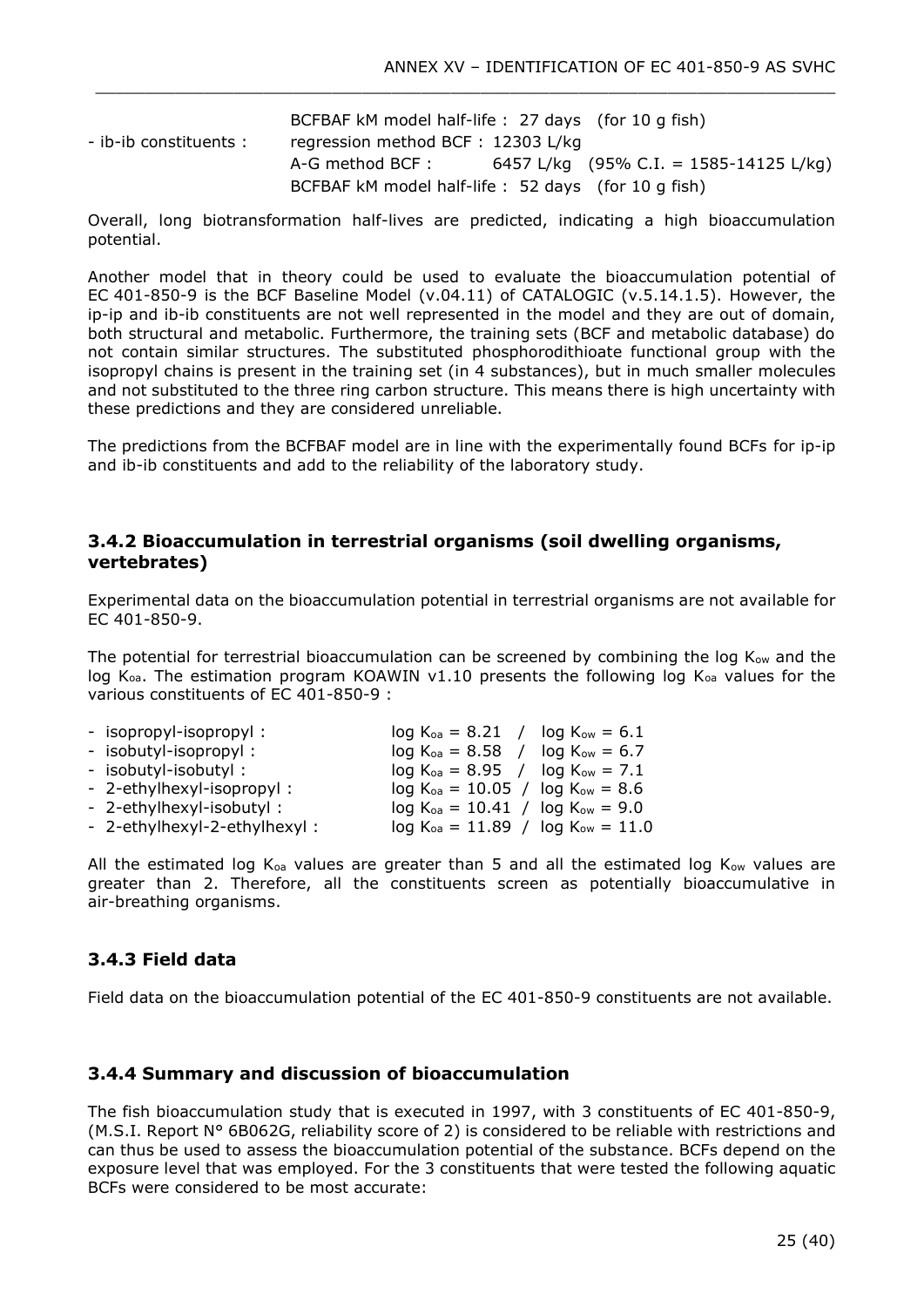- diisopropyl: 3794 L/kg
- diisobutyl: 2403 L/kg
- $di-2-ethylhexyl: < 56$  L/kg

It should be noted that these BCF values represent a less conservative scenario as it is not possible to account for the potential effect of growth dilution. Modelling data from EPI Suite support findings from experimental data on bioaccumulation of the ip-ip and ib-ib constituents of EC 401-850-9. Consequently, it is concluded that isopropyl-isopropyl (ip-ip) and isobutylisobutyl (ib-ib) constituents meet the 'bioaccumulation' criterion (B) (BCF value > 2000 L/kg) of REACH Annex XIII.

\_\_\_\_\_\_\_\_\_\_\_\_\_\_\_\_\_\_\_\_\_\_\_\_\_\_\_\_\_\_\_\_\_\_\_\_\_\_\_\_\_\_\_\_\_\_\_\_\_\_\_\_\_\_\_\_\_\_\_\_\_\_\_\_\_\_\_\_\_\_\_\_\_\_\_

Finally, since EC 401-850-9 will contain isopropyl-isopropyl (ip-ip) and isobutyl-isobutyl (ib-ib) constituents with B properties at a concentration  $\geq$  0.1 % (w/w), it is concluded that EC 401-850-9 meets the 'bioaccumulation' criterion (B) in accordance with Annex XIII, point 1.1.2, of the REACH Regulation.

Terrestrial bioaccumulation was not experimentally examined. Nevertheless, as the log Koa values of all the constituents are greater than 8 and the log  $K_{ow}$  values of all the constituents are greater than 6, EC 401-850-9 screens as potentially bioaccumulative in terrestrial organisms.

## <span id="page-25-0"></span>**4. Human health hazard assessment**

The evaluation of the T criterion is only based on the environmental toxicity of EC 401-850-9. Therefore, human health hazards are not discussed in this dossier.

## <span id="page-25-1"></span>**5. Environmental hazard assessment**

## <span id="page-25-2"></span>**5.1 Aquatic compartment (including sediment)**

### <span id="page-25-3"></span>**5.1.1 Fish**

5.1.1.1 Short-term toxicity to fish

Only one experimental fish toxicity test (LSR Report N° 87/ETS011/511, reliability score of 3) is available for EC 401-850-9. The test is carried out according to OECD guideline 203 with rainbow trout as test species. The animals were exposed at 15°C for 96 hours to five concentrations of the test substance. Acetone was employed as solubilizer and the nominal test concentrations ranged from 313 mg/L to 5000 mg/L. Measured concentrations at the start of the test ranged from 5.6 mg/L to 17 mg/L and the measured end concentrations ranged from 2.3 mg/L to 4.5 mg/L.

LC<sup>50</sup> values were calculated by arranging the measured start and end concentrations in ascending order. Proceeding in this way, the 96 hour  $LC_{50}$  values based on measured concentrations are estimated to lie between 2.9 mg/L and 10.9 mg/L.

It must be noted that because of the much lower real water solubility of EC 401-850-9 (water solubility value of ip-ip constituents is 50  $\mu q/L$ ) and the reduced accuracy of the analytical determinations, the LC<sub>50</sub> value determined in this experiment has a very low reliability.

It is noted that ECOSAR v1.11 in EPI Suite (US EPA, 2012) estimates a fish LC<sub>50</sub> value of 18 µg/L for the ip-ip constituent of EC 401-850-9. However, this prediction is not considered meaningful because the log Kow of the constituents is more than 5, which means that no effects are expected at the water solubility level.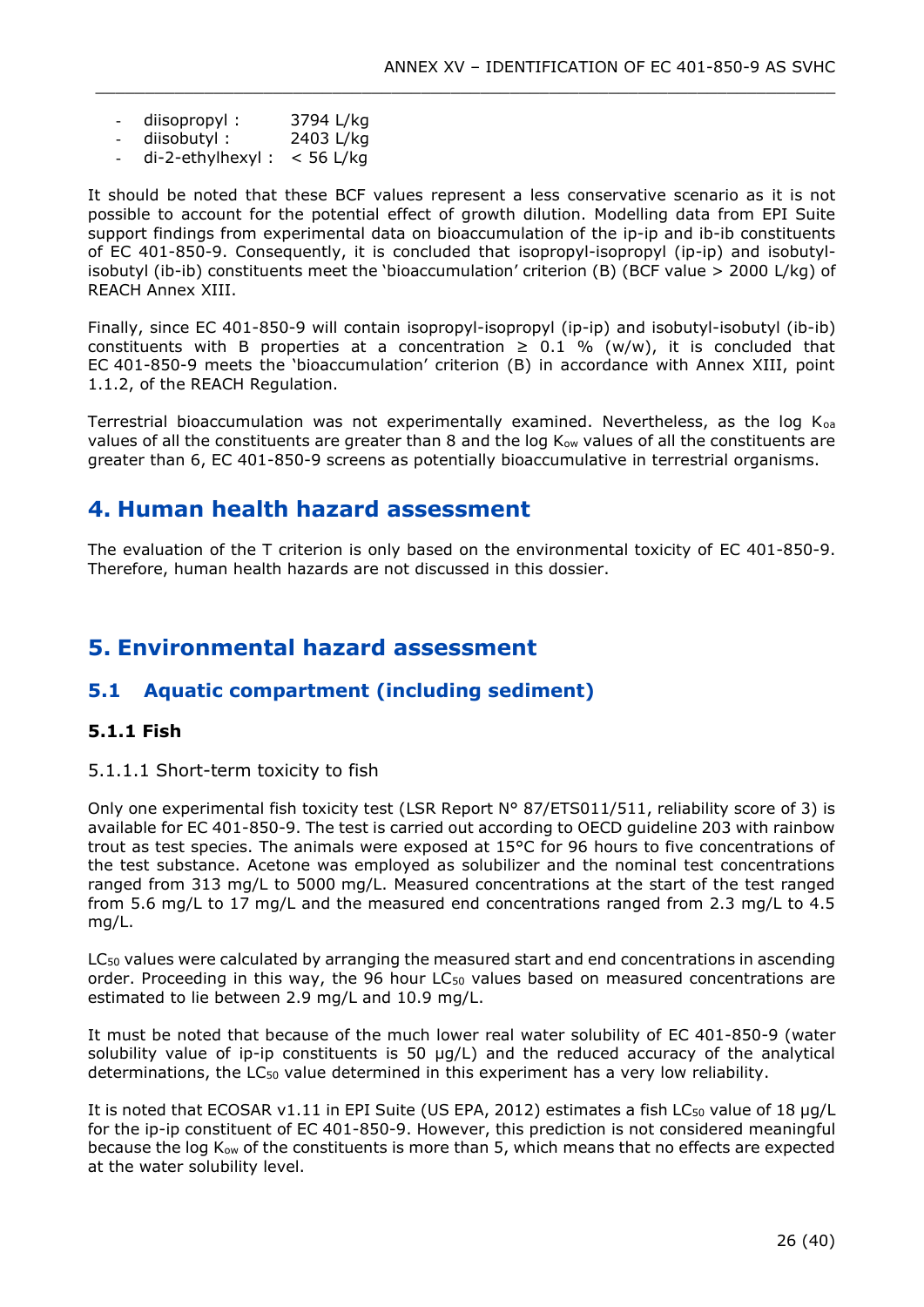### 5.1.1.2 Long-term toxicity to fish

Experimental data on long-term toxicity to fish are not available.

It is noted that ECOSAR v1.11 in EPI Suite (US EPA, 2012) estimates a fish ChV of 6 µg/L for the ip-ip constituents of EC 401-850-9. However, the long-term toxicity model for fish cannot be considered valid because of the low  $R^2$  value of 0.063 and the chronic toxicity values of the training set chemicals are too scattered and do not show any correlation with log Kow.

\_\_\_\_\_\_\_\_\_\_\_\_\_\_\_\_\_\_\_\_\_\_\_\_\_\_\_\_\_\_\_\_\_\_\_\_\_\_\_\_\_\_\_\_\_\_\_\_\_\_\_\_\_\_\_\_\_\_\_\_\_\_\_\_\_\_\_\_\_\_\_\_\_\_\_

### <span id="page-26-0"></span>**5.1.2 Aquatic invertebrates**

#### 5.1.2.1 Short-term toxicity to aquatic invertebrates

Two acute toxicity tests on *Daphnia magna* are available for EC 401-850-9.

The oldest test dates from 1987 (LSR Report  $N^{\circ}$  87/ETS012/512, reliability score of 2) and is performed according to EU method C.2 or OECD guideline 202. In this test, five nominal concentrations of EC 401-850-9 were employed ranging from 0.08 mg/L to 1.2 mg/L. The median effect concentration EC<sub>50</sub> was found to be 0.22 mg/L based on the number of immobile daphnia and 0.12 mg/L based on the number of immobile and/or floating daphnia. Considering that during the test a maximum 4-fold decrease in concentration is observed, a reasonable worst case LC<sub>50</sub> value is 0.03 mg/L.

A more recent acute toxicity test on *Daphnia magna* was conducted in 2006 (SPL N° 1491/0074, reliability score of 2). The test was also carried out according to OECD guideline 202. In this case the daphnia were only exposed to a saturated EC 401-850-9 solution with a nominal concentration of 0.13 mg/L. No immobilisation was observed in 20 daphnids exposed to this saturated solution. At the end of the 48 hour test period measured concentrations dropped to 0.050 mg/L and 0.043 mg/L. Given this decline in measured test concentrations, it is considered justifiable to base the results on the geometric mean measured test concentration. In this way, it is concluded that the  $EC_{50}$  value is greater than 0.077 mg/L.

It is noted that ECOSAR v1.11 in EPI Suite (US EPA, 2012) estimates a daphnia LC<sub>50</sub> value of 0.5 µg/L for the ip-ip constituents of EC 401-850-9. However, this prediction is not considered meaningful because the log K<sub>ow</sub> of the constituents is more than 5, which means that no effects are expected at the water solubility level.

### 5.1.2.2 Long-term toxicity to aquatic invertebrates

A 21 days *Daphnia magna* immobilisation and reproduction test was carried out according to EU method C.20 which is equivalent to OECD guideline 211 (SPL N° 1491/0084, reliability score of 2). The test was performed with the following starting EC 401-850-9 concentrations: 0.0013, 0.0041, 0.013, 0.041 and 0.13 mg/L under semi-static conditions. Because of the low water solubility of the test material, these test concentrations were prepared by dilution of a saturated solution prepared by centrifugation of a dispersion at a concentration of 50 mg/L. The mentioned concentrations are based on chemical analysis of a saturated solution prepared during the acute toxicity to *Daphnia magna* test. There was a decline in measured concentrations over the test media renewal periods. This could be due to possible adsorption to glassware or waste material in the test vessels, adsorption to algal cells given as food and/or bioaccumulation in the test organisms. Given the variability in measured concentrations over each media renewal period, it was considered appropriate to recalculate the results based on time-weighted mean measured test concentrations. Surprisingly these time-weighted test concentrations turned out to be a bit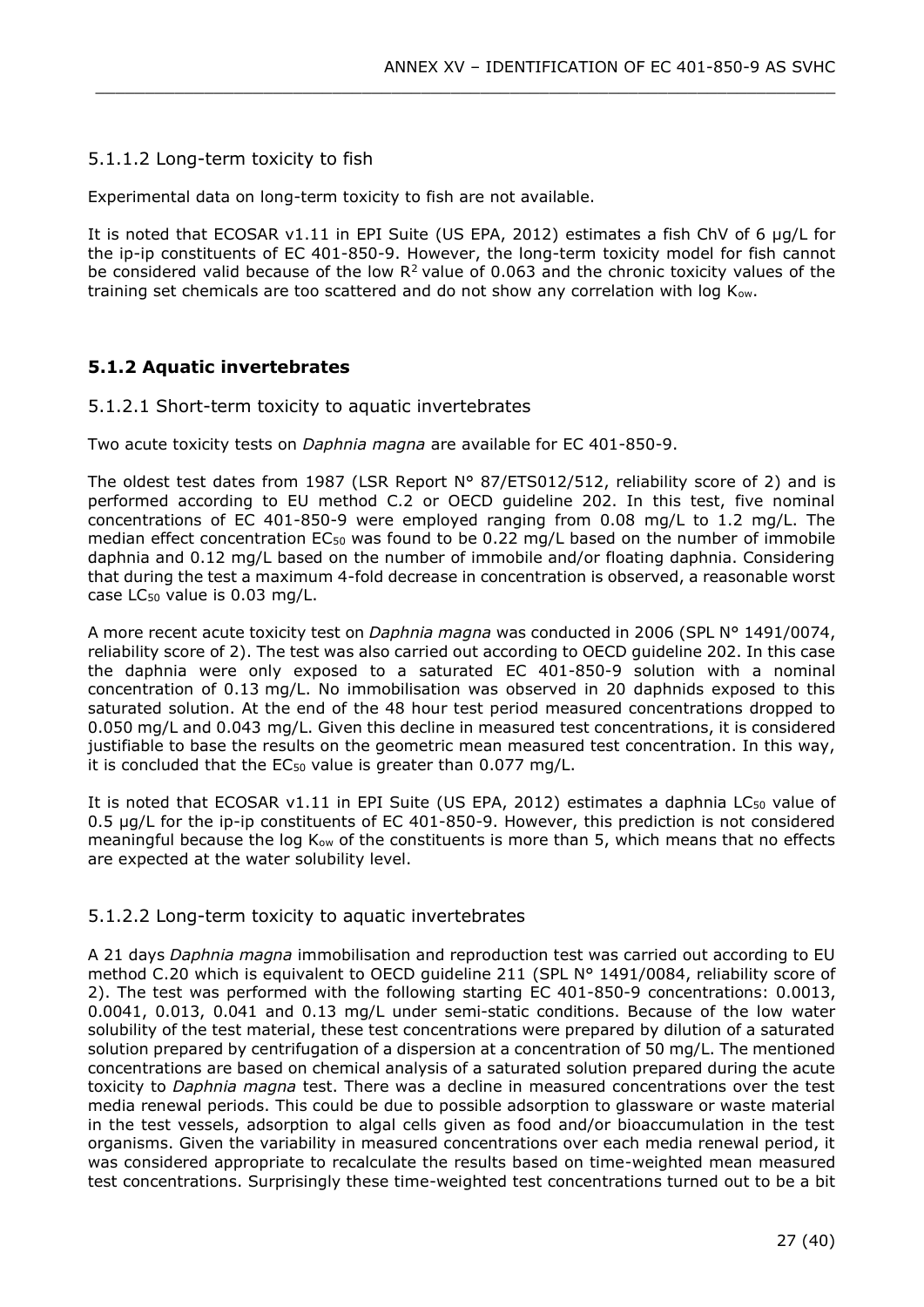higher than originally determined: 0.0018, 0.0059, 0.014, 0.051 and 0.18 mg/L.

The 21 day EC<sub>50</sub> value based on immobilisation of the parental daphnia generation was calculated to be 0.046 mg/L, while the 21 day  $EC_{50}$  value for reproduction was determined to be 0.021 mg/L.

\_\_\_\_\_\_\_\_\_\_\_\_\_\_\_\_\_\_\_\_\_\_\_\_\_\_\_\_\_\_\_\_\_\_\_\_\_\_\_\_\_\_\_\_\_\_\_\_\_\_\_\_\_\_\_\_\_\_\_\_\_\_\_\_\_\_\_\_\_\_\_\_\_\_\_

The LOEC and the NOEC values based on the time weighted mean measured test concentrations were 0.0059 and 0.0018 mg/L respectively. Based on the original approach to determine the concentrations the LOEC and NOEC would be 0.0041 and 0.0013 mg/L respectively.

In theory, the test item that is used in this test is EC 401-850-9, but it should be noted that the real composition of the test item is likely to deviate from the original EC 401-850-9 composition. Indeed, at the start of the experiment EC 401-850-9 is dispersed in tap water and this dispersion is stirred for 48 hours. Then the undissolved test material is removed by centrifugation and the test is continued with the saturated solution that is obtained. Although the water solubility of the various constituents is not experimentally measured, it is justifiable to assume that the solubilities will differ substantially. The ip-ip constituents are expected to be predominantly found in the preparation and more bioavailable compared with the other constituents of EC 401-850-9 as ip-ip constituents are more water soluble and they have a lower molecular weight. Taking into account that the constituents of EC 401-850-9 are relatively big molecules that differ only in the presence of carbon atoms in the alkyl chains, it is reasonable to assume that their toxicological profiles are also very similar. Consequently, it is concluded that the NOEC and LOEC determined in this long-term daphnia study is also a reliable NOEC and LOEC for the most abundant constituents in the study, i.e. the ip-ip constituents.

It should be noted that also the ECOSAR submodule in EPI Suite (US EPA, 2012) predicts that daphnia are the most vulnerable organisms for the ip-ip constituents of EC 401-850-9. The estimated LC<sub>50</sub> and ChV for daphnia are respectively 0.45 µg/L and 0.04 µg/L. It should be noted that an acute to chronic toxicity estimation method has been applied and as the prediction for the LC<sub>50</sub> value is not considered meaningful, also the ChV should be seen as less reliable.

However, it can be seen from this model that the class of dithiophosphates exhibit a much higher toxicity to aquatic organism than substances in the class of neutral organics with the narcosis mode of action. It is noted that this class of dithiophosphate esters contains substances like malathion (CAS nº 121-75-5), disulfoton (CAS nº 298-04-4), dimethoate (CAS nº 60-51-5), phosmet (CAS n° 732-11-6), methidathion (CAS n° 950-37-8) and ethoprophos (CAS n° 13194-48-4) which are all organophosphate insecticides. Their common mode of action is the inhibition of acetylcholinesterase. This observation supports the highly ecotoxicological profile of EC 401-850-9.

### <span id="page-27-0"></span>**5.1.3 Algae and aquatic plants**

A growth inhibition test (SPL N° 1491/0070, reliability score of 2) on the green algae *Scenedesmus subspicatus* was performed according to OECD guideline 201. The algae were exposed for 72 h to a measured test concentration at the start of 0.40 mg/L under constant illumination. As the measured test concentration declined during the test, it was considered justifiable to base the results on the geometric mean of the measured concentrations. On this basis, the EC<sub>50</sub> was determined to be greater than 0.23 mg/L.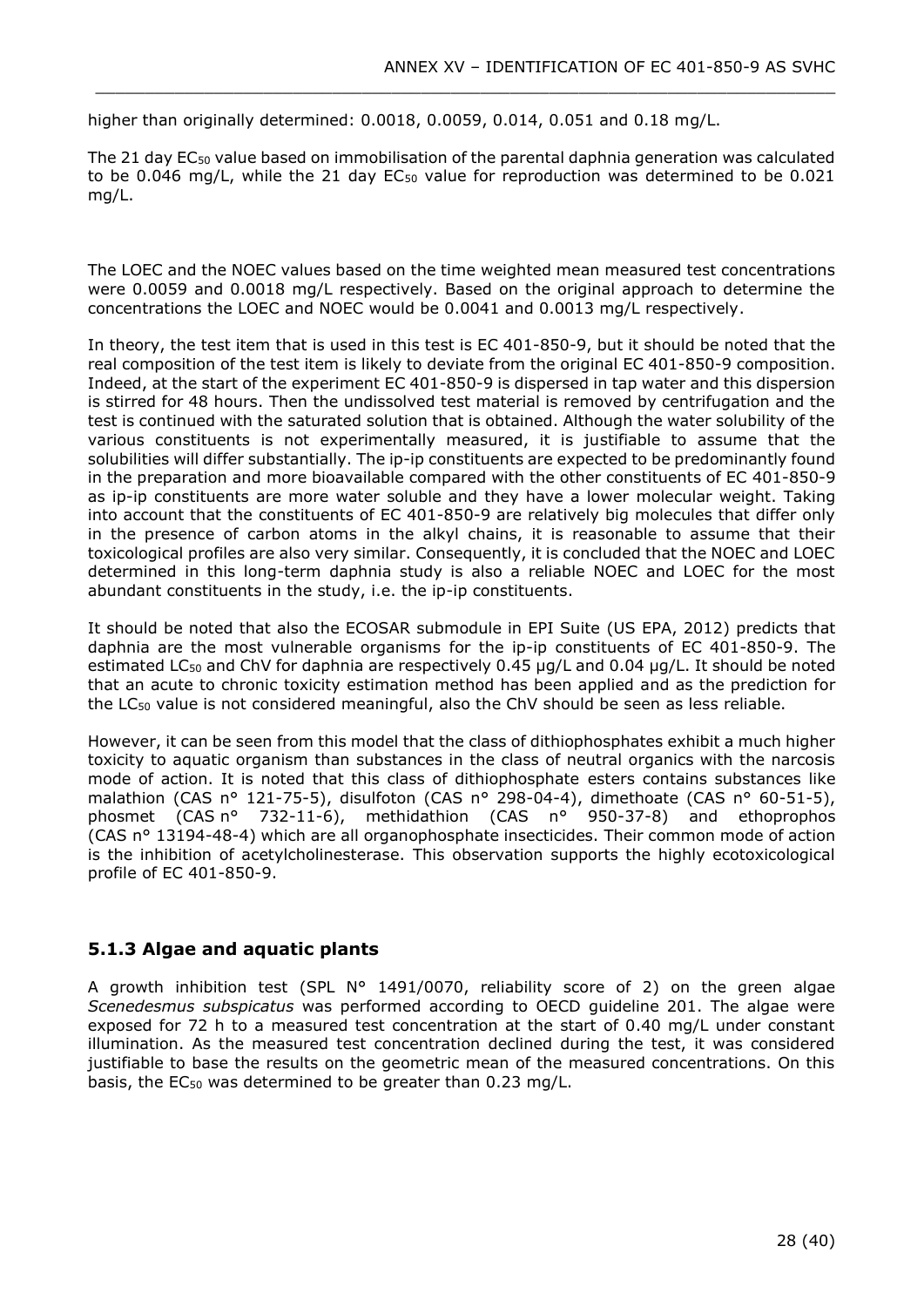### <span id="page-28-0"></span>**5.1.4 Sediment organisms**

Experimental studies on sediment organisms are not available for EC 401-850-9.

\_\_\_\_\_\_\_\_\_\_\_\_\_\_\_\_\_\_\_\_\_\_\_\_\_\_\_\_\_\_\_\_\_\_\_\_\_\_\_\_\_\_\_\_\_\_\_\_\_\_\_\_\_\_\_\_\_\_\_\_\_\_\_\_\_\_\_\_\_\_\_\_\_\_\_

### <span id="page-28-1"></span>**5.2 Terrestrial compartment**

Experimental studies on terrestrial organisms are not available for EC 401-850-9.

### <span id="page-28-2"></span>**5.3 Atmospheric compartment**

No data available.

### <span id="page-28-3"></span>**5.4 Microbiological activity in sewage treatment systems**

A toxicity test on microorganisms (SPL N° 1491/0071, reliability score of 2) from an activated sludge was conducted in aerobic conditions according to OECD guideline 209. The bacteria were exposed during 3 hours to EC 401-850-9 at a nominal concentration of 1000 mg/L which exceeds by far the water solubility of the test item. Under these conditions, no effect on respiration of the activated sewage sludge was observed.

It is concluded that at saturation EC 401-850-9 does not affect activated sludge microorganisms.

### <span id="page-28-4"></span>**5.5 Toxicity to birds**

No data available.

## <span id="page-28-5"></span>**5.6 Other effects**

Not relevant for this dossier.

### <span id="page-28-6"></span>**5.7 Summary and discussion of the environmental hazard assessment**

Experimental studies on the ecotoxicological effects of EC 401-850-9 are only available for aquatic organisms. Based on the results from studies with fish (rainbow trout), daphnia (*Daphnia magna*) and algae (*Scenedesmus subspicatus*), it is concluded that daphnia is the most sensitive aquatic species. These ecotoxicological studies are in theory carried out with the EC 401-850-9 composition as it is manufactured. However, considering the methodology that is used to prepare the test material in the various ecotoxicological tests, ip-ip constituents are expected to be predominantly found in the preparation used for the tests.

The most severe toxic effects were found in the 21 day long-term immobilisation and reproduction test with daphnia magna. In this study the LOEC appeared to be 5.9 µg/L and the NOEC 1.8 µg/L. Consequently, it is concluded that EC 401-850-9 and isopropyl-isopropyl constituents meet the toxicity criterion (T) (NOEC < 0.01 mg/L) in accordance with Annex XIII, point 1.1.3 (a), of the REACH Regulation.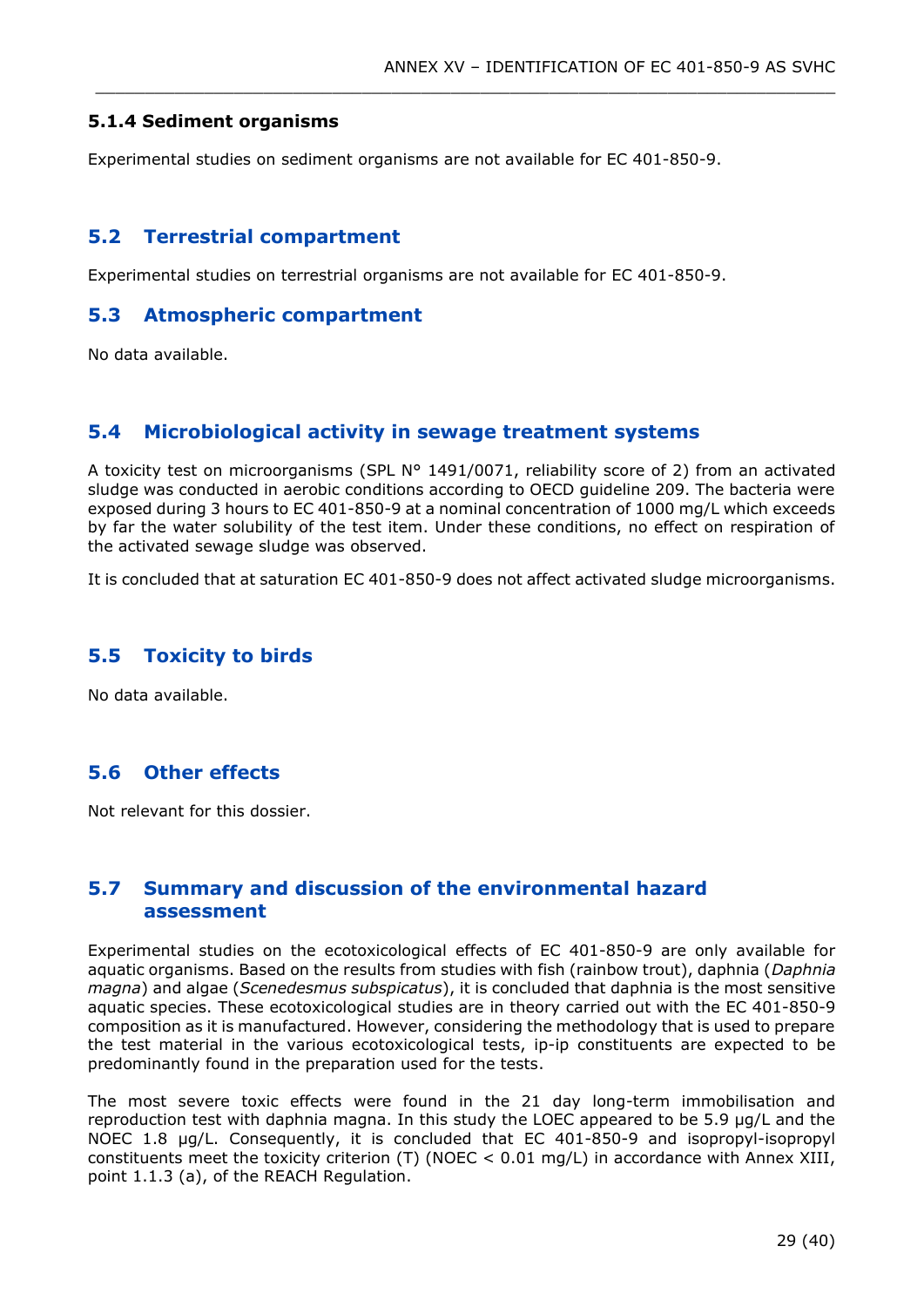## <span id="page-29-0"></span>**6. Conclusions on the SVHC Properties**

### <span id="page-29-1"></span>**6.1 CMR assessment**

Not relevant for the identification of the substance as SVHC in accordance with Article 57 (d) of REACH.

\_\_\_\_\_\_\_\_\_\_\_\_\_\_\_\_\_\_\_\_\_\_\_\_\_\_\_\_\_\_\_\_\_\_\_\_\_\_\_\_\_\_\_\_\_\_\_\_\_\_\_\_\_\_\_\_\_\_\_\_\_\_\_\_\_\_\_\_\_\_\_\_\_\_\_

### <span id="page-29-2"></span>**6.2 PBT and vPvB assessment**

### <span id="page-29-3"></span>**6.2.1 Assessment of PBT/vPvB properties**

A weight-of-evidence determination according to the provisions of Annex XIII of REACH is used to identify the substance as PBT. All available information such as the results of standard tests, modelling and QSAR results was considered together in a weight-of-evidence approach. EC 401-850-9 is a substance that consists of six homologous groups of O,O',S-trialiphatic dithiophosphates. This PBT assessment of EC 401-850-9 is focused on the properties of isopropyl-isopropyl (ip-ip) constituents as these constituents are the most relevant ones with regard to their PBT profile.

### 6.2.1.1 Persistence

The hydrolysis study (LSR Report  $N^{\circ}$  87/ETS010/527, reliability score of 2) that was performed with EC 401-850-9 indicates that the substance is stable to hydrolysis. Based on this study, it is concluded that the half-lives for hydrolysis at 12°C and at various pH values are in the order of magnitude of 1 year. There are no indications that oxidation or phototransformation are relevant degradation processes for EC 401-850-9 under real environmental conditions. Abiotic degradation of EC 401-850-9 is thus not a relevant degradation mechanism.

The results derived from screening biodegradation tests and QSAR estimations do not allow to come to robust quantitative conclusions on the persistence of EC 401-850-9. An experimental degradation simulation study is the only study that can provide a definitive half-life that can be compared directly to the persistence and very persistent criteria as defined in Annex XIII of REACH. However, the outcome of the ready biodegradation screening studies performed on EC 401-850-9 support the findings of the available simulation study as EC 401-850-9 screens as potentially P/vP. A simulation study in fresh water is available for the ip-ip constituents of EC 401-850-9 (Maischak H., reliability score of 1). Although the study showed some shortcomings, it is possible to calculate a reliable biodegradation half-life for these constituents. Half-lives were calculated from the main study and from a complementary study and both approaches led to a biodegradation half-life of more than 200 days for the ip-ip constituents of EC 401-850-9. Consequently, it is concluded that the ip-ip constituents of EC 401-850-9 meet the 'persistence' (P) and 'very persistent' (vP) criteria of REACH Annex XIII (degradation halflife in fresh water  $> 60$  days).

### 6.2.1.2 Bioaccumulation

In order to evaluate the aquatic bioaccumulation potential of EC 401-850-9, an experimental study (M.S.I. Report N° 6B062G, reliability score of 2) according to an older version of the OECD TG 305 is executed. The steady state BCFs for three constituents of EC 401-850-9 are determined at two exposure levels. For the lower exposure levels the lipid normalised steady state BCFs are as follows: ip-ip constituents: 3794 L/kg; ib-ib constituents: 2403 L/kg; eh-eh constituents: <49 L/kg. These BCF values represent a less conservative scenario as a possible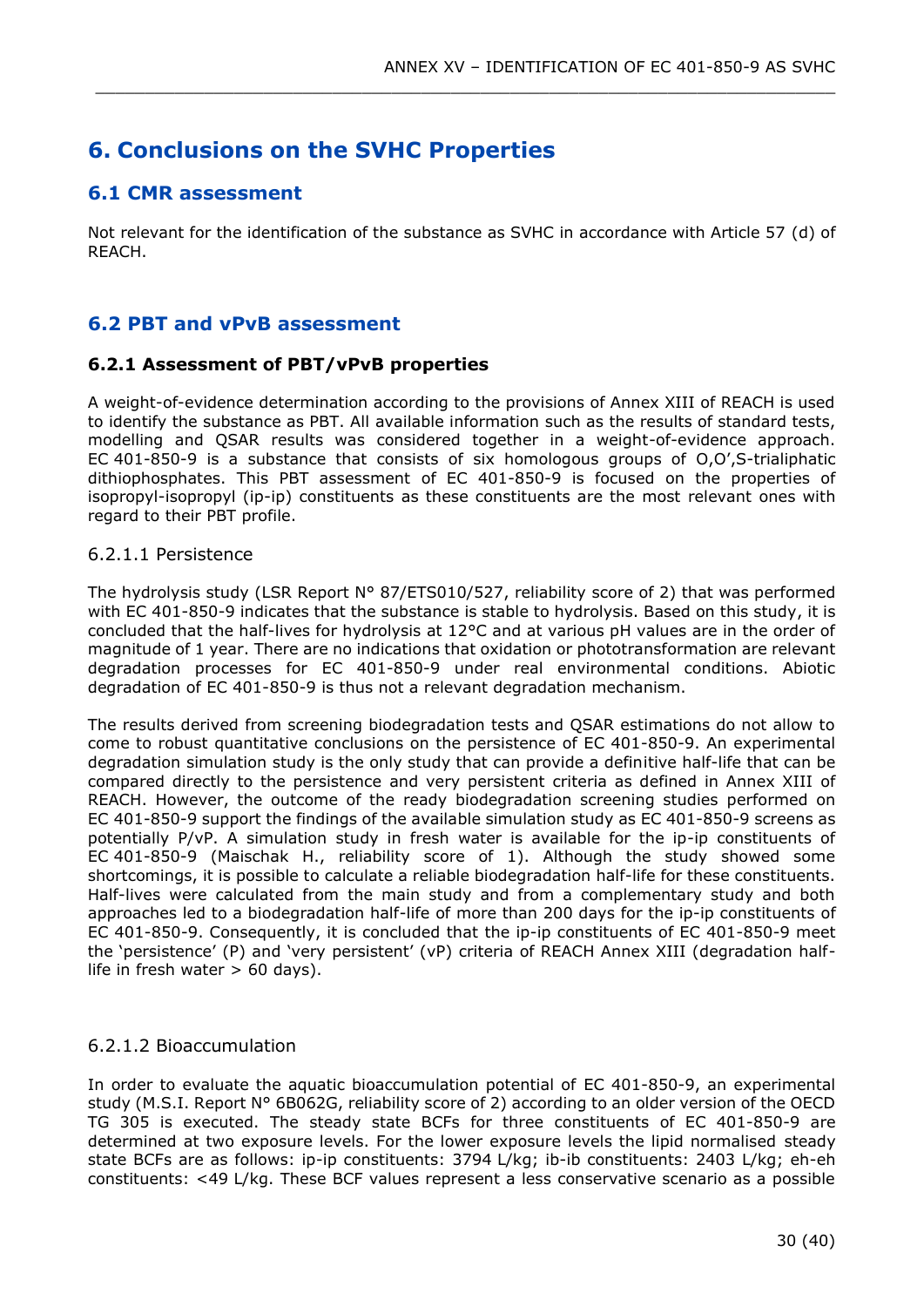growth dilution effect was not accounted for in the BCF calculations. As the values for the ip-ip and the ib-ib constituents exceed the threshold for B set out in Annex XIII of REACH (i.e. 2000 L/kg), it is concluded that both constituents must be identified as B for aquatic organisms. Since EC 401-850-9 will contain isopropyl-isopropyl (ip-ip) and isobutyl-isobutyl (ib-ib) constituents with B properties at a concentration  $\geq 0.1$  % (w/w), it is concluded that EC 401-850-9 meets the 'bioaccumulation' criterion (B) in accordance with Annex XIII, point 1.1.2, of the REACH Regulation.

\_\_\_\_\_\_\_\_\_\_\_\_\_\_\_\_\_\_\_\_\_\_\_\_\_\_\_\_\_\_\_\_\_\_\_\_\_\_\_\_\_\_\_\_\_\_\_\_\_\_\_\_\_\_\_\_\_\_\_\_\_\_\_\_\_\_\_\_\_\_\_\_\_\_\_

Experimental data on the bioaccumulation potential in air-breathing organisms is not available, but it is noted that all constituents of EC 401-850-9 meet the screening criteria for terrestrial bioaccumulation.

### 6.2.1.3 Toxicity

All the experimental studies on aquatic toxicity are in principle performed with the composition of EC 401-850-9 as the substance is manufactured and marketed. However, it is reasonable to assume that in practice the test item consisted mainly of the ip-ip constituents of EC 401-850-9. The various ecotoxicity tests pointed out that daphnia is the most sensitive aquatic species. The most severe toxic effects were found in the 21 day long-term immobilisation and reproduction test with *Daphnia magna*. In that study, the LOEC appeared to be 5.9 µg/L and the NOEC 1.8 µg/L. As these values are less than the ecotoxicity threshold of 10 µg/L laid down in Annex XIII of REACH, it is concluded that EC 401-850-9 and isopropyl-isopropyl (ip-ip) constituents meet the T criterion.

### <span id="page-30-0"></span>**6.2.2 Summary and overall conclusions on the PBT and vPvB properties**

A weight-of-evidence determination according to the provisions of Annex XIII of REACH has been used to identify S-(tricyclo[5.2.1.0<sup>2,6</sup>]deca-3-en-8(or 9)-yl) O-(isopropyl or isobutyl or 2ethylhexyl) O-(isopropyl or isobutyl or 2-ethylhexyl) phosphorodithioate (referred to as 'EC 401-850-9' in this document) as PBT. All available information such as the results of standard tests, modelling and QSAR results was considered together in a weight-of-evidence approach. EC 401-850-9 is a substance that consists of 6 homologous groups of O,O',S-trialiphatic dithiophosphates. This PBT assessment of EC 401-850-9 is focused on the properties of isopropyl-isopropyl (ip-ip) constituents as these constituents are the most relevant ones with regard to their PBT profile.

### **Persistence**

Detailed analysis of the available data from the biodegradation simulation study in fresh water pointed out that the isopropyl-isopropyl (ip-ip) constituents degrade very slowly in fresh water, exhibiting a half-life of more than 200 days. The outcome of the ready biodegradation screening studies performed on EC 401-850-9 support the findings of the simulation study as EC 401-850-9 screens as potentially P/vP.

Finally, since EC 401-850-9 contains ip-ip constituents with P/vP properties at a concentration  $\geq 0.1$  % (w/w), it is concluded that EC 401-850-9 meets both the 'persistence' (P) and 'very persistent' (vP) criteria in accordance with Annex XIII, points 1.1.1 (b) and 1.2.1 (a), of the REACH Regulation.

#### Bioaccumulation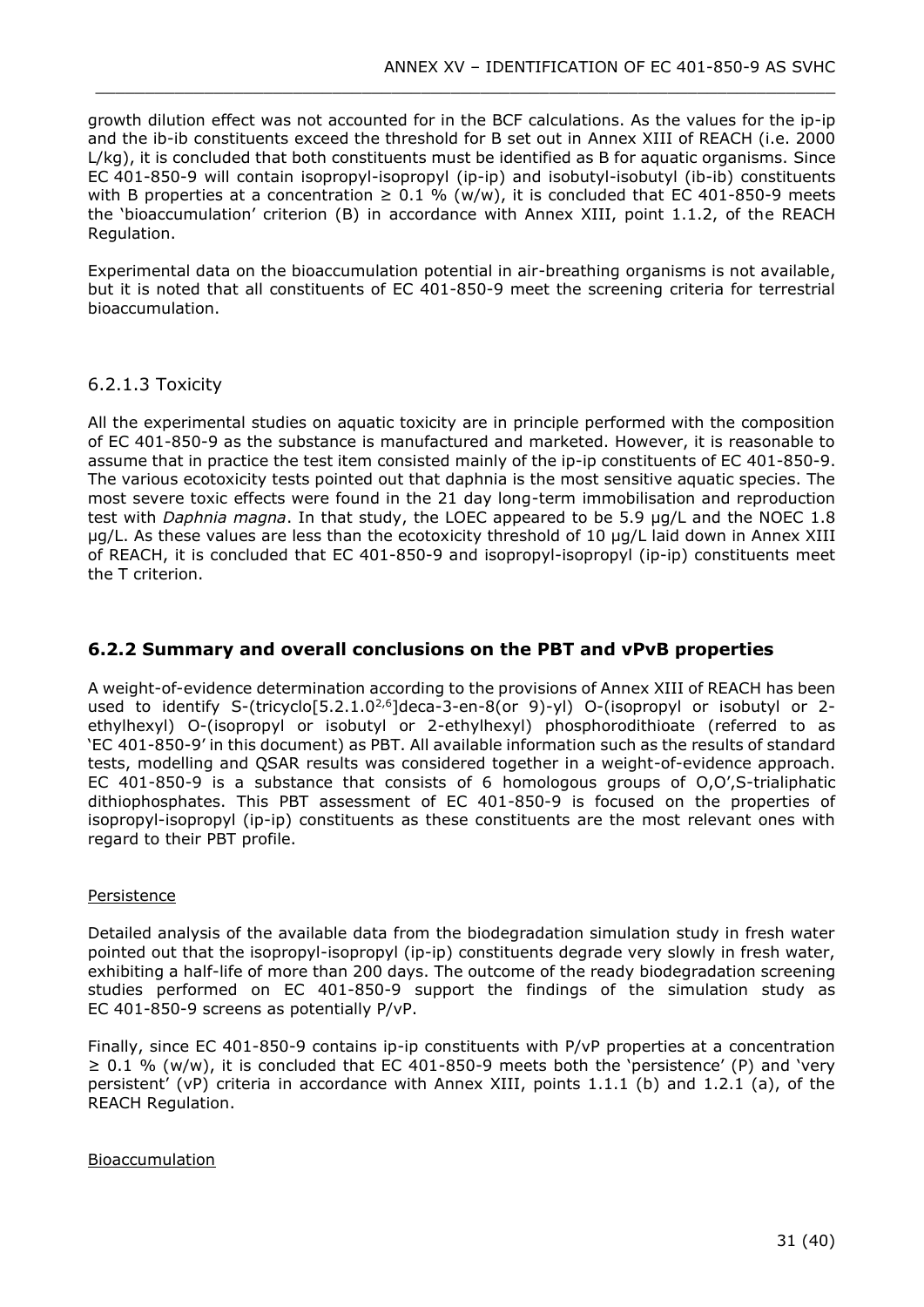Based on the results from an experimental aquatic bioaccumulation study with three constituents of EC 401-850-9, lipid normalised steady state BCFs of 3794 L/kg and 2403 L/kg were determined for the isopropyl-isopropyl (ip-ip) and isobutyl-isobutyl (ib-ib) constituents, respectively. These BCF values represent a less conservative scenario as a possible growth dilution was not accounted for in the BCF calculations. Modelling data support findings from experimental data on bioaccumulation of ip-ip and ib-ib constituents of EC 401-850-9. Consequently, it is concluded that isopropyl-isopropyl (ip-ip) and isobutyl-isobutyl (ib-ib) constituents meet the 'bioaccumulation' criterion (B) (BCF value > 2000 L/kg) of REACH Annex XIII.

\_\_\_\_\_\_\_\_\_\_\_\_\_\_\_\_\_\_\_\_\_\_\_\_\_\_\_\_\_\_\_\_\_\_\_\_\_\_\_\_\_\_\_\_\_\_\_\_\_\_\_\_\_\_\_\_\_\_\_\_\_\_\_\_\_\_\_\_\_\_\_\_\_\_\_

Finally, since EC 401-850-9 contains isopropyl-isopropyl (ip-ip) and isobutyl-isobutyl (ib-ib) constituents with B properties at a concentration  $\geq$  0.1 % (w/w), it is concluded that EC 401-850-9 meets the 'bioaccumulation' criterion (B) in accordance with Annex XIII, point 1.1.2, of the REACH Regulation.

### Toxicity

In the 21 day long-term immobilisation and reproduction test with daphnia magna that was performed on EC 401-850-9 with predominantly the isopropyl-isopropyl constituents, a LOEC of 5.9 µg/L and a NOEC of 1.8 µg/L was determined. The NOEC is less than 0.01 mg/L, which is the threshold for T laid down in Annex XIII of REACH. Consequently, it is concluded that EC 401- 850-9 and isopropyl-isopropyl (ip-ip) constituents meet the 'toxicity' criterion (T) (NOEC < 0.01 mg/L) in accordance with Annex XIII, point 1.1.3 (a), of the REACH Regulation.

#### Overall conclusion

In conclusion, as the isopropyl-isopropyl (ip-ip) constituents meet the PBT criteria and their relative concentration in EC 401-850-9 largely exceeds 0.1% (w/w), EC 401-850-9 is proposed to be identified as a PBT substance according to Article 57(d) of the REACH Regulation.

## <span id="page-31-0"></span>**6.3 Assessment under Article 57(f)**

Not relevant for this dossier.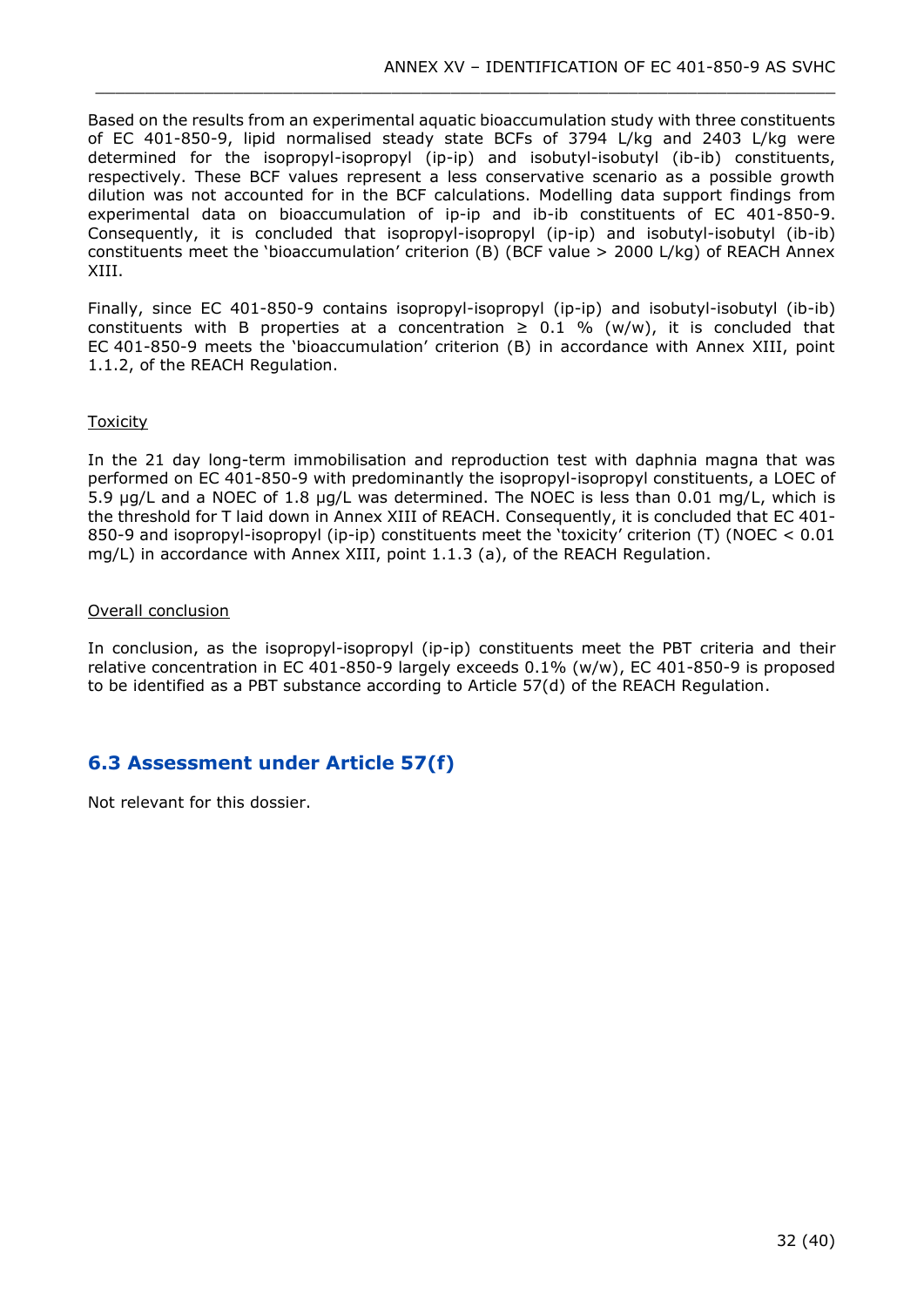# **Part II**

\_\_\_\_\_\_\_\_\_\_\_\_\_\_\_\_\_\_\_\_\_\_\_\_\_\_\_\_\_\_\_\_\_\_\_\_\_\_\_\_\_\_\_\_\_\_\_\_\_\_\_\_\_\_\_\_\_\_\_\_\_\_\_\_\_\_\_\_\_\_\_\_\_\_\_

# <span id="page-32-1"></span><span id="page-32-0"></span>**7. Registration and C&L notification status**

## <span id="page-32-2"></span>**7.1 Registration status**

### <span id="page-32-5"></span>**Table 7 : Registration status**

| From the ECHA dissemination site <sup>4</sup> |                                                            |  |  |  |
|-----------------------------------------------|------------------------------------------------------------|--|--|--|
| Registrations                                 | $\boxtimes$ Full registration(s)<br>(Art. 10)              |  |  |  |
|                                               | $\Box$ Intermediate registration(s)<br>(Art. 17 and/or 18) |  |  |  |

## <span id="page-32-3"></span>**7.2 CLP notification status**

### <span id="page-32-6"></span>**Table 8 : CLP notifications**

|                                    | <b>CLP Notifications<sup>5</sup></b> |
|------------------------------------|--------------------------------------|
| Number of aggregated notifications |                                      |
| Total number of notifiers          |                                      |

# <span id="page-32-4"></span>**8. Total tonnage of the substance**

### <span id="page-32-7"></span>**Table 9 : Tonnage status**

| Total tonnage band for the registered<br>substance (excluding the volume registered<br>under Art 17 or Art 18) <sup>6</sup> | 10-100 t/a    |
|-----------------------------------------------------------------------------------------------------------------------------|---------------|
| Tonnage information from public sources<br>other than registration dossiers (if available)                                  | not available |

<sup>4</sup> Registration dossier,<https://echa.europa.eu/nl/registration-dossier/-/registered-dossier/14867> (accessed 27 July  $2021)$ 

<sup>&</sup>lt;sup>5</sup> C&L Inventory database, [https://echa.europa.eu/nl/information-on-chemicals/cl-inventory-database/-](https://echa.europa.eu/nl/information-on-chemicals/cl-inventory-database/-/discli/details/118684) [/discli/details/118684](https://echa.europa.eu/nl/information-on-chemicals/cl-inventory-database/-/discli/details/118684) (accessed 27 July 2021)

<sup>&</sup>lt;sup>6</sup> Administrative information,<https://echa.europa.eu/nl/registration-dossier/-/registered-dossier/14867/1/2> (accessed 27 July 2021)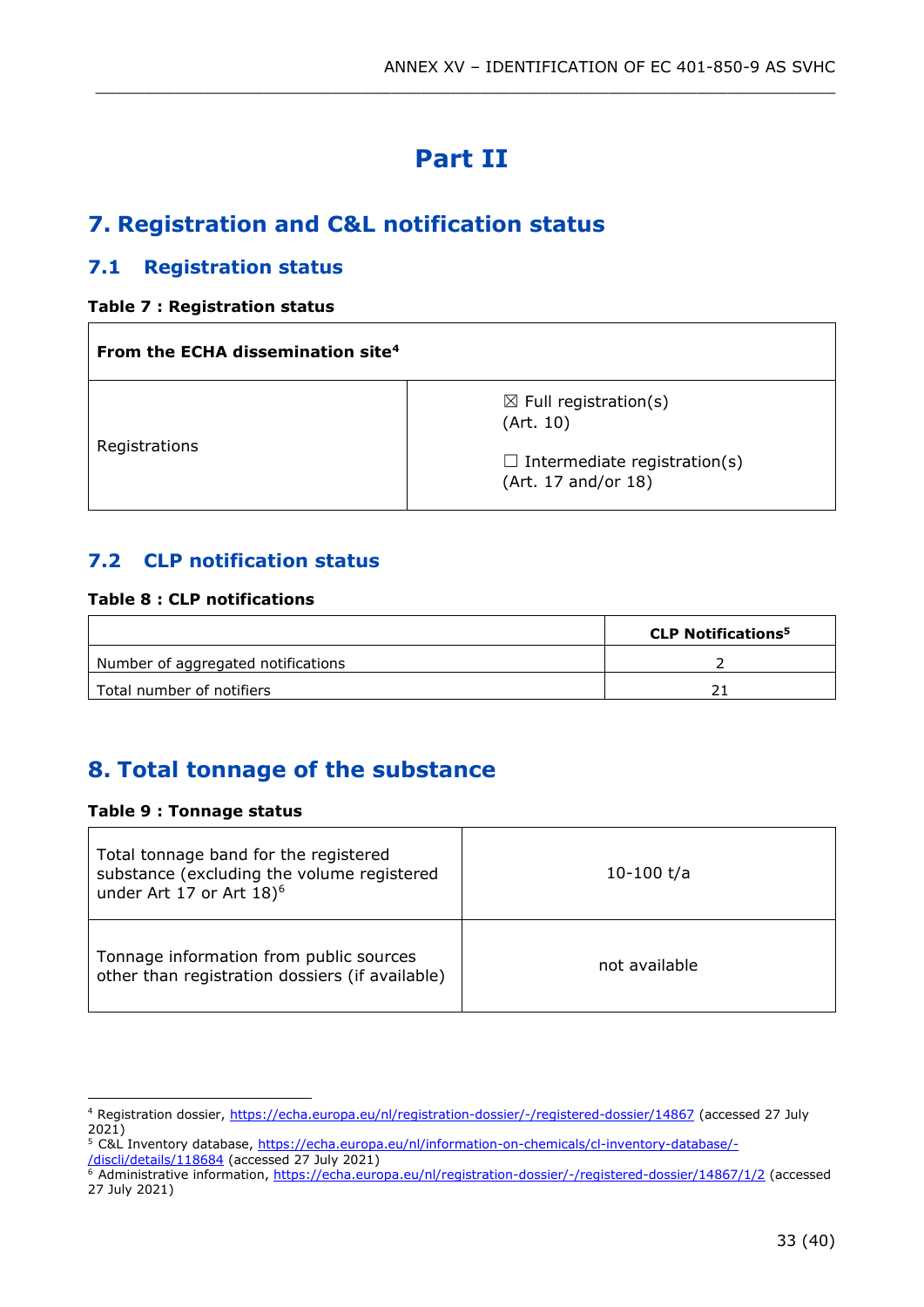# <span id="page-33-0"></span>**9. Information on uses of the substance**

\_\_\_\_\_\_\_\_\_\_\_\_\_\_\_\_\_\_\_\_\_\_\_\_\_\_\_\_\_\_\_\_\_\_\_\_\_\_\_\_\_\_\_\_\_\_\_\_\_\_\_\_\_\_\_\_\_\_\_\_\_\_\_\_\_\_\_\_\_\_\_\_\_\_\_

<span id="page-33-1"></span>

|  |  |  |  |  |  |  | Table 10 : Uses of the substance |
|--|--|--|--|--|--|--|----------------------------------|
|--|--|--|--|--|--|--|----------------------------------|

|                                    | Use(s)                                                                                                                                                                                                                                                                                                                                                                                                                                                                                                                                                                                                                                   | <b>Registered</b><br>use | Use in the scope of<br><b>Authorisation</b> |
|------------------------------------|------------------------------------------------------------------------------------------------------------------------------------------------------------------------------------------------------------------------------------------------------------------------------------------------------------------------------------------------------------------------------------------------------------------------------------------------------------------------------------------------------------------------------------------------------------------------------------------------------------------------------------------|--------------------------|---------------------------------------------|
| Uses as<br>intermediate            | $\prime$                                                                                                                                                                                                                                                                                                                                                                                                                                                                                                                                                                                                                                 |                          | $\prime$                                    |
| <b>Formulation</b><br>or repacking | Industrial formulation of lubricant<br>additives, lubricants and greases<br>Formulation into mixture                                                                                                                                                                                                                                                                                                                                                                                                                                                                                                                                     | Yes                      | Yes                                         |
| Uses at<br>industrial<br>sites     | General industrial use of lubricants<br>and greases in vehicles or machinery<br>Use of non-reactive processing aid<br>$\circ$<br>at industrial site (no inclusion into<br>or onto article)<br>Use of functional fluid at industrial<br>$\circ$<br>site<br>0f<br>lubricants<br>Industrial<br>use<br>and<br>greases in open systems<br>Use of non-reactive processing aid<br>$\circ$<br>at industrial site (no inclusion into<br>or onto article)<br>Industrial<br>use<br>of lubricants<br>and<br>greases in high energy open processes<br>Use of non-reactive processing aid at<br>industrial site (no inclusion into or<br>onto article) | Yes                      | Yes                                         |
| Uses by<br>professional<br>workers | Professional use of lubricants and<br>greases in open systems<br>Widespread use of non-reactive<br>$\circ$<br>processing aid (no inclusion into<br>or onto article, indoor)<br>Widespread use of non-reactive<br>$\circ$<br>processing aid (no inclusion into<br>or onto article, outdoor)<br>General professional use of lubricants<br>and greases in vehicles or machinery<br>Widespread use of functional fluid<br>$\circ$<br>(indoor)<br>Widespread use of functional fluid<br>(outdoor)                                                                                                                                             | Yes                      | Yes                                         |
| Consumer<br>uses                   | $\prime$                                                                                                                                                                                                                                                                                                                                                                                                                                                                                                                                                                                                                                 |                          | $\prime$                                    |
| <b>Article</b><br>service life     | $\prime$                                                                                                                                                                                                                                                                                                                                                                                                                                                                                                                                                                                                                                 |                          | $\prime$                                    |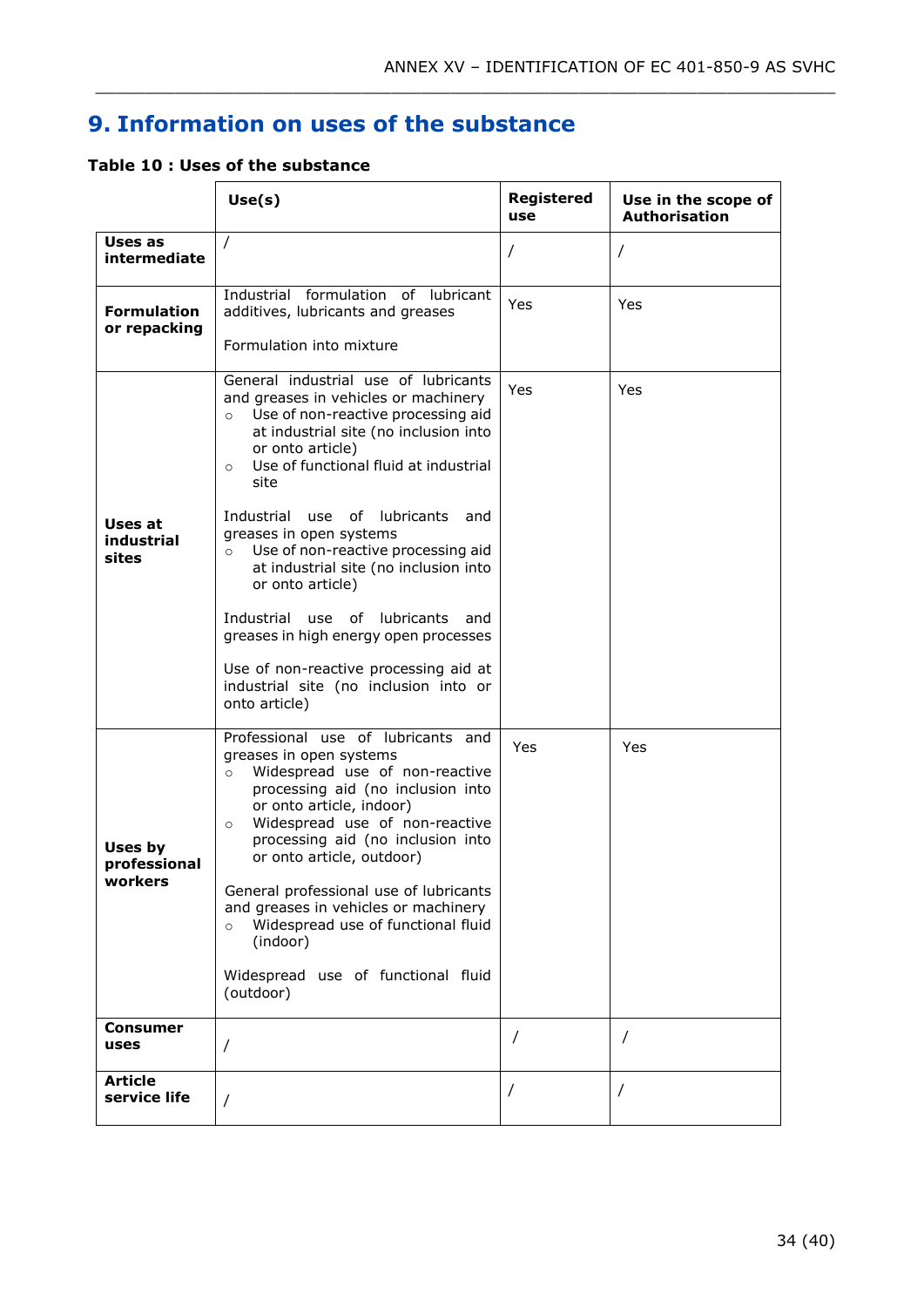## <span id="page-34-0"></span>**10. Information on structure of the supply chain**

No information available.

## <span id="page-34-1"></span>**11. Additional information**

## <span id="page-34-2"></span>**11.1 Substances with similar hazard and use profiles on the Candidate List**

\_\_\_\_\_\_\_\_\_\_\_\_\_\_\_\_\_\_\_\_\_\_\_\_\_\_\_\_\_\_\_\_\_\_\_\_\_\_\_\_\_\_\_\_\_\_\_\_\_\_\_\_\_\_\_\_\_\_\_\_\_\_\_\_\_\_\_\_\_\_\_\_\_\_\_

There are no similar substances on the Candidate List.

## <span id="page-34-3"></span>**11.2 Alternatives**

Information on potential alternatives is not available.

## <span id="page-34-4"></span>**11.3 Existing EU legislation**

EC 401-850-9 is covered by Index number 015-146-00-0 in Annex VI to the CLP Regulation.

## <span id="page-34-5"></span>**11.4 Previous assessments by other authorities**

EC 401-850-9 is not assessed by other authorities.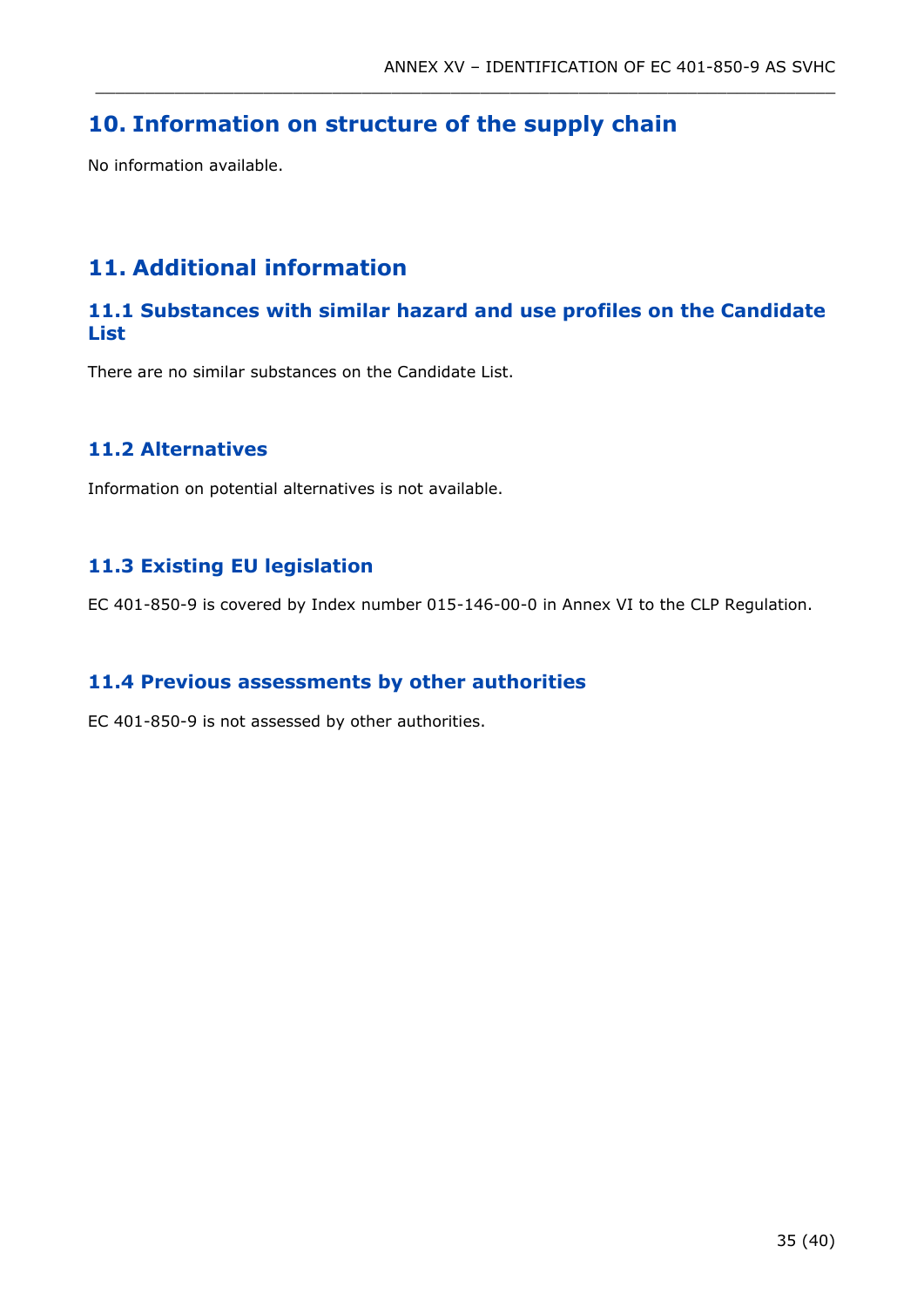# **REFERENCES**

## <span id="page-35-0"></span>**References for Part I**

Brixham Environmental Laboratory Report N° BR0410/B, X-4261: Enhanced Biodegradation Test (modified OECD 301D) (2011).

\_\_\_\_\_\_\_\_\_\_\_\_\_\_\_\_\_\_\_\_\_\_\_\_\_\_\_\_\_\_\_\_\_\_\_\_\_\_\_\_\_\_\_\_\_\_\_\_\_\_\_\_\_\_\_\_\_\_\_\_\_\_\_\_\_\_\_\_\_\_\_\_\_\_\_

Catalogic software, developed by the Laboratory of Mathematical Chemistry, Burgas, Bulgaria, <http://oasis-lmc.org/products/software/catalogic.aspx>

EAWAG BBD software, accessible via<http://eawag-bbd.ethz.ch/index.html>

ECHA (2017). Guidance on Information Requirements and Chemical Safety Assessment Chapter R.11: PBT/vPvB assessment Version 3.0. June 2017.

Envigo Report YT76QR, X-4261 (IP-IP): water solubility (2018).

Estimation Programs Interface (EPI) Suite™, v 4.1., developed by United States Environmental Protection Agency, Washington, DC, USA.

European Chemicals Agency (ECHA). (2021). Substance Infocard on S- (tricyclo(5.2.1.02,6)deca-3-en-8(or 9)-yl O-(isopropyl or isobutyl or 2-ethylhexyl) O-(isopropyl or isobutyl or 2-ethylhexyl) phosphorodithioate. [https://echa.europa.eu/nl/substance](https://echa.europa.eu/nl/substance-information/-/substanceinfo/100.100.373)[information/-/substanceinfo/100.100.373](https://echa.europa.eu/nl/substance-information/-/substanceinfo/100.100.373) (last visited on 27 July 2021).

European Chemicals Agency (ECHA). (2021). Registration dossier on S- (tricyclo(5.2.1.02,6)deca-3-en-8(or 9)-yl O-(isopropyl or isobutyl or 2-ethylhexyl) O-(isopropyl or isobutyl or 2-ethylhexyl) phosphorodithioate. [https://echa.europa.eu/nl/registration](https://echa.europa.eu/nl/registration-dossier/-/registered-dossier/14867)[dossier/-/registered-dossier/14867](https://echa.europa.eu/nl/registration-dossier/-/registered-dossier/14867) (last visited on 27 July 2021).

LSR Report N° 87/ETS007/510, Assessment of the ready biodegradability of X4261: closed bottle test (1987).

LSR Report N° 87/ETS009/404, Physico-chemical properties of X4261 (1987).

LSR Report N° 87/ETS010/527, X4261: Determination of hydrolysis as a function of pH (1987).

LSR Report N° 87/ETS011/511, The acute toxicity of X4261 to the Rainbow Trout (1987).

LSR Report N° 87/ETS012/512, The acute toxicity of X4261 to Daphnia Magna (1987).

Maischak H., X-4261 (IP-IP) Aerobic Mineralization in Surface Water Simulation Biodegradation Test (adapted), Noack Laboratorien GmbH, Study ID 180418AM / ASF18194 (2019).

M.S.I. Report N° 6B061G, Ready Biodegradability Test of X4261 (1996).

M.S.I. Report N° 6B062G, Bioconcentration study of X4261M with Carp (1997).

Regulation (EC) No 1272/2008 of the European Parliament and of the Council of 16 December 2008 on classification, labelling and packing of substances and mixtures, Official Journal of the European Union, L353: 1-1355.

Regulation (EC) No 1907/2006 of the European Parliament and of the Council of 18 December 2006 concerning the Registration, Evaluation, Authorisation and Restriction of Chemicals (REACH), Official Journal of the European Union, L396: 1-849.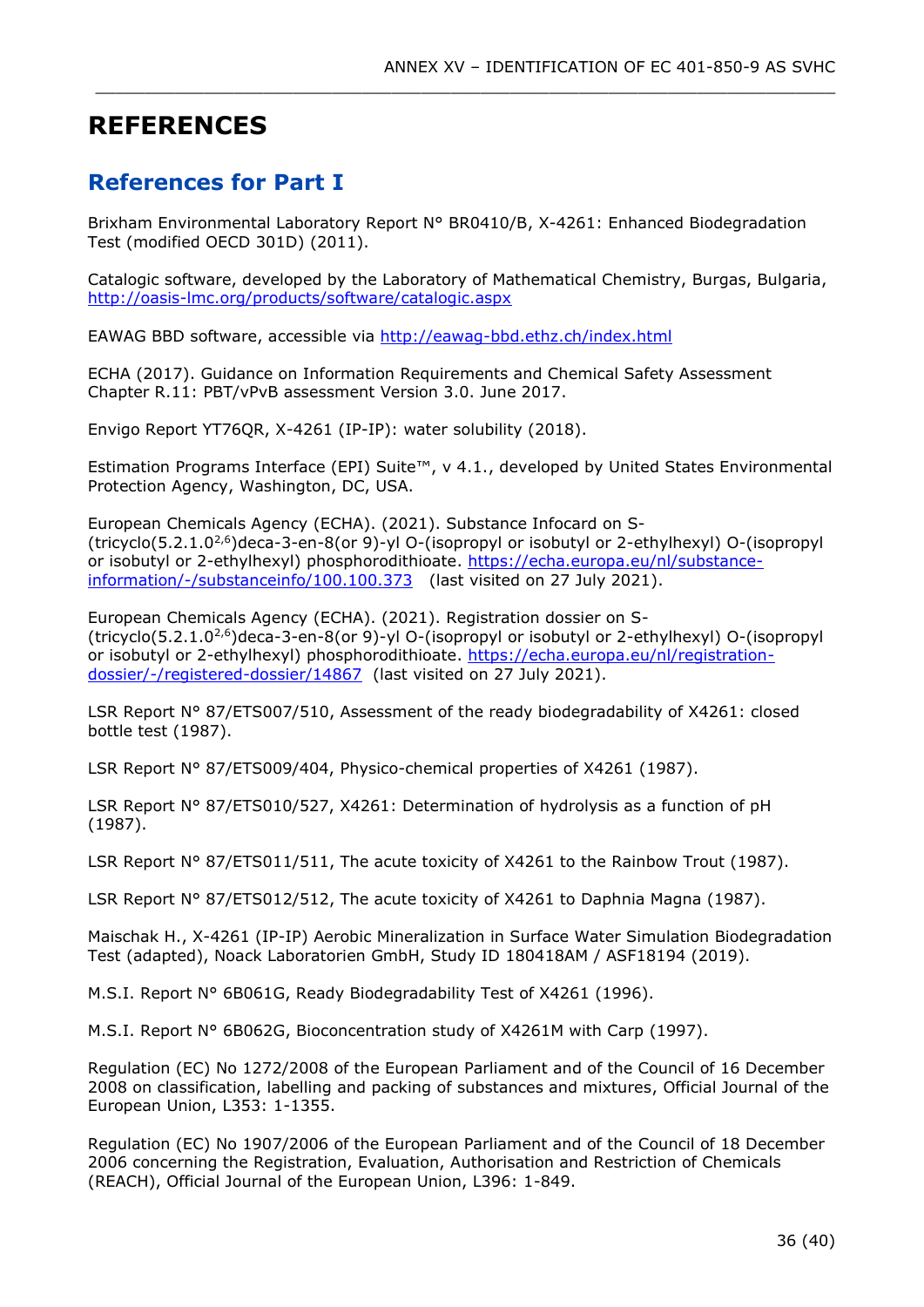SPL Project Number 1491/0070, X#4261: Algal inhibition test (2006).

SPL Project Number 1491/0071, X#4261: Assessment of the inhibitory effect on the respiration of activated sewage sludge (2006).

SPL Project Number 1491/0072, X#4261: Determination of adsorption coefficient (2006).

\_\_\_\_\_\_\_\_\_\_\_\_\_\_\_\_\_\_\_\_\_\_\_\_\_\_\_\_\_\_\_\_\_\_\_\_\_\_\_\_\_\_\_\_\_\_\_\_\_\_\_\_\_\_\_\_\_\_\_\_\_\_\_\_\_\_\_\_\_\_\_\_\_\_\_

SPL Project Number 1491/0074, X#4261: Acute toxicity to *Daphnia Magna* (2006).

SPL Project Number 1491/0084, X-4261: *Daphnia Magna* Reproduction Test (2008).

US EPA (2012). Estimation Programs Interface (EPI) Suite™, v 4.1. United States Environmental Protection Agency, Washington, DC, USA.

VEGA software, accessible via https://www.vegahub.eu

## <span id="page-36-0"></span>**References for Part II**

European Chemicals Agency (ECHA). (2021). Registration dossier on S- (tricyclo(5.2.1.02,6)deca-3-en-8(or 9)-yl O-(isopropyl or isobutyl or 2-ethylhexyl) O-(isopropyl or isobutyl or 2-ethylhexyl) phosphorodithioate. [https://echa.europa.eu/nl/registration](https://echa.europa.eu/nl/registration-dossier/-/registered-dossier/14867)[dossier/-/registered-dossier/14867](https://echa.europa.eu/nl/registration-dossier/-/registered-dossier/14867) (last visited on 27 July 2021).

European Chemicals Agency (ECHA). (2021). C&L Inventory database on S- (tricyclo(5.2.1.02,6)deca-3-en-8(or 9)-yl O-(isopropyl or isobutyl or 2-ethylhexyl) O-(isopropyl or isobutyl or 2-ethylhexyl) phosphorodithioate. [https://echa.europa.eu/nl/information-on](https://echa.europa.eu/nl/information-on-chemicals/cl-inventory-database/-/discli/details/118684)[chemicals/cl-inventory-database/-/discli/details/118684](https://echa.europa.eu/nl/information-on-chemicals/cl-inventory-database/-/discli/details/118684)  (last visited on 27 July 2021).

European Chemicals Agency (ECHA). (2021). Administrative information on S- (tricyclo(5.2.1.02,6)deca-3-en-8(or 9)-yl O-(isopropyl or isobutyl or 2-ethylhexyl) O-(isopropyl or isobutyl or 2-ethylhexyl) phosphorodithioate. <https://echa.europa.eu/nl/registration-dossier/-/registered-dossier/14867/1/2>

(last visited on 27 July 2021).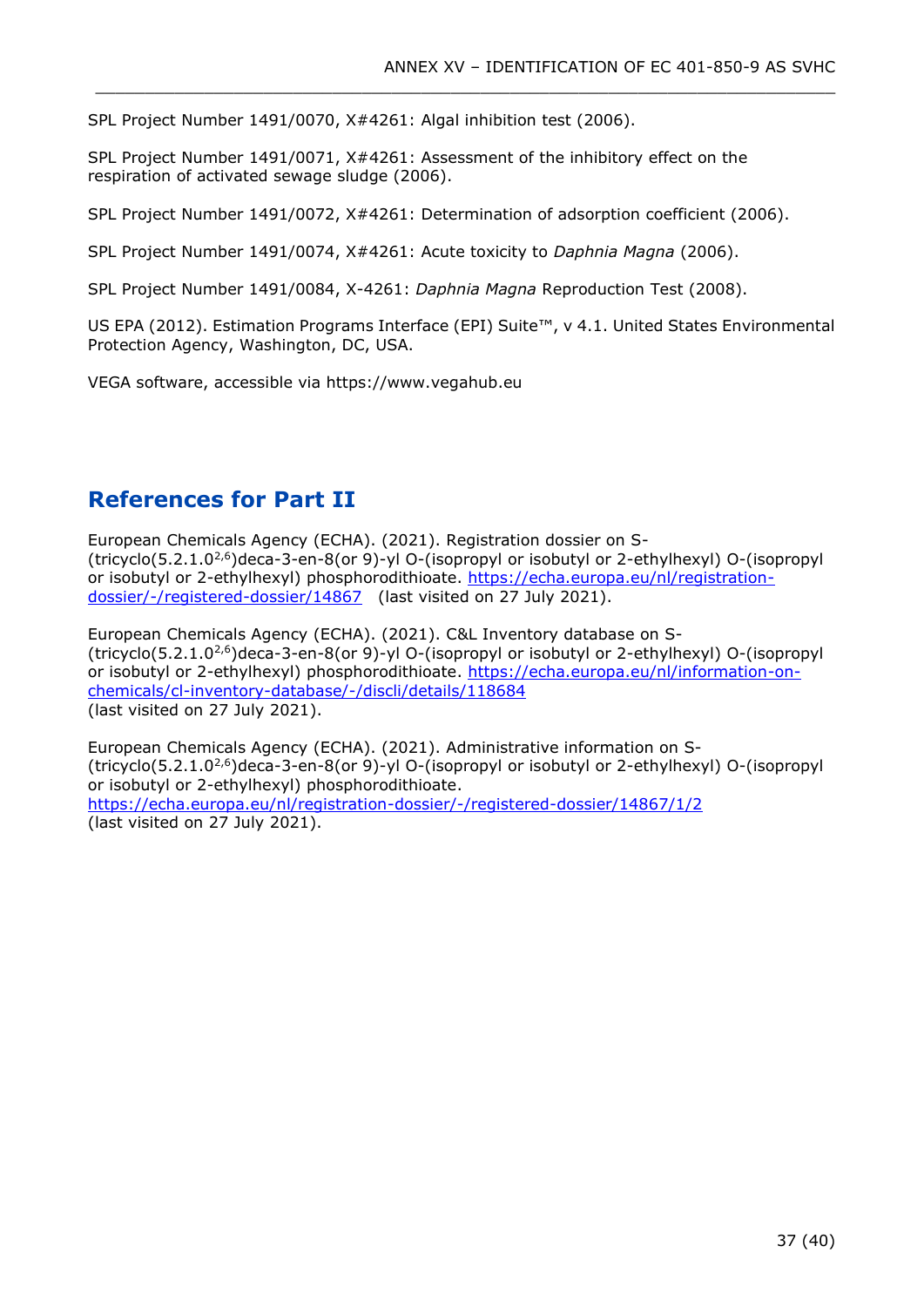$\_$  , and the set of the set of the set of the set of the set of the set of the set of the set of the set of the set of the set of the set of the set of the set of the set of the set of the set of the set of the set of th

## **Annex I – Structural isomers of EC 401-850-9**

<span id="page-37-0"></span>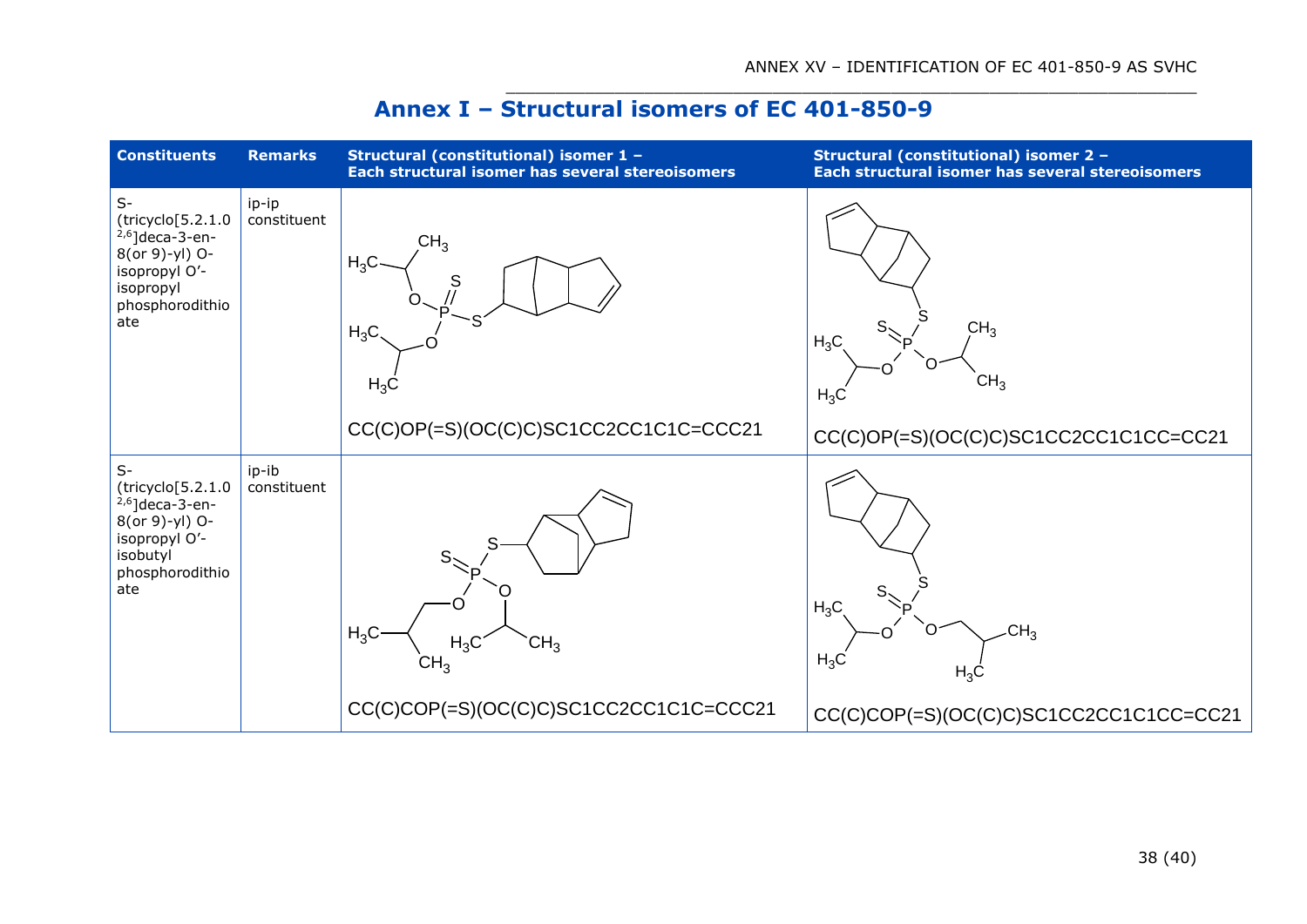### ANNEX XV – IDENTIFICATION OF EC 401-850-9 AS SVHC

| $S-$<br>(tricyclo[5.2.1.0<br>$2,6$ ]deca-3-en-<br>8(or 9)-yl) O-<br>isobutyl O'-<br>isobutyl<br>phosphorodithio<br>ate         | ib-ib<br>constituent | $H_3C$<br>S<br>$H_3C$<br>CH <sub>3</sub><br>$H_3C$<br>CC(C)COP(=S)(OCC(C)C)SC1CC2CC1C1C=CCC21                                           | CH <sub>3</sub><br>$s = \dot{P}$<br>O<br>CH <sub>3</sub><br>$H_3C$<br>CH <sub>3</sub><br>CC(C)COP(=S)(OCC(C)C)SC1CC2CC1C1CC=CC<br>21 |
|--------------------------------------------------------------------------------------------------------------------------------|----------------------|-----------------------------------------------------------------------------------------------------------------------------------------|--------------------------------------------------------------------------------------------------------------------------------------|
| $S-$<br>(tricyclo[5.2.1.0<br>$^{2,6}$ ]deca-3-en-<br>8(or 9)-yl) O-<br>isopropyl O'-2-<br>ethylhexyl<br>phosphorodithio<br>ate | ip-eh<br>constituent | $H_3C$<br>CH <sub>3</sub><br>$\mathcal{L}^S$<br>$H_3C$<br>CH <sub>3</sub><br>CCC(CCCC)COP(=S)(OC(C)C)SC1CC2CC1C1C=CC<br>C <sub>21</sub> | CH <sub>3</sub><br>$s=$<br>$H_3C$<br>CH <sub>3</sub><br>CH <sub>3</sub><br>CCC(CCCC)COP(=S)(OC(C)C)SC1CC2CC1C1CC<br>$=CC21$          |